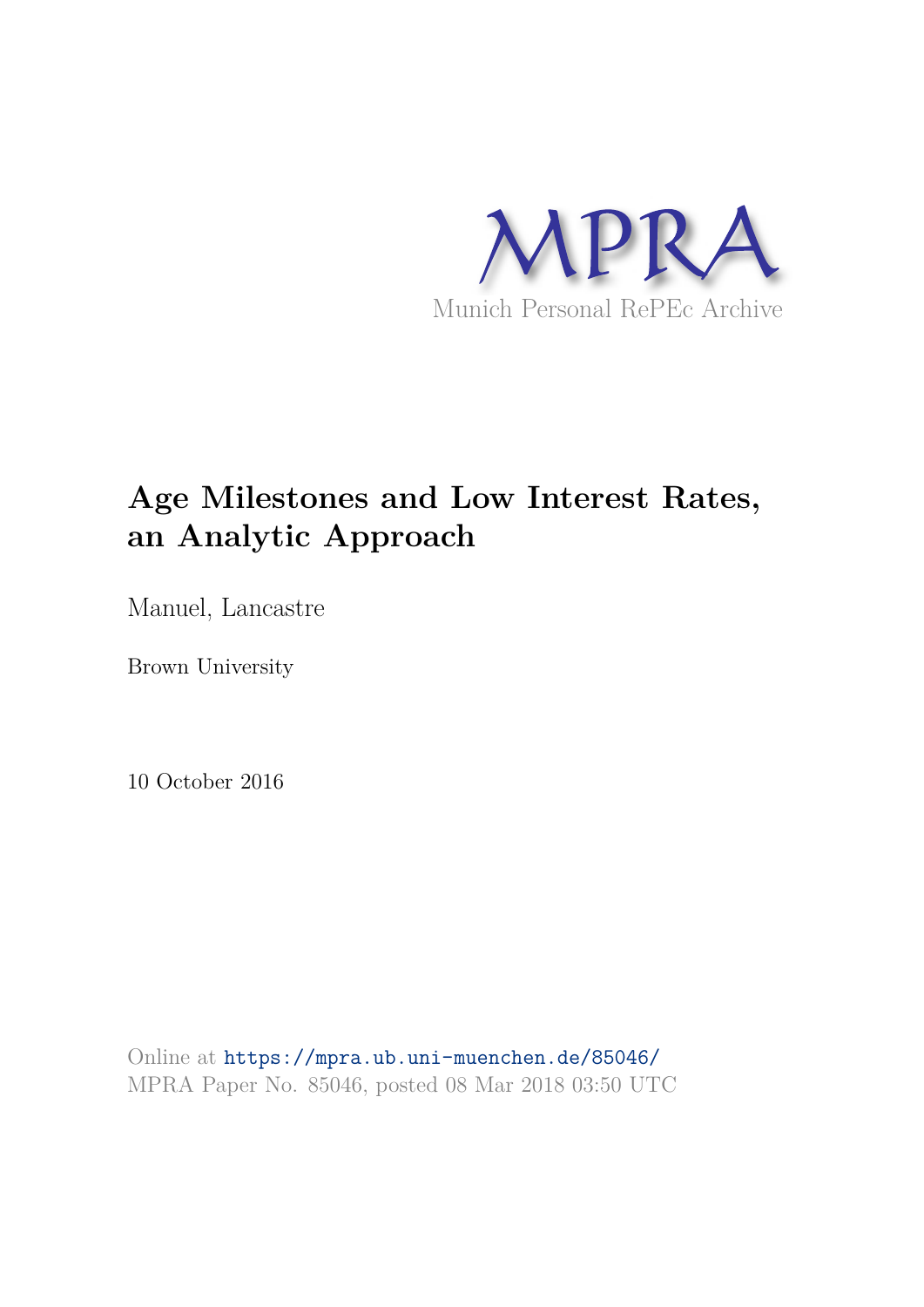# Age Milestones and Low Interest Rates, an Analytic Approach

Manuel C. Lancastre <sup>∗</sup>

This version: October 2016

#### Abstract

Major age milestones like the age of first job, retirement age, or life expectancy, bounding relevant economic periods in a persons' life, have been changing substantially during the last decades. In parallel real interest rates have been significantly declining in relevant world economies, reaching stable negative levels in some cases. We propose an analytic approach to relate those two phenomena by using an overlapping multigenerations model to find expressions for real interest rate elasticities to age parameters. The model formalizes the mechanisms supporting the relation between interest rates and age, sheds light on the relative importance of each age milestone in explaining changes of real interest rates, and how other factors like elasticity of inter-temporal substitution, population and productivity growth, inter-generational altruism, as well as a social security system, may mitigate or amplify those changes.

<sup>∗</sup>Brown University, Department of Economics, e-mail: mlancastre@gmail.com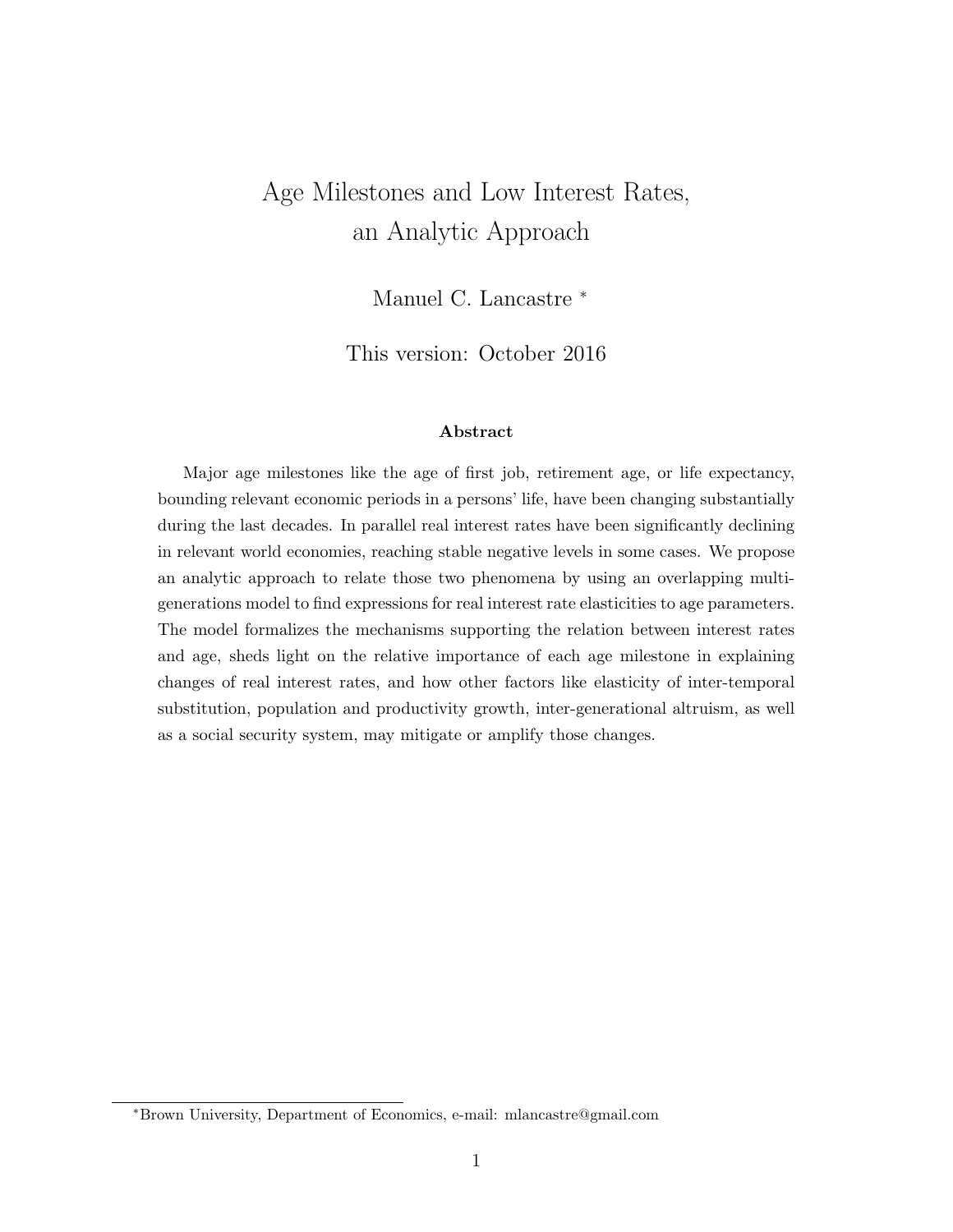# 1 Introduction

During the last decades, the age structure of the population in some of World's most relevant economies has changed significantly. For example, although Life expectancy at birth increased by approximately ten years since the 70's both in US and EU, retirement age has declined four and six years respectively, contributing to raise the need to save in those economies (Figure 1). Furthermore, the recent economic crisis tended to affect the average age of first job as firms tend to postpone hiring as a way to adjust down employment level, which could lead to an increase of the borrowing needs of this population segment.

Changes in age milestones determine many aspects of relevant economic periods of a persons' life, which themselves may directly impact real interest rates through changes of borrowing and savings paths. For example, for a higher effective retirement age, people need to save less for their expected retirement period, leading to a contraction of savings and a consequent increase in equilibrium real interest rates. In addition, postponing the age of first job increases the duration of borrowing after adulthood, pushing interest rates upwards too. Increasing both parameters, age of retirement and first job, at the same time and by the same amount, although not changing the duration of the working period, may impact the real interest rate by affecting borrowing and saving paths, and consequently loan market equilibrium and real interest rates.



Figure 1: Life Expectancy and effective Retirement Age: EU and US 1970-2014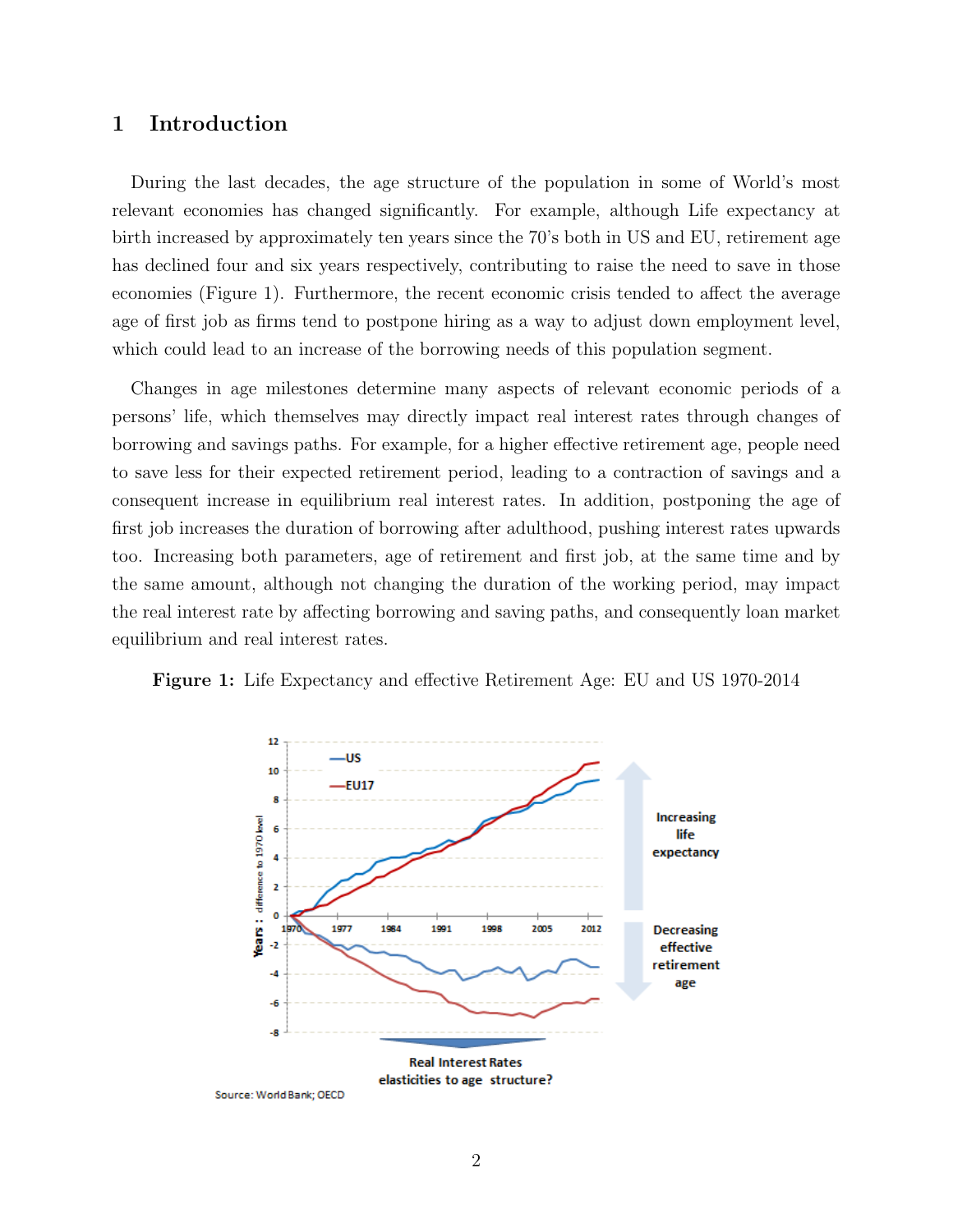Although the impact of age structure in relevant World economies has been a recurrent topic covered in recent literature, in particular to explain the persistent decline of interest rates, economic stagnation and liquidity traps, there has not yet been an attempt, to the best of our knowledge, to formally derive the analytic relations of real interest rates with respect age milestones. The general omission of changing demographic parameters in most current formal economic models ignores a potentially relevant factor influencing equilibrium conditions, and consequently the type and even sign of solutions. For example, an increase of life expectancy can drag the full-employment equilibrium real interest rate from positive to negative. Since a negative level may not be achievable when the nominal interest rate zero lower bound is binding, a first best solution may no more be available in such a model. The same can happen with operative bequest motives, which may become inoperative, for example if the retirement age decreases, or life expectancy increases.

The purpose of this paper is to fill out this gap. By merging an age structure framework with an OLG model, we derive tractable algebraic real interest rate elasticity expressions with respect to each age parameter, to shed light on the demographic formal mechanisms that influence real interest rates, and inspect in particular the examples mentioned above. Moreover we provide a straightforward alternative to heavy computational quantitative models, in order to illustrate the impact of demographic factors on general economic phenomena.

Ikeda and Saito [19] study the effects of demographic changes on the real interest rate in Japan by capturing demographic dynamics by exogenous changes of the ratio of workers to total population. But most of the literature covering the present topic use perpetual youth type models inspired by Blanchard and Fischer [5], using transition probabilities between age groups. This approach, that facilitates aggregation of individual agents, thus ensuring analytically more tractable life-cycle models, was adopted, for example, by Carvalho and Ferrero [9] to explain Japan's persistent deflation, using transition probabilities from worker to retired, and from retired to death, and by Carvalho et al. [10] to inspect the mechanisms of how demographics affect real interest rates. Similarly, Aksoy et al. [1] relate macroeconomic trends to demographic structure with a model to which they add an additional transition probability from young to worker, after conducting an empirical study where they found evidence that differences in generation weight across countries explain differences among main macro-economic variables.

Nevertheless, transition probabilities in those models tend to be independent of age, and of time since transition from previous age groups, which makes them less appropriate to derive analytic relations between interest rate and explicit age milestones. This circumstance was recently overcome by Eggertsson and Robbins [14] who used a quantitative overlapping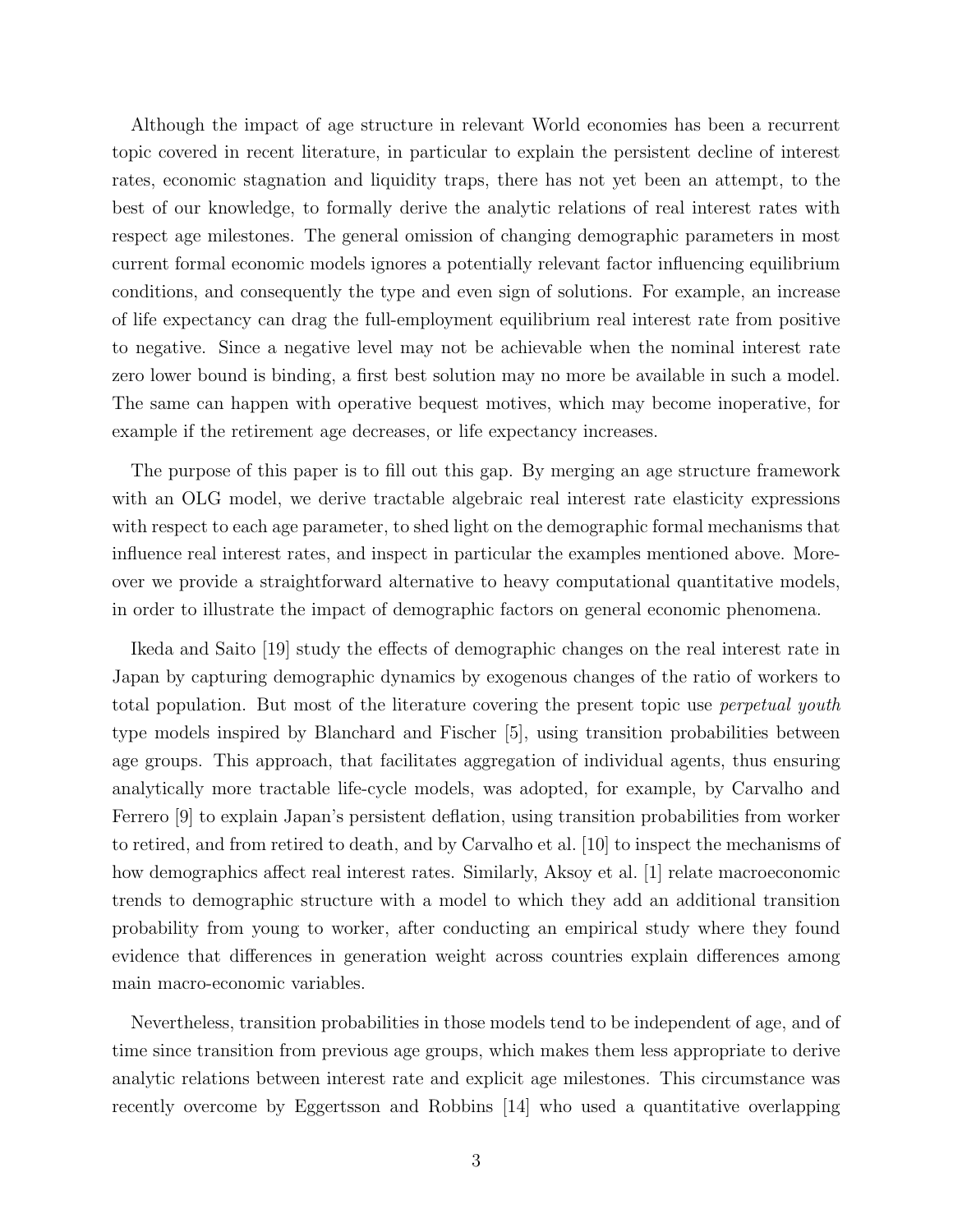multi-generations model inspired by the work of Auerbach and Kotlikoff [2] to investigate the decline of real interest rates in US.

Similarly, we use an overlapping multi-generations model, where most relevant age milestones are exogenous parameters, allowing to analytically express the real interest rate in terms of age structure changes, surprisingly not affecting algebraic tractability, in order to shed light on relevant demographic mechanisms that are dragging down real interest rates.

In what follows, we begin by outlining an overlapping generations deterministic model in the context of an endowment economy, where agents are economically active after childhood until their age of life expectancy. The number of generations of the model depends already on those two age milestones. At the age of adulthood agents start borrowing to consume. From the age of first job until retirement they receive an income in the form of an endowment, with which they pay back their debt, consume, and save for retirement<sup>1</sup>. During that working period, at a certain moment in time agents have payed back their debts and start saving for retirement. Until that moment agents are borrowers, and after they become savers. The initial savings age is an endogenous variable of the model. During retirement they use their accumulated savings to consume. We derive the equilibrium conditions and aggregate expressions for the main variables of the model, in particular of excess borrowing, in terms of the real interest rate and age milestones, which becomes zero for loan market equilibrium.

In the third section we use the excess borrowing expression at loan market equilibrium in steady state to formalize the analytic relation between the *natural rate of interest*<sup>2</sup> and age structure. We formalize the derivatives of real interest rate with respect to each age parameter, using the partial derivatives of excess borrowing with respect to age milestones, and to the real interest rate. We find that excess borrowing decreases with increasing interest rates if the elasticity of inter-temporal substitution is above a certain acceptable threshold level that depends on the relative duration of retirement. We use this assumption throughout the paper, so that the consistent negative slope of excess borrowing with respect to the real interest rate allows the sign of age milestones elasticities to be determined by the signs of the partial derivative of excess borrowing with respect to each age parameter.

In the fourth section we introduce intergeneration transfers in the form of bequests to children, of gifts to parents, and of a pay-as-you-go social security system, as those concepts

<sup>&</sup>lt;sup>1</sup>In our model the age of *adulthood* and age of *first job* may be different. After adulthood and before the age of first job agents have to borrow in order to consume. In the special case where those two age milestones are set the same, the algebraic expressions are simplified, and the calibrated outputs are not materially different. An alternative not used in our model to date, would be to consider endogenous transfers from parents to children during that specific phase of their lives.

<sup>&</sup>lt;sup>2</sup>The *natural rate of interest* is defined as the full-employment equilibrium real interest rate.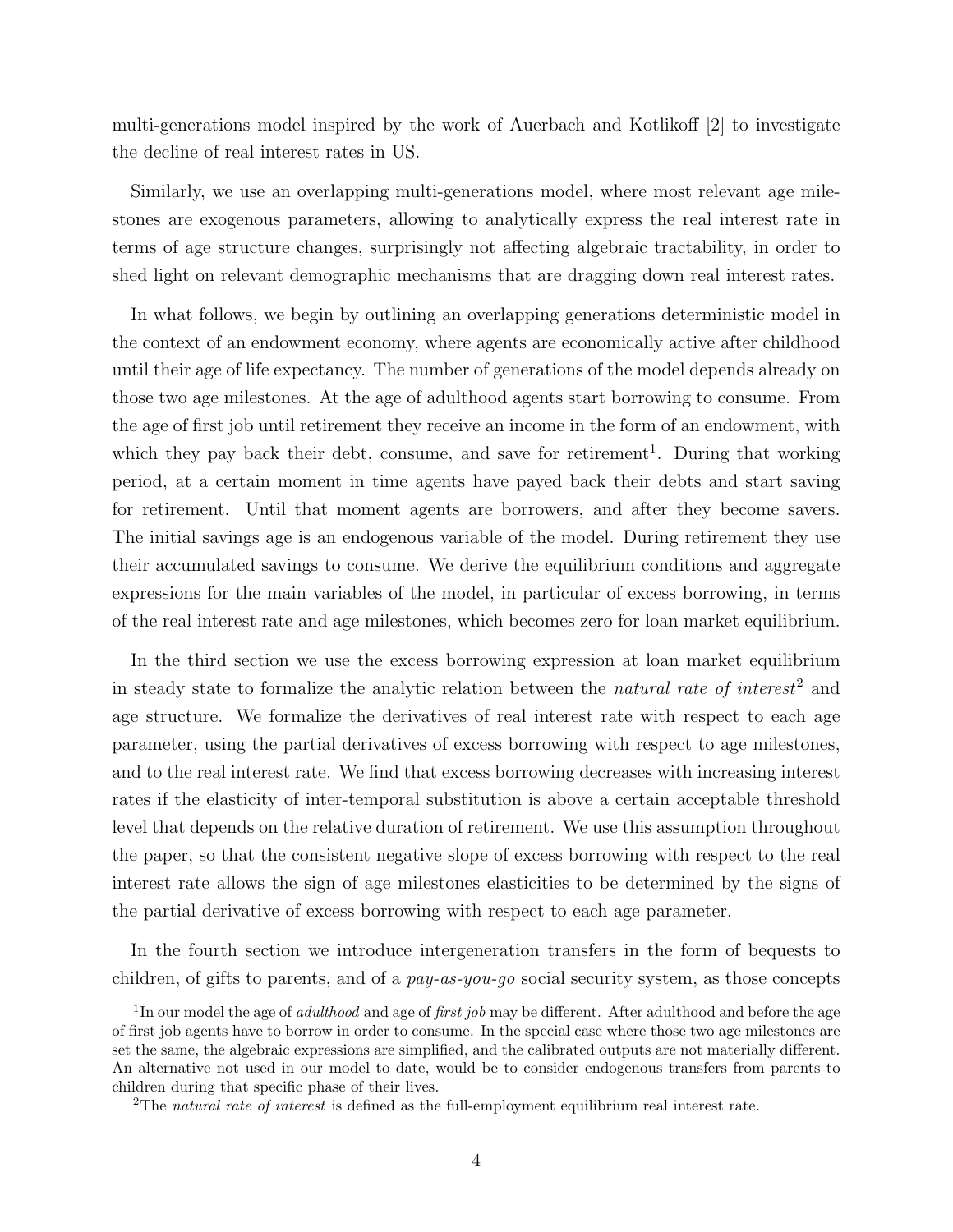are closely related to agents age structure, in particular to the age when their children are born. We also analyze how intergeneration transfers parameters affect the elasticities of real interest rates with respect to age milestones. Finally, in section five we calibrate a model with endogenous output and capital to quantify the analytic results of previous sections. We also test the impact of changing capital depreciation on real interest rate elasticities with respect to age milestones, as well as the impact of changes in age structure on the capital-output ratio.

As we have already noted, this paper focuses on the presentation of a framework that allows to derive formal algebraic relations between real interest rates and age milestones, in order to inspect the influence of demographic factors in specific economic mechanisms. In particular, we use our framework to explore how changing age structure can switch an altruistic motive from helping children to supporting parents, or how an increase of life-expectancy, a reduction of retirement age, and postponing of the age of first job explain the decline of real interest rates, further quantifying those phenomena. Although we keep our results focus on the demand side of OLG models, our framework can also be used, for example, to explore secular stagnation mechanisms driven by demographic factors. In particular, in current work in progress, we extend our framework with nominal prices, endogenous output, and nominal wage rigidities, where when the natural rate of interest becomes negative, a second best solution with a sub-optimal stable equilibrium output level is characterized by an endogenous persistent increase of the age of first job.

## 2 An Endowment Economy with age milestones

In this section we describe and solve a multi-generations OLG model where age milestones binding relevant economic periods of households, can exogenously change. We also derive some algebraic tools that simplify the model solution in closed-form expressions, and with which the derivatives of the steady state equilibrium real interest rate with respect to age milestones can be algebraically explicitly derived.

Consider an overlapping generations model in the spirit of Eggertsson and Mehrotra [13] where new generations start every year. Imagine that households live  $L \equiv d^L$  years (where  $d<sup>L</sup>$  stands for *duration of life*), but are considered economically active in the model only after childhood, from the age of adulthood  $b^l$  ( $b^l$  standing for *lower borrowing age*) until the last year of their lives at age  $d^L$ . The number of overlapping generations of the model  $T = d^L - b^l + 1$  is then determined by two age milestones, bounding the period that starts at the age of adulthood, and ending at the last year of their lives. We start by considering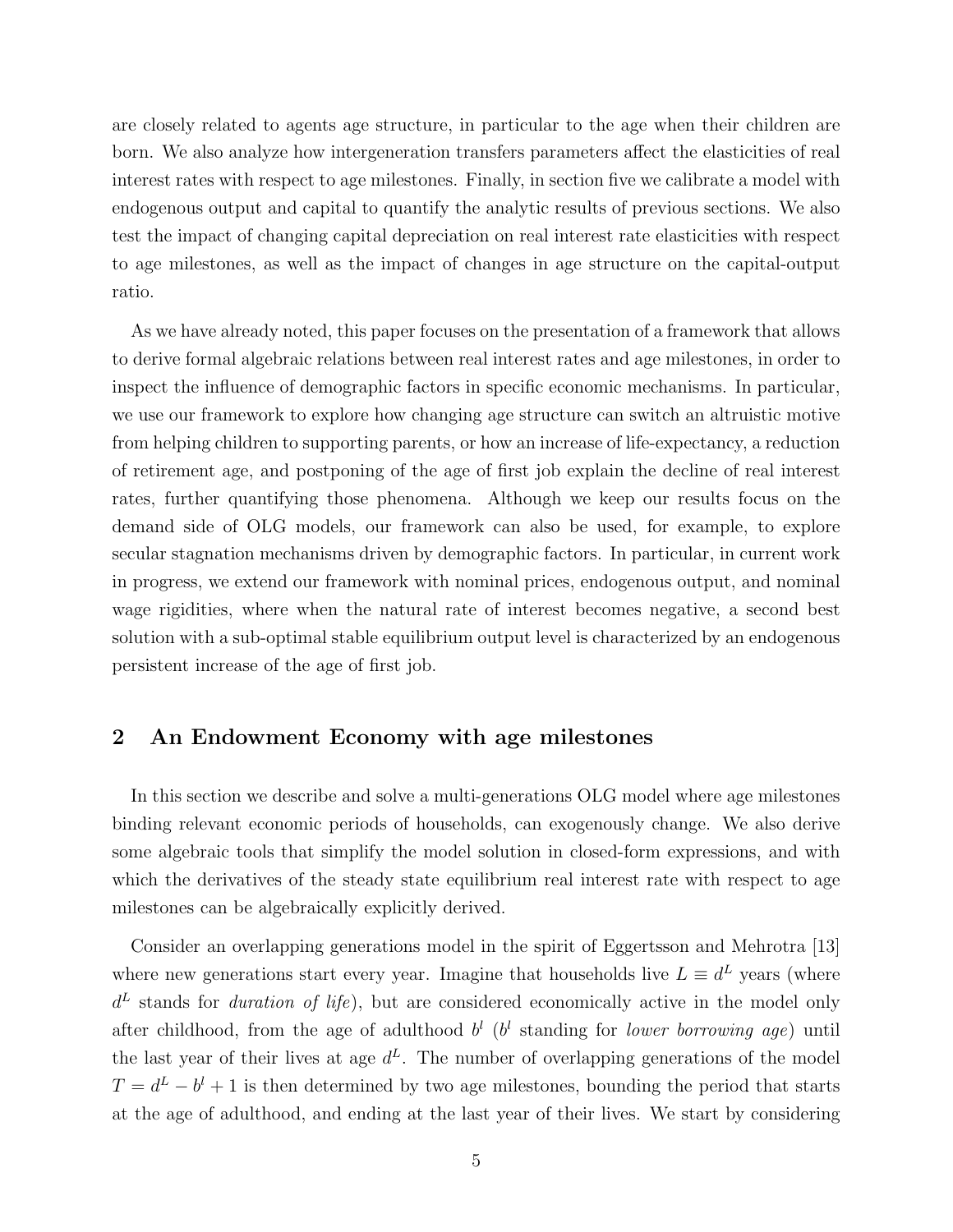an endowment economy where agents have no capital to invest in, but where households can lend to one another. After childhood, at age  $b<sup>l</sup>$  households borrow from other households to consume. During the middle-age period  $m^{l}$  ( $m^{l}$  standing for *lower middle age*) they receive an income in the form of endowment  $y_t^{i=age}$  which they use to consume, to pay-back their debts, and to save for retirement by lending to other households. In order to smooth their life-time consumption path, during the first part of their middle age period households are borrowers, becoming savers thereafter until the end of their lives. The initial saving age  $s^l \in [m^l, o^l]$  is an endogenous parameter of the model. Households are retired from age  $o^l$  to  $d^L$ , having no endowment and consuming with the proceeds from their savings during that period.

The model age structure is illustrated in Figure 2. Age milestones in red are the boundaries



Figure 2: Relevant Life-cycle Periods and Age Milestones

of life economic periods with durations in green. We can look to an household from an income perspective, starting his journey as a young borrower without income who needs to borrow from other agents to be able to consume. The young borrower's period has a duration in years of  $d^b = m^l - b^l$ . He then enters into *middle age*, with a duration in years of  $d^m = o^l - ml$ , after finding his first job at age  $m^l$ , and gets an income in the form of endowment until retirement at age  $o^l$ . Thereafter he will be retired for  $d^o = T - d^m - d^b = L - m^h$  years. Alternatively we can look to an household from a borrowing/saving perspective, which may facilitate the economic intuition: in the beginning of their journey they are net *borrowers* during  $d^b$  years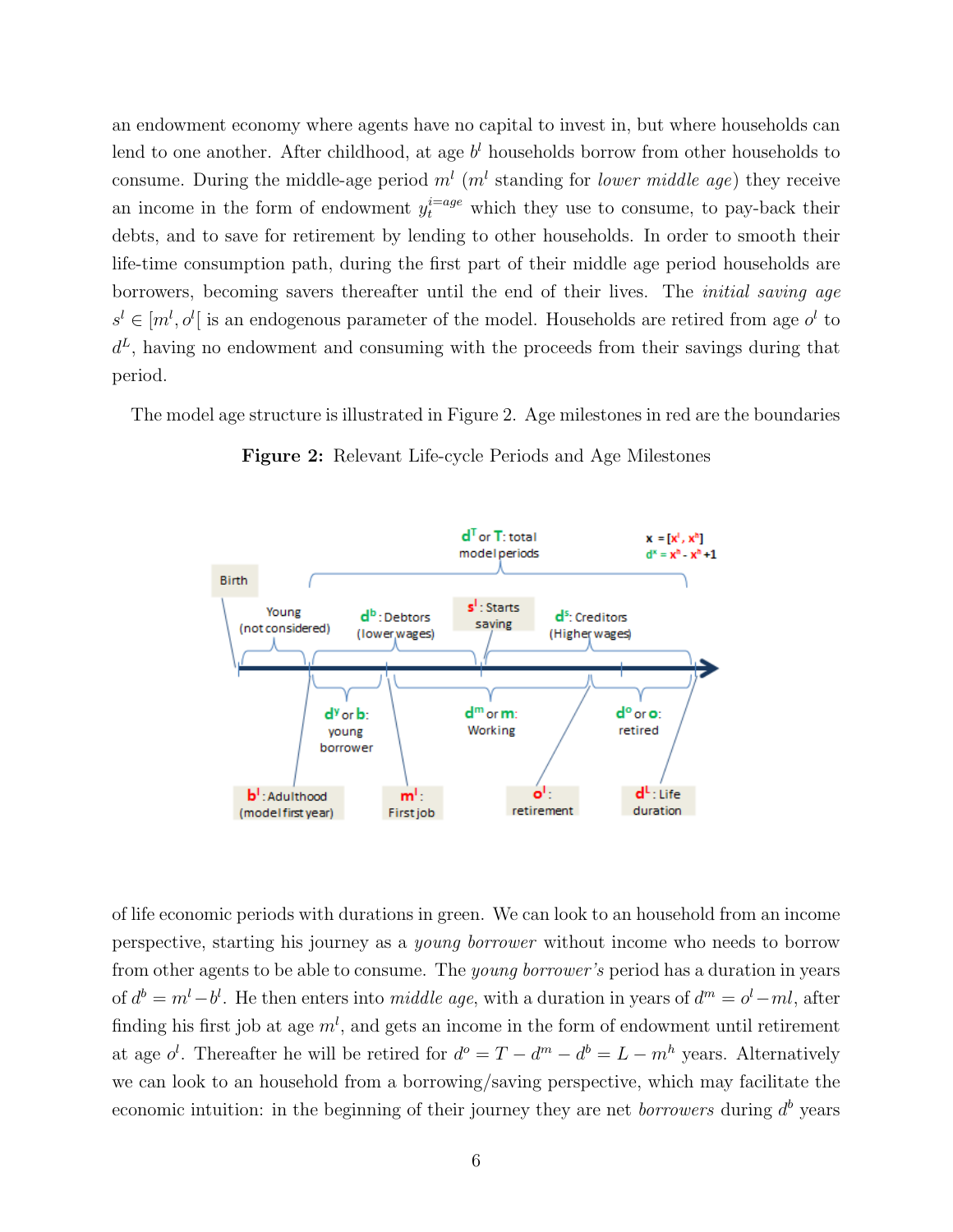until they pay back their loans, and become savers at the age  $s^l$  for  $d^s = d^L - s^l + 1$  years. It is the relative weight of borrowers and savers, or the interaction between loan demand and supply, that will determine loan market equilibrium interest rate level. Note that the initial saving age  $s^l$ , which determines the relative weight of borrowers and savers, is an endogenous parameter of the model.  $s<sup>l</sup>$  itself depends on the relative duration of young borrowers, middle age and retirement periods, with durations respectively given by  $b, m$ , and  $o$  respectively. In what follows we will use durations notation  $b$ ,  $m$  and model life span  $T = b+m+o$  to express most of our findings, where  $b = m^l - b^l = b^h - b^l + 1$ ,  $m = m^h - m^l + 1$ , and o is retirement duration, here a dependent variable.

Consider then a representative household reaching adulthood at time  $t$ , with the following utility function:

$$
\max_{c_{t+i}^{b^l+i}} E_t \sum_{i=0}^{T-1} \beta^i U(c_{t+i}^{b^l+i})
$$
\n(1)

Where the  $U(c)$  is assumed to be a constant elasticity of inter-temporal substitution utility function expressed by  $U(c) = \frac{c^{1-\sigma}-1}{1-\sigma}$  $rac{-\sigma-1}{1-\sigma}$ .  $c_{t+i}^{b^l+i}$  $t_{t+i}^{b'+i}$  is the consumption of households with age  $b^l + i$ at time  $t + i$ . Furthermore agents borrow and lend to one-another using one year risk-free bonds at an interest rate  $r_t$ . We can then write the annual budget constraints faced by an agent reaching adulthood at time t, for the rest of his life.

$$
c_t^{b^l} = y_t^{b^l} + b_t^{b^l} \tag{2}
$$

$$
c_{t+i}^{b^l+i} = y_{t+i}^{b^l+i} + b_{t+i}^{b^l+i} - (1 + r_{t+i-1})b_{t+i-1}^{b^l+i-1} \qquad \text{for age } b^l+i \in ]b^l, d^L[ \tag{3}
$$

$$
c_{t+T-1}^{d^L} = y_{t+T-1}^{d^L} - (1 + r_{t+T-2})b_{t+T-2}^{d^L-1}
$$
 for age =  $d^L$  (4)

The three budget constraints are similar and can be analyzed from two perspectives. Considering equation (3), an agent with age  $b^l + i$  at time  $t+i$  takes his endowment  $y_{t+i}^{b^l+i}$  $_{t+i}^{b^i + i}$  together with a new loan  $b_{t+i}^{i+1} > 0$  to consume  $c_{t+i}^{b^l+i}$  $t_{t+i}^{b'+i}$  and pay his loan and interest corresponding to the previous period  $(1+r_{t+i-1})b^{b^l+i-1}_{t+i-1}$  $b^{l+i-1}_{t+i-1}$ . Alternatively an agent takes his endowment  $y_{t+i}^{b^{l}+i}$  $_{t+i}^{b^i + i}$  together with his savings  $-(1 + r_{t+i-1})b_{t+i-1}^{b^{l}+i-1}$  $t^{b^l+i-1}_{t+i-1}$  from previous year to consume  $c^{b^l+i}_{t+i}$  $_{t+i}^{b^l+i}$  and to save  $b_{t+i}^{b^l+i}$  $t+i$ for the next year. In this case  $b_{t+i}^{b^l+i}$  $t_{t+i}^{b^*+i}$  is negative. At the age of adulthood (2) there are no loans to pay back from previous year. During the last year of their lives, (4), households do not need to save for the future any longer. Let:

$$
y_t^i > 0 \text{ for } i \in [m^l, m^h] \forall t \tag{5}
$$

$$
y_t^i = 0 \text{ for } i \in [b^l, m^l[\cup]m^h, d^L] \forall t
$$
 (6)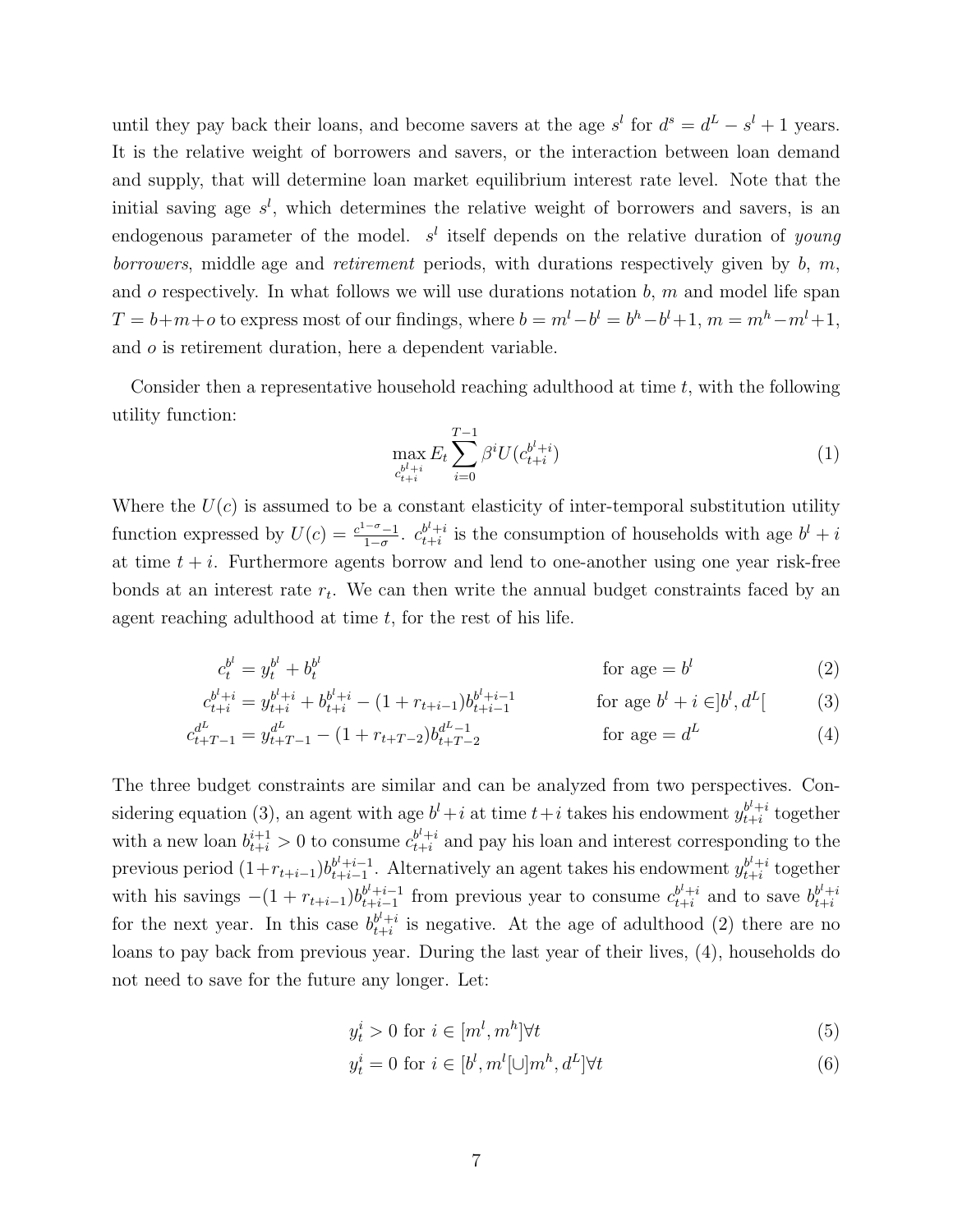Although endowments are assumed to be strictly positive for the middle age and zero otherwise - equations(5) and (6) - we do not need to impose any special restriction on the duration of the middle age period in order to have distinct borrowing and savings periods. In particular the duration of middle age period  $m = d^m$  could coincide with model's time span T. It is the endowment and real interest rate paths that will determine the annual path of agent loans  $b^{b^l+i}_{t+i}$  $t_{t+i}^{b'+i}$  that can be positive or negative in order to smooth households' consumption path, and consequently of aggregate loans throughout all living households, that from now on we define as excess borrowing:

$$
B_t^{b^l} = \frac{1}{N_t^{b^l}} \sum_{i=0}^{T-1} N_t^{b^l+i} b_t^{b^l+i} = \sum_{i=0}^{T-1} \frac{N_t^{b^l+i}}{N_t^{b^l}} b_t^{b^l+i} = \sum_{i=0}^{T-1} \frac{b_t^{b^l+i}}{\prod_{k=0}^{i-1} (1 + g_{t-k})}
$$
(7)

where  $B_t^{b^l}$  $t<sup>b</sup>$  is the value of excess borrowing at time t normalized to the size of the younger generation with age  $b^l$  at time t, and  $1 + g_t = \frac{N_t^{b^l}}{N_{t-1}^{b^l}} = \frac{N_t^{b^l}}{N_t^{b^{l+1}}}$  $\frac{N_t}{N_t^{bl+1}}$  is population growth at time t. When excess borrowing is equal to zero then the loan market is in equilibrium. An equilibrium real interest rate solution path ensures that loan market is in equilibrium at any time  $t$ . If we can find a closed form expression (at least for steady state equilibria) for excess borrowing as a function of the real interest rate  $r$  and other exogenous parameters of the model x, then we could use loan market equilibrium equation  $B_t^{b}$  $t^{b'}(r, x) = 0$  and the implicit function theorem to find closed form expressions for changes of the equilibrium real interest rate with respect to changes of any parameter of the model  $x$ , in particular age milestones:

$$
B^{b'}(r,x) = 0 \Rightarrow r_x \equiv \frac{\partial r}{\partial x}(r,x) = -\frac{\frac{\partial B^{b'}}{\partial x}(r,x)}{\frac{\partial B^{b'}}{\partial r}(r,x)} \Leftrightarrow r_x = -\frac{B_x}{B_r}(r,x)
$$
(8)

Excess borrowing at time  $t$  can be expressed<sup>3</sup> as a function of aggregate endowment and consumption at time t, and excess borrowing at time  $t - 1$ :

$$
B_t^{b^l} = C_t^{b^l} - Y_t^{b^l} + \left(\frac{1 + r_{t-1}}{1 + g_t}\right) B_{t-1}^{b^l}
$$
\n
$$
(9)
$$

Although aggregate endowment at time  $t, Y_t^{b'}$  $t<sub>t</sub><sup>t</sup>$ , is determined by the endowment path, population growth and time productivity paths, we need a closed form expression for aggregate consumption which can be obtained by solving the previous optimization problem (1), with a re-casted overlapping multi-generations model in present value terms using the next proposition<sup>4</sup>:

<sup>3</sup> see appendix A.

<sup>&</sup>lt;sup>4</sup> from now on, and by default, when the subscripts and superscript are omitted in aggregates then we are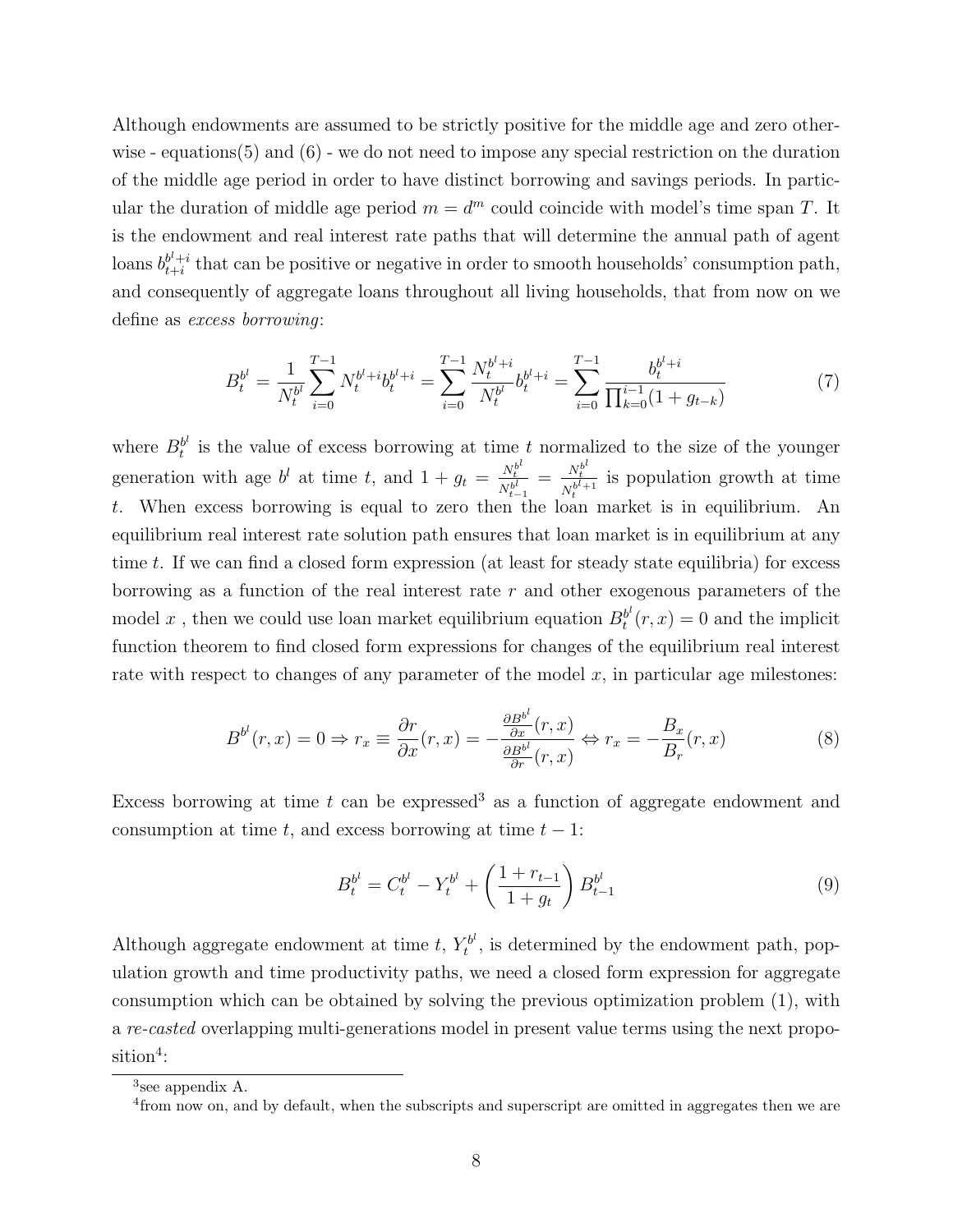**Proposition 1** The optimization problem given by equation(1), subject to  $(2),(3)$ , and  $(4)$ is equivalent to maximize the same utility function with respect to consumption, subject to the equality of the present values of consumption  $\mathbb{C}_t$  and endowments  $\mathbb{Y}_t$  for T periods:

$$
\max_{c_{t+i}^{b^l+i}} E_t \sum_{i=0}^{T-1} \beta^i U(c_{t+i}^{b^l+i})
$$
  
s.t.  $\mathbb{C}_t = \mathbb{Y}_t$ 

The solution expressions for consumption at every age are given  $by^5$ .

$$
\mathbb{E}_{t}c_{t+i+1}^{b^{l+i+1}} = \beta_{r_{t+i}}(1+r_{t+i})c_{t+i}^{b^{l}+i}
$$
\n(10)

with 
$$
c_t^{b^l} = \frac{\mathbb{Y}_t}{f(\beta_{r_t}, T)}
$$
 (11)

Expressions for the present value of consumption  $\mathbb{C}_t$ , and aggregate steady state consumption C, normalized to the size of the youngest generation  $b^{l}$ , are respectively given by:

$$
\mathbb{C}_t = c_t^{b^l} f(\beta_{r_t}, T)
$$

$$
C = c^{b^l} f(\gamma_r, T)
$$

where  $\beta_{r_t} = \beta^{\frac{1}{\sigma}}(1+r_t)^{\frac{1-\sigma}{\sigma}} \stackrel{(\sigma=1)}{=} \beta, \ \gamma_r = \frac{\beta_r(1+r)}{(1+\sigma)(1+r)}$  $\frac{\beta_r(1+r)}{(1+g)(1+z)}$ , and  $f(\beta_{r_t}, T) = \mathbb{E}_t \sum_{i=0}^{T-1} \prod_{k=0}^{i-1} \beta_{r_{t+k}}$ . Note that when the first argument is constant  $f(\beta_r, T) = \sum_{i=0}^{T-1} \beta_r^i = \frac{1-\beta_r^T}{1-\beta_r}.$ 

Proof: The Euler equations of both problems are equivalent. The model is fully derived in appendix  $A$ .  $\blacksquare$ .

Now that the model is solved for consumption, and that we derived a simple closed form expression for aggregate consumption in steady state, and by assuming aggregate endowment Y can also be represented by a closed form expression (as the endowment path is an exogenous set of parameters), then based on expression(9) we present in the next proposition a steady state closed form expression for excess borrowing, the corner stone to explicit the derivatives of equilibrium real interest rate with respect to age milestones:

Proposition 2 (i) Excess borrowing in steady state is a continuous and differentiable function of the equilibrium real interest rate  $r \in ]-1, +\infty[$ , and can be represented by the following

referring to expressions normalized to the size of generation  $b^l$  at time t:  $Y \equiv Y_t^{b^l}$ .

<sup>&</sup>lt;sup>5</sup>The model is deterministic.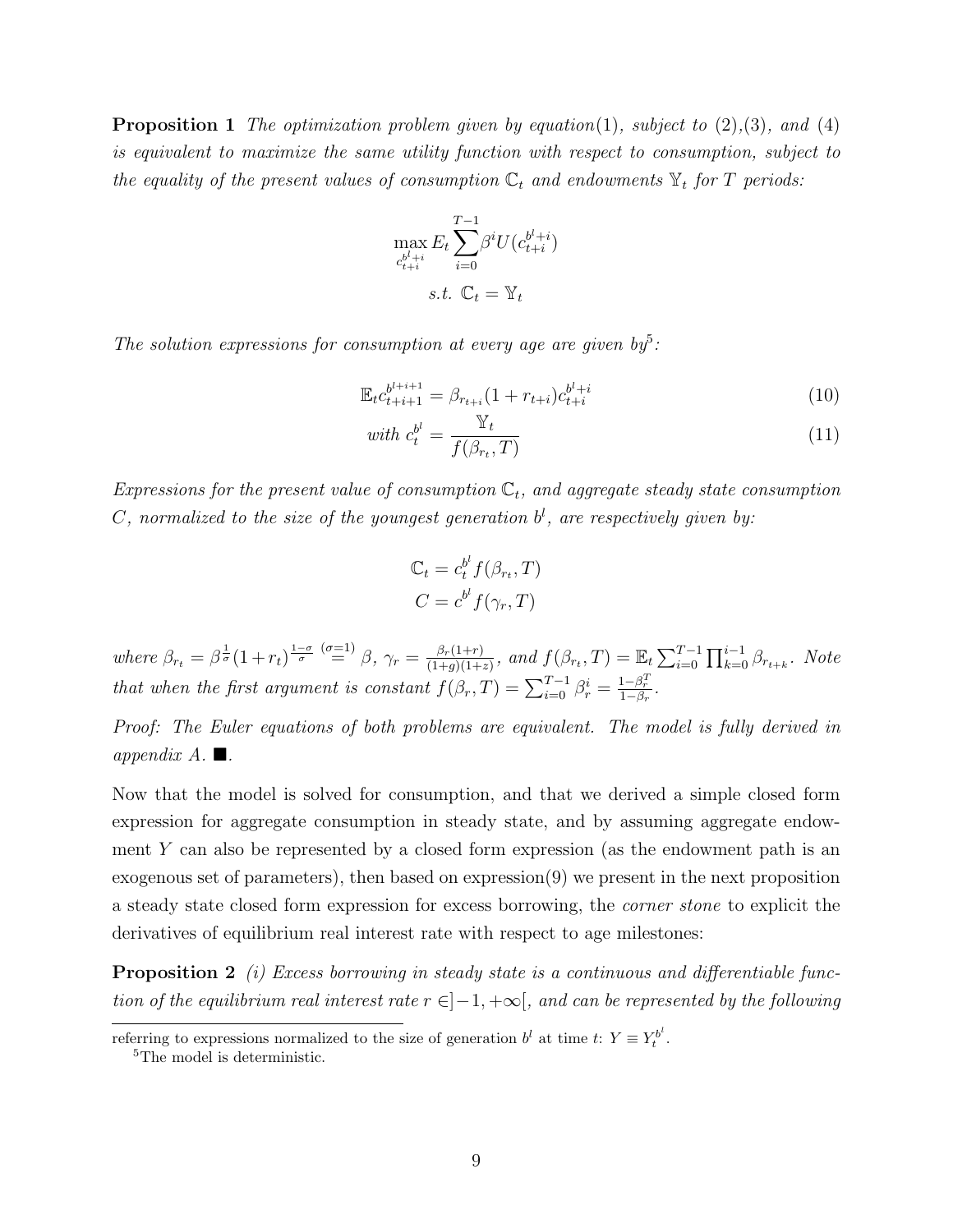expression:

$$
B(r,x) \begin{cases} \frac{1+r_{gz}}{r-r_{gz}}(Y-C) & \text{for } r \neq r_{gz} \\ -(1+r_{gz})\frac{\partial C}{\partial r} & \text{for } r=r_{gz} \end{cases}
$$
(12)

where  $1 + r_{gz} = (1 + g)(1 + z)$ , and x represents the exogenous parameters of the model.

(ii)  $B(r, x) = 0$  has at least one solution if the no endowment retirement period duration≡ o is lower than the elasticity of inter-temporal substitution times the model duration, or  $\frac{1}{\sigma}$  >  $\frac{o}{T-1}$ , , and the duration of the initial no-endowment borrowing period $\equiv$  b is strictly lower than  $T-1$ . Moreover,  $\frac{\partial B}{\partial r}(r) < 0$  at least for one solution r solving  $B(r, x) = 0$ .

(iii) If  $B(r, x) = 0$ , the derivative of the real interest rate r with respect to any parameter of the model  $x$  can be expressed by:

$$
\frac{\partial r}{\partial x} \equiv r_x = -\frac{B_x}{B_r} = -\frac{Y_x - C_x}{Y_r - C_r} = -\frac{\log_x Y - \log_x C}{\log_r Y - \log_r C} \tag{13}
$$

### *Proof:* (in appendix B)  $\blacksquare$ .

We have now the tools we need to algebraically formalize and interpret the expressions for the derivatives of steady state real interest rates with respect to age milestones at loan market equilibrium. This will be the purpose of the next section, for which we still need to formally express an endowment path, and respective aggregate and present value endowment expressions.

Note that for a constant endowment path for the total duration of the model, with no population, or productivity growth, and an elasticity of inter-temporal substitution equal to unity, then  $1 + r = \frac{1}{\beta}$  $\frac{1}{\beta}$  solves  $B(r, x) = 0$ . This solution is equivalent to the equilibrium real interest rate in steady state of an infinitely lived single agent model, and assumes a uniform distribution of endowment through the duration of the model, with no retirement and no "no endowment" borrowing period b for the young households. From this starting point the introduction of a retirement period would correspond to a change of the income path that would reduce the steady state equilibrium real interest rate through an expansion of excess savings (equivalent to a contraction of excess borrowing). Moreover, the introduction of a no endowment period in the beginning of an agent's *economic life* would increase  $r$ , through an expansion of excess borrowing. Then changing the duration of relevant economic periods, through age-milestones changes, may affect households' income paths, and consequently excess borrowing through households' adjusted borrowing and saving needs in order to smooth households' life-time consumption paths. The resulting contraction or expansion of excess borrowing affects loan market equilibrium real interest rate.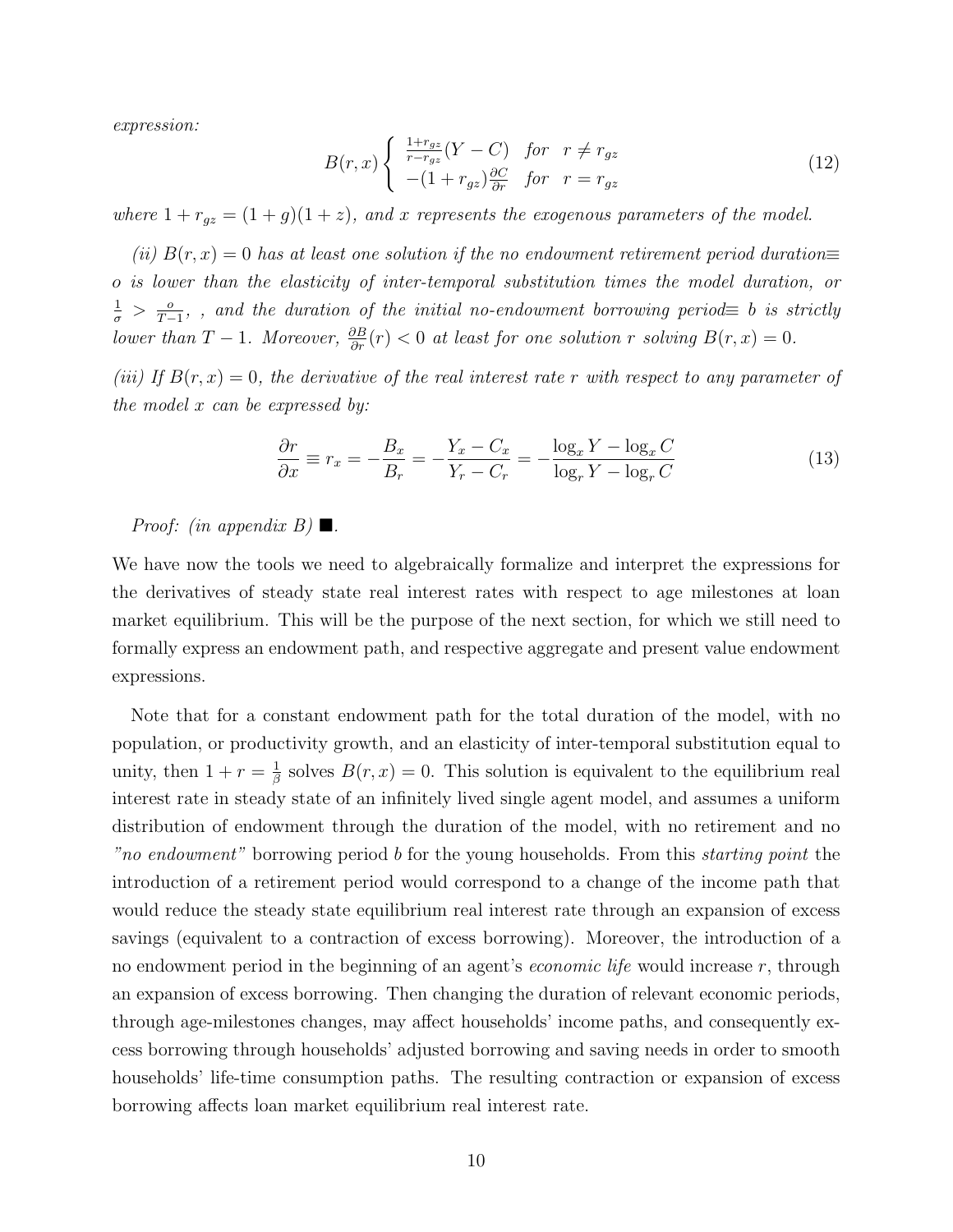#### Loan demand and supply

An equivalent way to understand the dynamics of excess borrowing in steady state is to split its expression  $B_t^{b^l}$  $t_t^{b}$  into loan demand  $L_t^d$  and supply  $L_t^s$ . Loan demand for a given interest rate  $r$  is defined as excess borrowing of all households until the age they start to be savers,  $s<sup>l</sup>$ . And loan supply is the negative expression of excess borrowing of all households that are net savers, with age equal or above  $s^l$ :

$$
L_t^d(r, v^i) = B_t^{d^b(r), b^l}(r, v^i) \text{ , where } d^b(r) = [b^l, s^l] \tag{14}
$$

$$
L_t^s(r, v^i) = -B_t^{d^s(r), b^l}(r, v^i) \text{ , where } d^s(r) = [s^l, d^L[
$$
 (15)

Note that  $s^l \equiv s^l(r, v^i)$  is an endogenous variable of the model, which depends on r and age milestones  $v^i$ . Excess borrowing expressed in terms of loan demand and supply, is given by:

$$
B_t^{b^l} = B_t^{d^b, b^l} + B_t^{d^s, b^l} = L_t^{d, b^l} - L_t^{s, b^l}
$$
\n(16)

and loan market equilibrium can now be expressed by:

$$
B_t^{b^l} = 0 \Leftrightarrow L_t^{d,b^l} = L_t^{s,b^l} \tag{17}
$$

Where loan demand and supply may be expressed in terms of aggregate income and consumption during the respective periods<sup>6</sup>:

$$
L^{d,b^l} = \frac{1 + r_{gz}}{r - r_{gz}} (Y^{d^b, b^l} - C^{d^b, b^l})
$$
\n(18)

$$
L^{s,b^l} = -\frac{1 + r_{gz}}{r - r_{gz}} (Y^{d^s, b^l} - C^{d^s, b^l})
$$
\n(19)

This equivalent representation of excess borrowing can be helpful when interpreting how changes in age milestones affect equilibrium real interest rates, by comparing graphically steady state changes of loan demand and supply, as in Eggertsson and Mehrotra [13].

In the next section we analytically express and interpret how age milestone changes affect steady state equilibrium real interest rates.

<sup>6</sup> expressions derived in appendix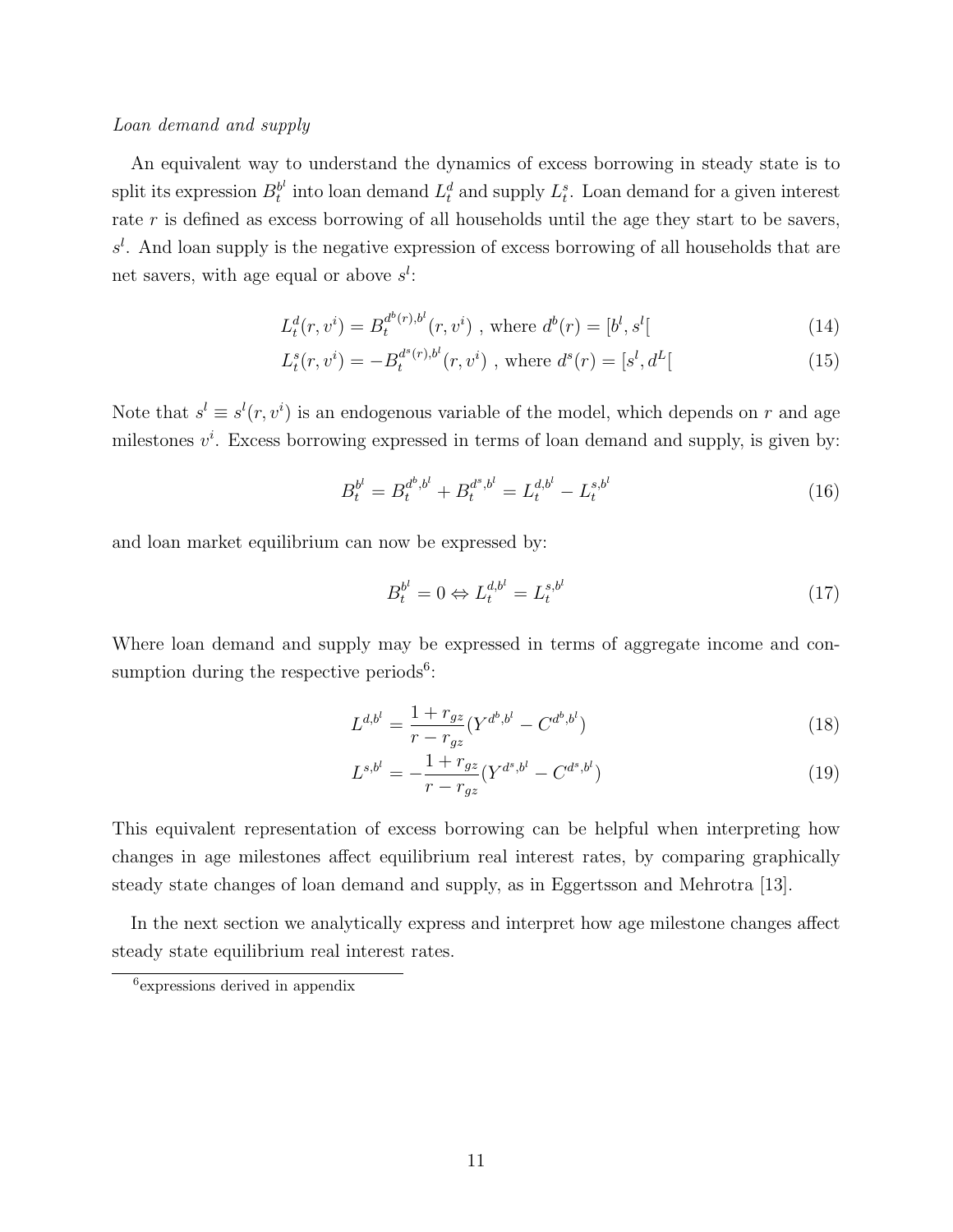#### 3 Real interest rate derivatives with respect to age parameters

In this section we present and interpret the derivatives of real interest rate with respect to age milestones  $r_{v_i} \equiv \frac{\partial r}{\partial v_i}$  $\frac{\partial r}{\partial v_i}$ . As age milestones are exogenous parameters of our model, closed form expressions for the derivatives of real interest rate with respect to age milestones are given directly using the tools described above, once we characterize households' endowment path with continuous and differentiable closed form expressions for present value of endowment  $Y$ , and aggregate endowment Y.

We can interpret  $r_{v_i} \equiv \frac{\partial r}{\partial v_i}$  $\frac{\partial r}{\partial v_i}$  as by how much r would have to change to compensate for the impact in excess borrowing of a change of a given age milestone  $v_i$ , so that loan market remains in equilibrium. By reasonably assuming that excess borrowing is a decreasing function of the real interest rate <sup>7</sup>, or  $B_r \equiv \frac{\partial B}{\partial r} < 0$ , then an increase  $dr > 0$  of the real interest rate would have a contraction impact on excess borrowing B, by  $\frac{\partial B}{\partial r}dr < 0$ . In order for loan market to remain in equilibrium B would have to increase back to 0, through a change  $\partial v_i$ of any given age milestone  $v_i$ , which should have an expansion effect on excess borrowing ∂B  $\frac{\partial B}{\partial v_i}dv_i > 0$ , such that:

$$
dB(r, v_i) = \frac{\partial B}{\partial v^i} dv^i + \frac{\partial B}{\partial r} dr = 0
$$
\n(20)

Note that the expansion effect  $\frac{\partial B}{\partial v_i}dv_i > 0$  implies that the change of age milestone  $\partial v_i$ has the same sign of the derivative of excess borrowing with respect to the age milestone, which means that if excess borrowing is a negative function of a given age milestone, then a decrease of this age milestone is required to compensate for an increase of the real interest rate, which is the same to say that  $r_{v_i}$  and  $B_{v_i}$  have the same sign, when  $B_r < 0$ . This is directly observed from the general expression for  $r_{v_i}$  given by:

$$
r_{v^i}(r,v) = \frac{dr}{dv^i} = -\frac{\frac{\partial B}{\partial v_i}}{\frac{\partial B}{\partial r}} = -\frac{B_{v_i}}{B_r}(r,v)
$$
\n(21)

We also inspect how this relation is affected by other relevant parameters of the model like changes in time related productivity  $z_t$ , age related productivity  $\rho_t^i$ , and elasticity of intertemporal substitution  $\frac{1}{\sigma}$ . With the same denominator  $B_r$  we expect that the derivatives of the real interest rate with respect to the exogenous parameters of the model keep a similar proportional relation. While  $B_v$  sets the sign of the real interest rate derivatives with respect to an age milestones, and the relative magnitude of the derivative with respect to others,

<sup>&</sup>lt;sup>7</sup>From the proof of proposition 2 there are always more solutions for  $B(r) = 0$  where  $B<sub>r</sub> < 0$  than otherwise. Although  $B_r < 0$  for a wide calibration range, we could not find (yet) a sufficient condition for a unique solution where  $B_r < 0$ .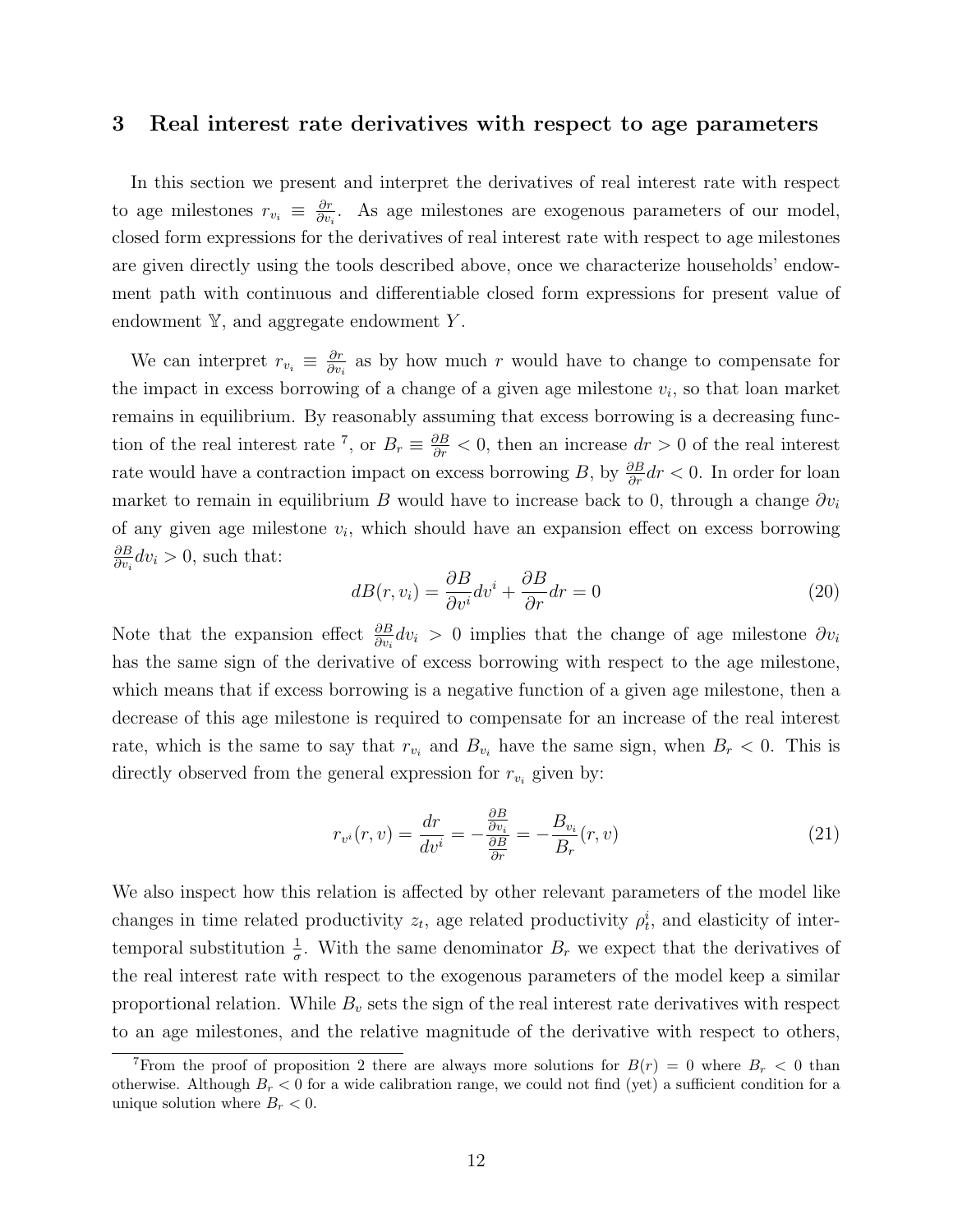$B_r$  is the same denominator of those expressions setting a common amplitude factor. For example, for lower elasticities of inter-temporal substitution  $\frac{1}{\sigma}$ , aggregate consumption, and consequently excess borrowing, are expected to change less with real interest rate changes  $(B<sub>r</sub>$  is flatter). Then, a stronger real interest rate reaction is required to compensate for the impact on excess borrowing of changing an age milestone, relative to a higher EIS. This phenomena can be observed in the calibration section.

 $B_{v_i}$  is the term that determines the relative signs and magnitudes of the derivatives with respect to each other, besides determining the sign of the derivative itself (given the sign of their common denominator  $B_r$ ). Inspecting  $B_{v_i}$  is the purpose of the next proposition.

The missing pieces to derive a tractable closed-form expression for steady state excess borrowing are the closed-form expressions for present value and aggregate endowment. With a sufficiently generic endowment path, with no-endowment periods at the beginning and at the end of the model time span, with durations respectively given by  $b \equiv d^b \geq 0$  and  $o \equiv d^o \geq 0$ , time and age type productivity growth rates such that  $y_{t+1}^i = (1+z)y_t^i$ , and  $y_t^{i+1} = (1+\rho)y_t^i$ , the endowment present value and aggregate expressions in steady state are respectively given by:

$$
\mathbb{Y}_t = \frac{y_t^{m^l}}{(1+r_z)^b} f\left(\frac{1+\rho}{1+r_z}, m\right) \tag{22}
$$

$$
Y_t = \frac{y_t^{m^l}}{(1+g)^b} f\left(\frac{1+\rho}{1+g}, m\right)
$$
 (23)

where  $1 + r_z = \frac{1+r}{1+z}$  $\frac{1+r}{1+z}$ .

**Proposition 3** for  $r > -1$  solving  $B(r, v) = 0$ , the partial derivatives of excess borrowing and equilibrium real interest rate with respect to age milestones and durations, can be expressed by,

$$
B_{v_i} = \frac{1 + r_{gz}}{r - r_{gz}} Y (Log_{v_i} Y - Log_{v_i} C)
$$
\n(24)

$$
r_{v_i} = -\frac{B_{v_i}}{B_r} = \frac{Y_{v_i} - C_{v_i}}{C_r} = \frac{Log_{v_i}Y - Log_{v_i}C}{Log_rC}
$$
\n(25)

(i) The derivatives of the natural rate of interest with respect to age milestones can be expressed in terms of the derivatives of the natural rate of interest with respect to the durations of the young borrowing period b, the duration of middle age m, and the duration of the model T (here the duration of retirement o is a dependent variable):

 $-$  Adulthood:  $r_{b} = -r_b - r_T$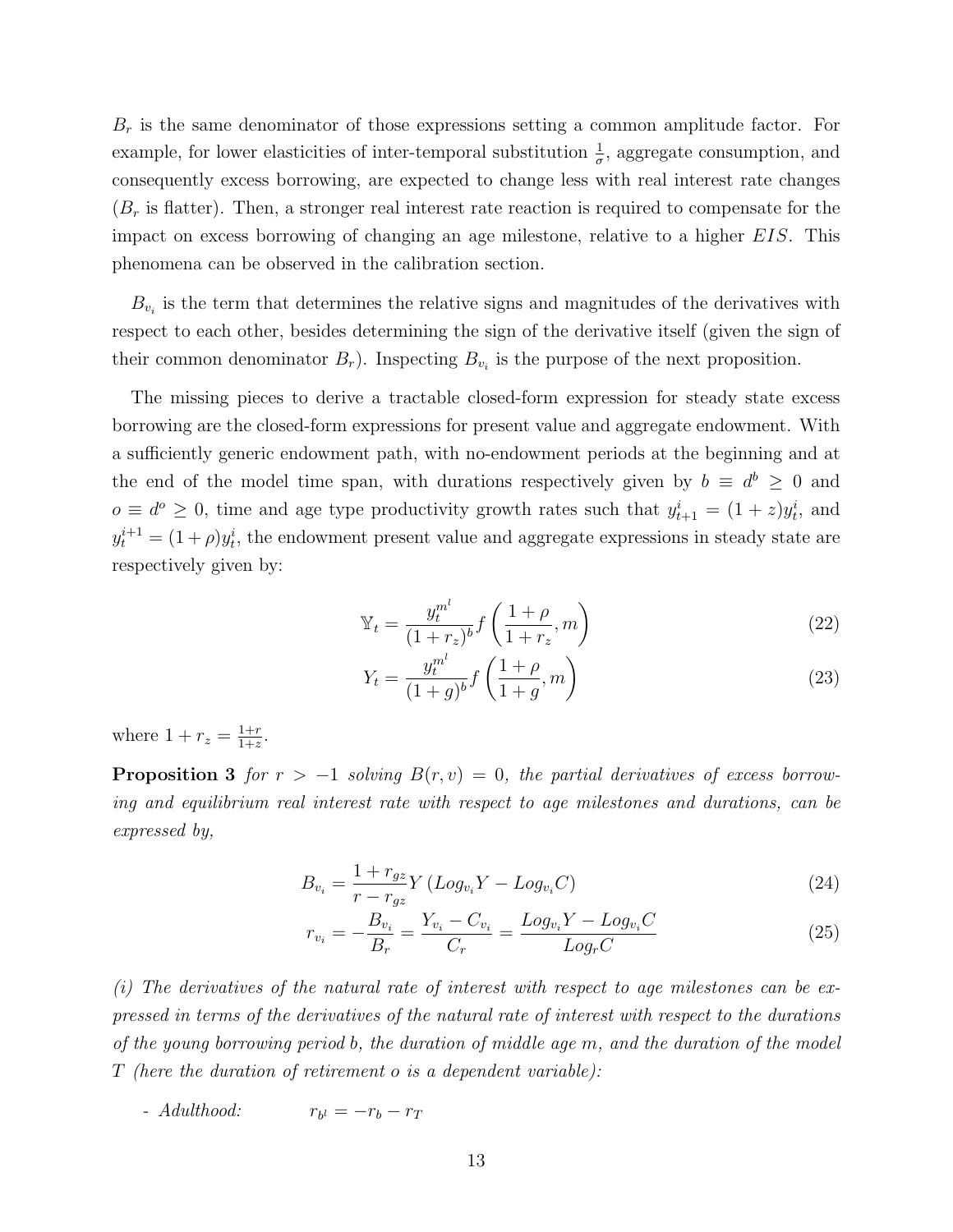- First job:  $r_{m} = r_b r_m$
- Retirement:  $r_{o^l} = r_m$
- Life expectancy:  $r_L = r_T$

(ii) for a sufficiently generic households' endowment path expressed by  $y_t^i > 0$  for  $i \in$  $[m^l, m^h]$ , and  $y_t^i = 0$  for  $i \in [b^l, m^l] \cup [m^h, d^L]$ , where time and age related productivity growth rates, for  $i \in [m^l, m^h]$ , respectively given by  $1 + z_t^i = \frac{y_{t+1}^i}{y_t^i}$ , and  $1 + \rho_t^i = \frac{y_t^{i+1}}{y_t^i}$ , the partial derivatives  $B_{v_i}$  and  $r_{v_i}$  have the following signs:

Partial derivatives with respect to durations:

| - Young borrower $B_b > 0$ |           | $B_{\underline{r}}\leq 0$ | $r_b > 0$ |
|----------------------------|-----------|---------------------------|-----------|
| - Middle age               | $B_m > 0$ | $B_{\underline{r}}\leq 0$ | $r_m>0$   |
| - Model duration $B_T < 0$ |           | $B_{\underline{r}}\leq 0$ | $r_T < 0$ |

Partial derivatives with respect to age milestones:

| - Adulthood:                     | $B_{b^l} < 0$    | $B_{\underline{r}}\leq 0$ | $r_{b^l} < 0$ |
|----------------------------------|------------------|---------------------------|---------------|
| $- First job:$                   | $B_{m^l} > 0$    | $B_{\underline{r}}\leq 0$ | $r_{m}$ $> 0$ |
| - Retirement:                    | $B_{\rho l} > 0$ | $B_{\underline{r}}\leq 0$ | $r_{o}$ > 0   |
| - Life expectancy: $B_{d^L} < 0$ |                  | $B_{\underline{r}}\leq 0$ | $r_{d^L} < 0$ |

### *Proof:* in appendix  $C.\blacksquare$

As the relative signs of the partial derivatives of real interest rate are determined by the partial derivatives of excess borrowing with respect to age milestones and durations, given by (24), we next present those expressions for interpretation. The partial derivatives of excess borrowing w.r.t. periods duration d are given by:

$$
B_b = Y \beta_r \Delta \log(\gamma_r, \beta_r) > 0 \tag{26}
$$

$$
B_m = Y \frac{1+\rho}{1+r_z} \Delta H^m \left(\frac{1+\rho}{1+g}, \frac{1+\rho}{1+r_z}\right) > 0
$$
 (27)

$$
B_T = -Y\beta_r \triangle H^T(\gamma_r, \beta_r) \tag{28}
$$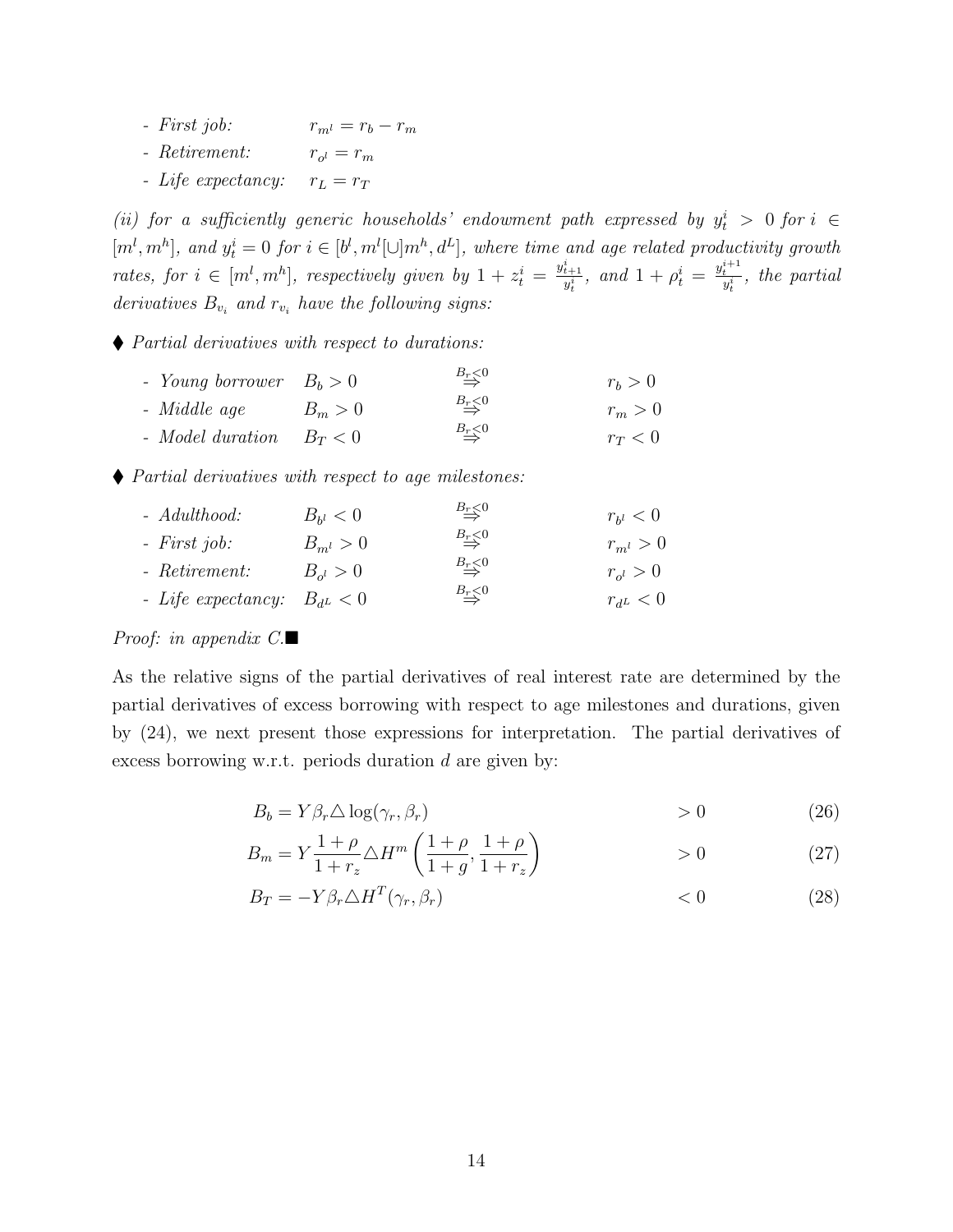and the partial derivatives of Excess Borrowing w.r.t. age milestones:

$$
B_{b'} = -Y\beta_r \triangle H^{-T}(\gamma_r, \beta_r) \qquad \qquad = -B_b - B_T < 0 \tag{29}
$$

$$
B_L = -Y\beta_r \triangle H^T(\gamma_r, \beta_r) = B_T < 0 \tag{30}
$$

$$
B_{m} = Y \frac{1+\rho}{1+r_z} \Delta H^{-m} \left( \frac{1+\rho}{1+g}, \frac{1+\rho}{1+r_z} \right) = B_b - B_m > 0 \tag{31}
$$

$$
B_{o^l} = Y \frac{1+\rho}{1+r_z} \Delta H^m \left( \frac{1+\rho}{1+g}, \frac{1+\rho}{1+r_z} \right) = B_m > 0 \tag{32}
$$

where  $\triangle f(x, y) = \frac{f(x) - f(y)}{x - y} > 0$  if  $f' > 0$ ;  $H^a(x) \equiv \frac{1}{a}$ a  $\log x^{-a} - log1$  $\frac{x^{-a}-log1}{x^{-a}-1}$ , and  $H^{a'} > 0^8$ .

All age-milestones expressions have a similar look. (i) The superscript parameter of function  $H$  is the duration the period affected by the change of the age milestone. The sign of the superscript corresponds to the change sign of the period durtation with an increase of the age milestone. For example, if  $b^l$  increases then the duration of the model T will decrease, and the superscript  $-T$  is used for the function H. (ii) We can note also that the ratio of any two arguments is the same, or  $\frac{\gamma_r}{\beta_r} = \frac{\frac{1+\rho}{1+\rho}}{\frac{1+\rho}{1+r_z}} = \frac{1+r}{1+r_g}$  $\frac{1+r}{1+r_{gz}}$ .

## 3.1 Durations of relevant lifetime economic periods

*Model duration*  $T$ : An increase of model duration  $T$  expands the expected retirement duration for the same amount,  $o = T - m - b \Rightarrow \partial o = \partial T$ , assuming retirement duration o is the dependent variable. This increases households savings needs during middle age for the same steady state real interest rate level, corresponding to a reduction of excess borrowing. Consequently the partial derivative of excess borrowing with respect to  $T$  is negative. For the loan market to remain in equilibrium a positive compensation of excess borrowing is required by an adjustment of the real interest rate, which must be negative if the partial derivative of excess borrowing with respect to the natural rate of interest is negative too, our base case by assumption. A positive change in life expectancy  $L$ , calling for a negative change in r leads to a negative  $r_L = \frac{\partial r}{\partial L}$ .

Endowment duration m: An increase of endowment duration m contracts the expected retirement duration for the same amount,  $o = T - m - b \Rightarrow \partial o = -\partial m$ . This reduces households savings needs during middle age, corresponding to an increase of excess borrowing. The mechanism is the opposite as the one described above for T.

Initial no-endowment duration b: An increase of b has a double positive effect on excess

<sup>8</sup> see proof of proposition 3.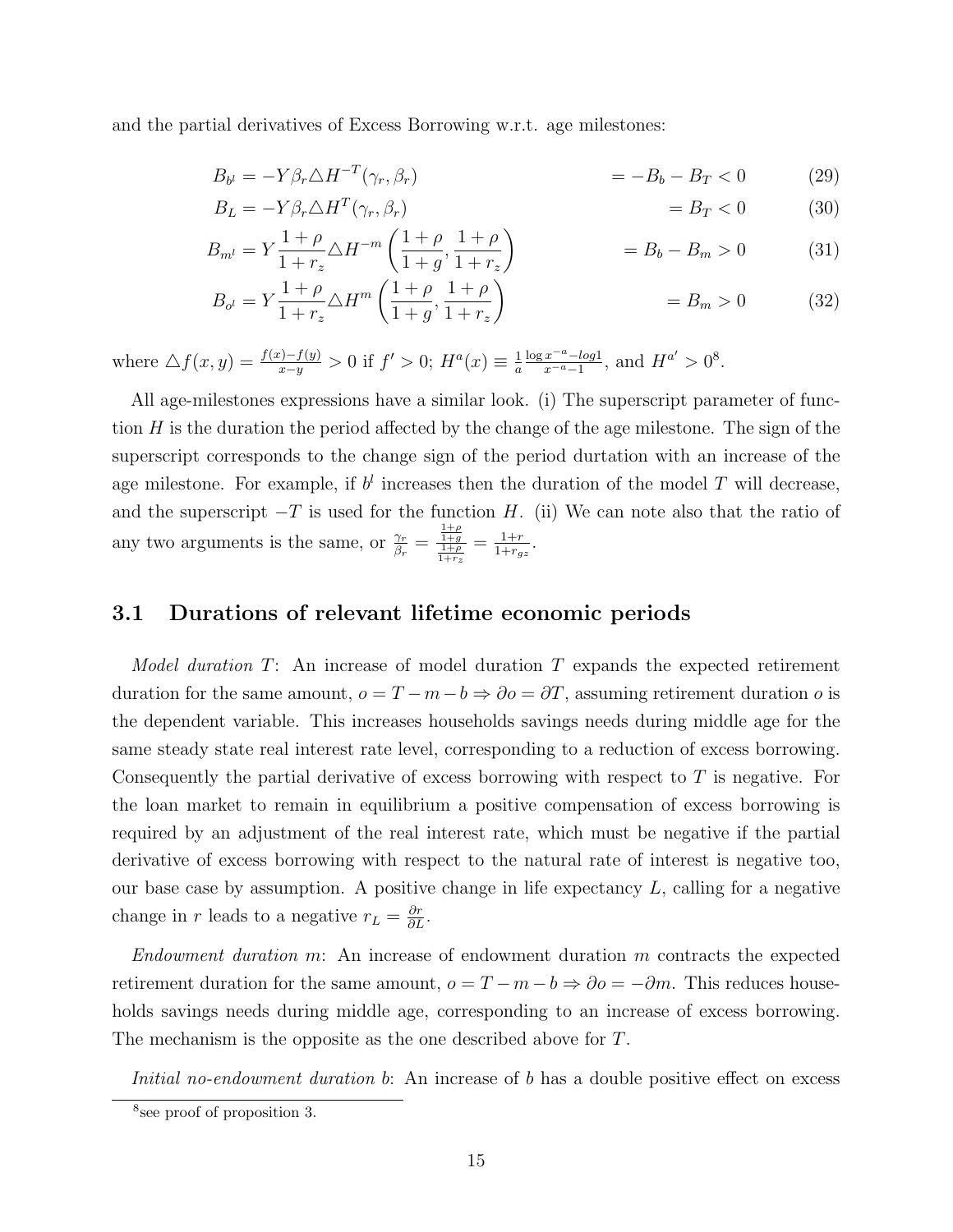borrowing. The first by expanding initial borrowing period by  $\partial b$  with a positive effect on excess borrowing, and a second by contracting the retirement period by  $\partial o = -\partial b$  which reduces household saving needs with a further positive impact on excess borrowing.

The partial derivatives of real interest rates and excess borrowing share the same sign, if  $B_r < 0$ , and are analytically expressed by:

$$
r_b = \frac{\log \gamma_r - \log \beta_r}{\log_r C} > 0
$$
\n(33)

$$
r_m = \frac{H^T \left(\frac{1+\rho}{1+g}\right) - H^T \left(\frac{1+\rho}{1+r_z}\right)}{\log_r C} > 0
$$
\n(34)

$$
r_T = -\frac{H^T \gamma_r - H^T \beta_r}{\log_r C} < 0 \tag{35}
$$

# 3.2 Age milestones bounding the duration of the model

Age milestones  $b^l$  and  $b^L \equiv L$  limit the model duration  $d^T \equiv T = L - b^l + 1$ .

Age milestone L: When only life expectancy  $9$  increases among all age milestones, then the model duration T increases by the same amount,  $T = L - b^l + 1 \Rightarrow \partial T = \partial L$ , increasing the expected retirement duration too<sup>10</sup>,  $o \equiv d^o = L - m^h + 1 \Rightarrow \partial o = \partial L = \partial T$ , impacting negatively excess borrowing by the same mechanism described above for the model duration T.

Age milestone  $b^l$ : Furthermore, increasing the age of adulthood  $b^l$  shortens the model duration T by the same amount, as well as the duration of borrowing period  $d^b = m^l - b^l$ . This contraction of the initial borrowing period leads to a reduction of excess borrowing for the same real interest rate level.

 $B_{b} = -B_b - B_T$ : Note that an increase of adulthood age can be interpreted as a combination of changes in two periods: a contraction of the young borrowing period b, combined with a contraction of the total duration of the model  $T$  when the retirement duration is a dependent variable. As we have seen above, a contraction of  $b$  alone as a double negative effect on excess borrowing. The first one is through a reduction of loans demand for the same interest rate level, and a second one is an increase of loans supply through an expansion of the retirement period, in order to keep the durations of middle age and model period,  $m$  and T, unchanged.The second effect, the retirement duration increase, is directly offset by the

<sup>&</sup>lt;sup>9</sup>although we use the term *expectancy* the model is deterministic

<sup>10</sup>We are inspecting partial derivatives, which means that only one parameter changes.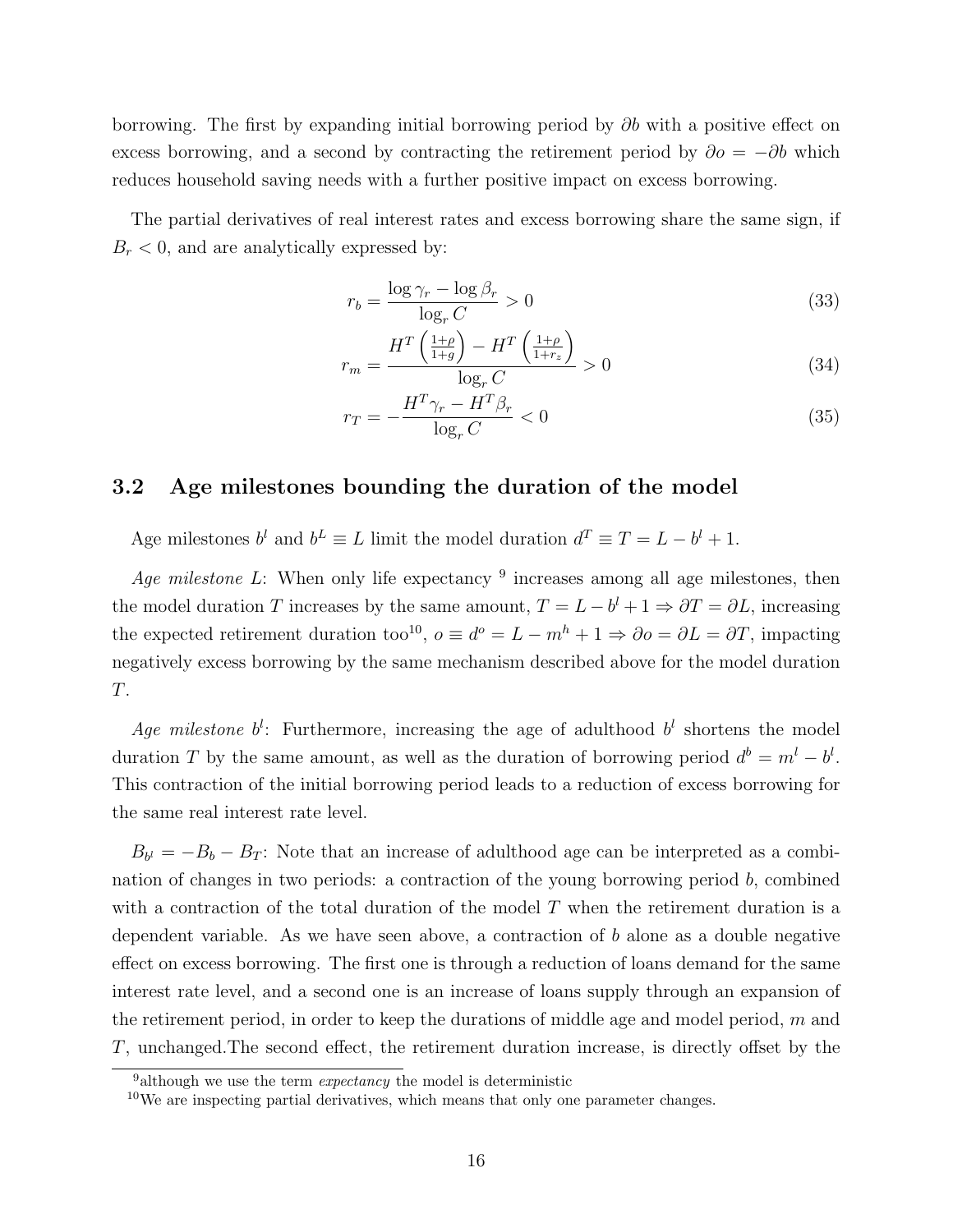reduction of T which only impacts retirement duration. The combined effect is a contraction of the borrowing period b, leaving m and o unchanged. So  $r_{b}$  would be equal to  $-r_b$  if the dependent duration parameter was T.

The partial derivatives of excess borrowing with respect to age milestones bounding the duration of the model  $T$  are both negative. The consequence is the same, although triggered by different mechanisms: (i) Increasing life expectancy that expands loan supply, and (ii )increasing the age of adulthood that contracts loan demand. The partial derivatives of real interest rates have the same negative sign, if  $B_r < 0$ , and are analytically expressed by:

$$
r_{b} = -\frac{H^{-T}(\gamma_r) - H^{-T}(\beta_r)}{\log_r C} = -r_b - r_T \tag{36}
$$

$$
r_L = -\frac{H^T(\gamma_r) - H^T(\beta_r)}{\log_r C} = r_T \tag{37}
$$

## 3.3 Age milestones bounding labor income duration

Age milestones  $m^l$  and  $o^L \equiv L$  limit the endowment duration  $d^m \equiv m = o^l - m^l$ .

Age milestone  $o^l$ : An increase of the retirement age  $o^l$  contracts expected retirement duration, reducing households' saving needs, equivalent to increasing excess borrowing for the same real interest rate level. The mechanism is the same as a reduction of life expectancy described above.

Age milestone  $m<sup>l</sup>$ : Furthermore, increasing the age of first job  $m<sup>l</sup>$  expands the duration of the borrowing period  $d^b = m^l - b^l$ , which causes an increase of excess borrowing for the same real interest rate level.

 $B_m^l = B_b - B_m$ : Note that an increase of the age of first job can be interpreted as a combination of changes in two periods: an expansion of the young borrowing period b, combined with a contraction of the middle age duration  $m$ , when the retirement duration is a dependent variable. As we have seen above, an expansion of  $b$  alone as a double positive effect on excess borrowing. The first one is via an increase of loans demand for the same interest rate level, and a second one is via a reduction of loans supply through an contraction of the retirement period, in order to keep the durations of middle age and the model, m and  $T$ . unchanged. The second effect, the reduction of the retirement duration, is directly canceled by the reduction of the middle age period  $m$  which increases back the retirement duration by the same amount. The combined effect corresponds to an expansion of the borrowing period b that leaving retirement duration o unchanged.  $r_{m}$  would be equal to  $r_b$  if T was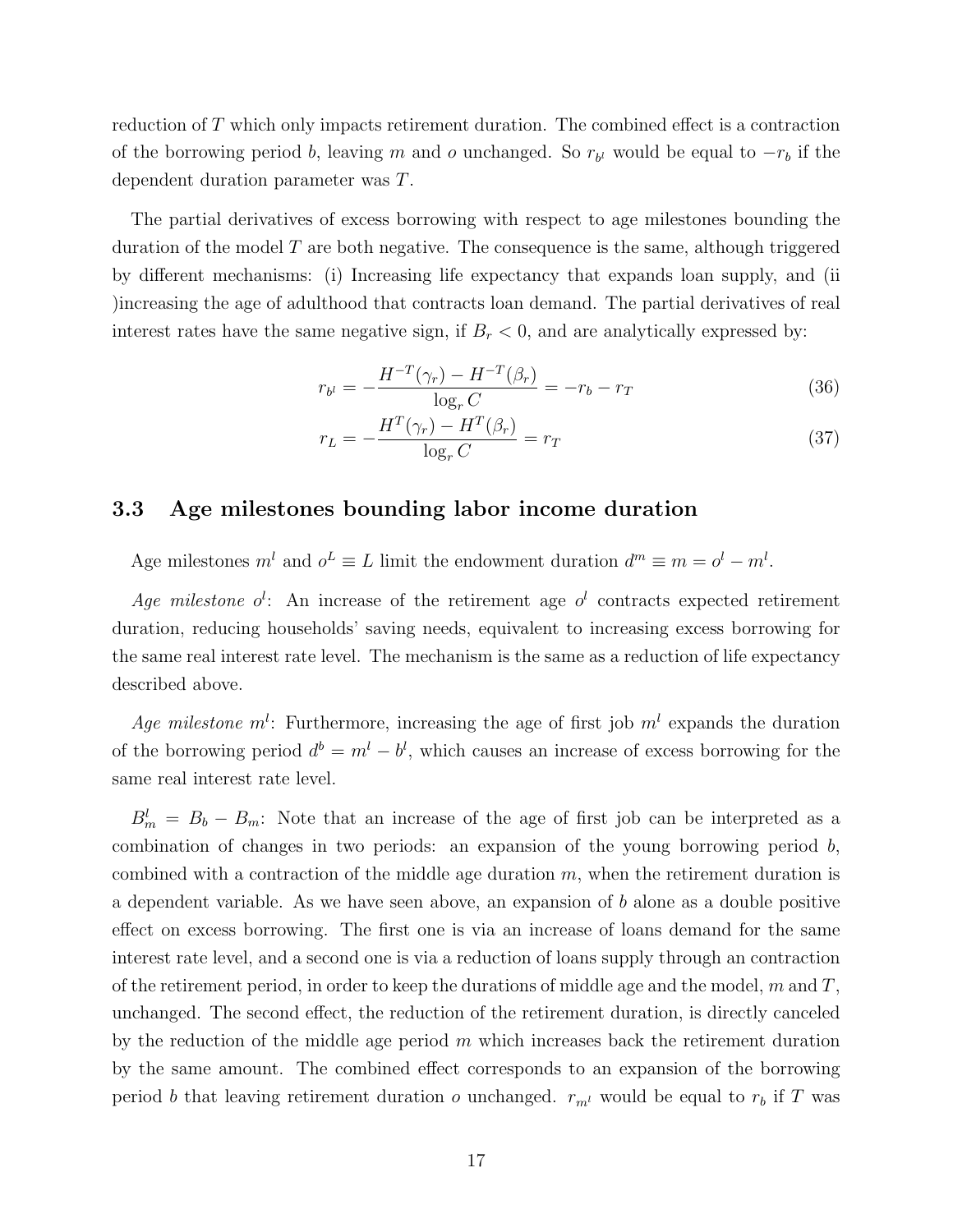the dependent variable.

The partial derivatives of excess borrowing with respect to age milestones bounding endowment duration are both positive. Same consequence triggered by different mechanisms: Increasing retirement age that contracts loan supply, and increasing age of first job that expands loan demand. The partial derivatives of real interest rates have the same negative sign, if  $B_r < 0$ , and are analytically expressed by:

$$
r_{m} = \frac{H^{-m}\left(\frac{1+\rho}{1+g}\right) - H^{-m}\left(\frac{1+\rho}{1+r_z}\right)}{\log_r C} = r_b - r_m \tag{38}
$$

$$
r_{o^l} = \frac{H^m \left(\frac{1+\rho}{1+g}\right) - H^m \left(\frac{1+\rho}{1+r_z}\right)}{\log_r C} = r_m \tag{39}
$$

Equation (25) can also be used to formalize algebraically the partial derivatives of the natural rate of interest with respect to other exogenous parameters of the model, namely the population growth rate  $g$ , total factor productivity growth  $z$ , and age dependent endowment growth rate  $\rho$ , whose relative signs are given by expression (24).

## 4 Intergeneration transfers

Until now we assumed that agents only interact with each-other by borrowing and lending. We now introduce transfers between generations in the form of bequests to children, gifts to parents, and a pay-as-you-go social security system, as those concepts are closely related to agents age structure. We will see how endogenous bequest and gifts are affected by changes in age structure, and how a social security tax may mitigate or amplify those changes.

#### 4.1 Intergenerational Altruism

Imagine there are intergenerational altruistic linkages between parents and children, taking the form of transfers between agents during the last year of their lives and their direct descendants. We start by assuming that transfers are positive corresponding to positive bequests left by parents to their children, but we also analyze the case of children caring about their parents wealth. We start by recasting the budget constraints and derive a re-casted expression for excess borrowing as a function of the excess borrowing expression without intergenerational transfers, which will be valid for the two alternative preference functions used later in the sub-section. Then we endogenize the bequest motive by adjusting agents'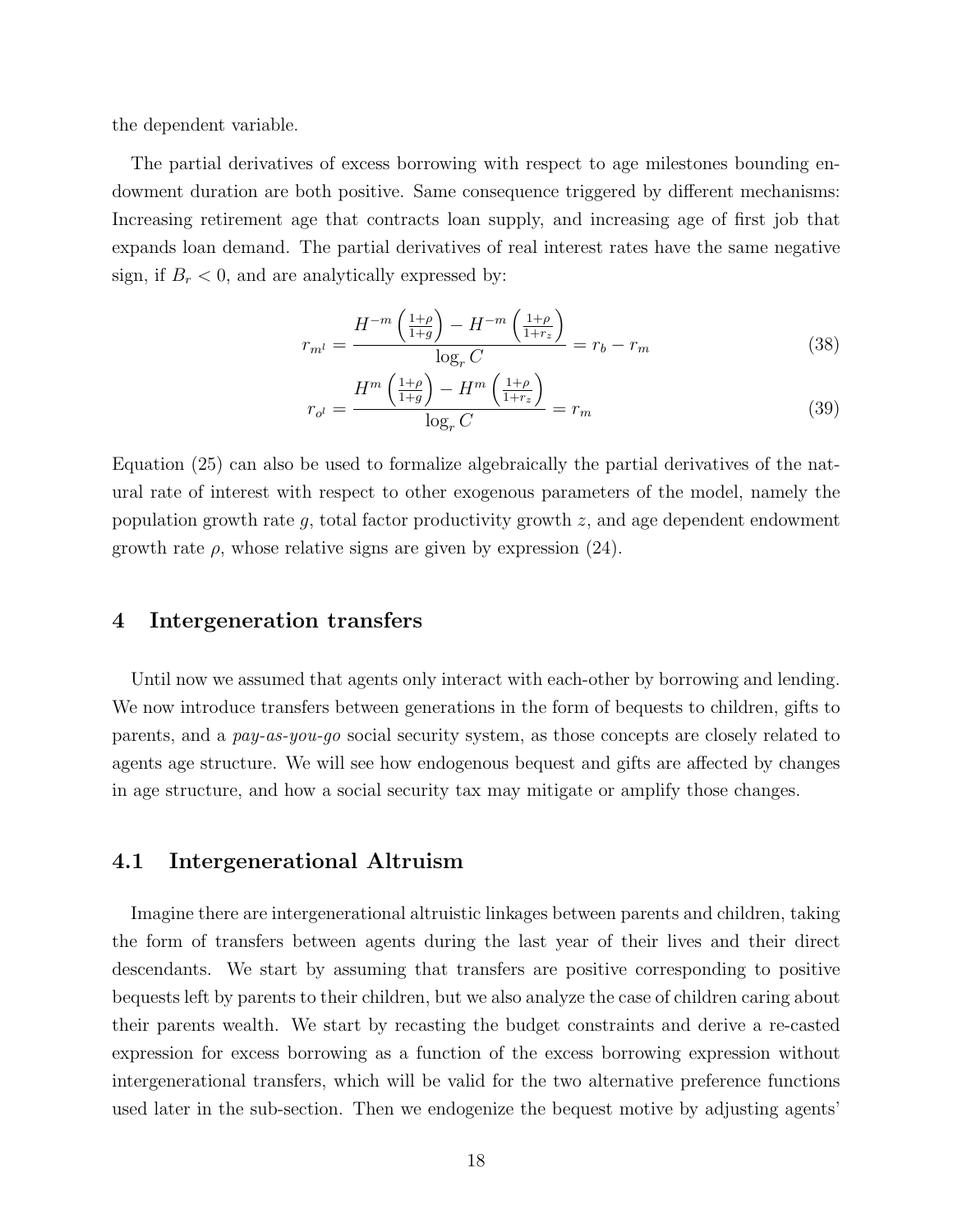preferences, to inspect how bequests and gifts are affected by changes of age milestones, and vice-versa. We use two modeling methods: first a Warm glow bequest motive type, where parents value the bequest itself. This bequest motive is the one we use to calibrate the model in the last section. And second, an *altruism* bequest motive type, where parents value their children's utility.

#### (i) Recasting budget constraints with bequests

Let inter-generational altruism be represented by the bequest level  $Q_t^T$  left or received by an agent to or from his direct descendants during the last year of his live  $T$  at time  $t$ . A positive Q refers to *forward* altruism from parents to children, where  $Q^f \equiv Q > 0$ . And a negative Q refers to backward altruism from children to parents, where  $Q^b \equiv -Q > 0$ . Without loss of generality, and in order to keep the model tractable the same mechanism is used in both cases. Let  $Q_t \equiv Q_t^T$ ,  $\mu$  be the age difference between parents and children, and *n* the number of children per agent. Note that  $n = (1 + g)^{\mu}$ . The budget constraints have adjusted expressions when bequests are received at the age  $b^{l} + T - 1 - \mu$ , and at life expectancy  $b^{l} + T - 1$ :

$$
c_{t+T-1-\mu}^{T-\mu} = y_{t+T-1-\mu}^{T-\mu} + b_{t+T-1-\mu}^{T-\mu} - (1 + r_{t+T-2-\mu})b_{t+T-2-\mu}^{T-1-\mu} + \frac{Q_{t+T-1-\mu}}{n}
$$
(40)

$$
c_{t+T-1}^T = y_{t+T-1}^T - (1 + r_{t+T-2})b_{t+T-2}^{T-1} - Q_{t+T-1}
$$
\n
$$
(41)
$$

Adjusted present value budget constraint and excess borrowing expressions in steady state are given by:

$$
\mathbb{C}_t^{b^l} = \mathbb{Y}_t^{b^l} + \frac{r - r_{gz}}{1 + r_{gz}} M^q Q_t \tag{42}
$$

$$
B_t^q = B_t - Q_t G^q \text{ , where } G^q = M^q \frac{f(\gamma_r, T)}{f(\beta_r, T)}
$$
(43)

where 
$$
M_q = \frac{(1+r_{gz})^{T-\mu}}{(1+r)^{T-1}} \Delta x^{\mu} (1+r, 1+r_{gz})
$$
 (44)

and 
$$
\Delta x^{\mu}(y, z) = \frac{y^{\mu} - z^{\mu}}{y - z} > 0
$$
\n(45)

Because  $M_q$  is positive,  $G_q$  is also positive, from where it is straightforward to derive the impact of bequests on the natural rate of interest from a *no-bequest* initial state: Let  $r<sup>q</sup>$  solve  $B^{q}(r^{q}) = 0$  with an operative bequest motive, and Let r solve  $B(r) = 0$  otherwise, with an inoperative bequest motive. Note that  $B(r^q)$  has the same sign of Q because  $B^q(r^q) = 0 \Leftrightarrow$  $B(r^q) = QG^q(r^q)$  and  $G^q(r^q) > 0$ . Because we are assuming that  $B(r)$  is a negative function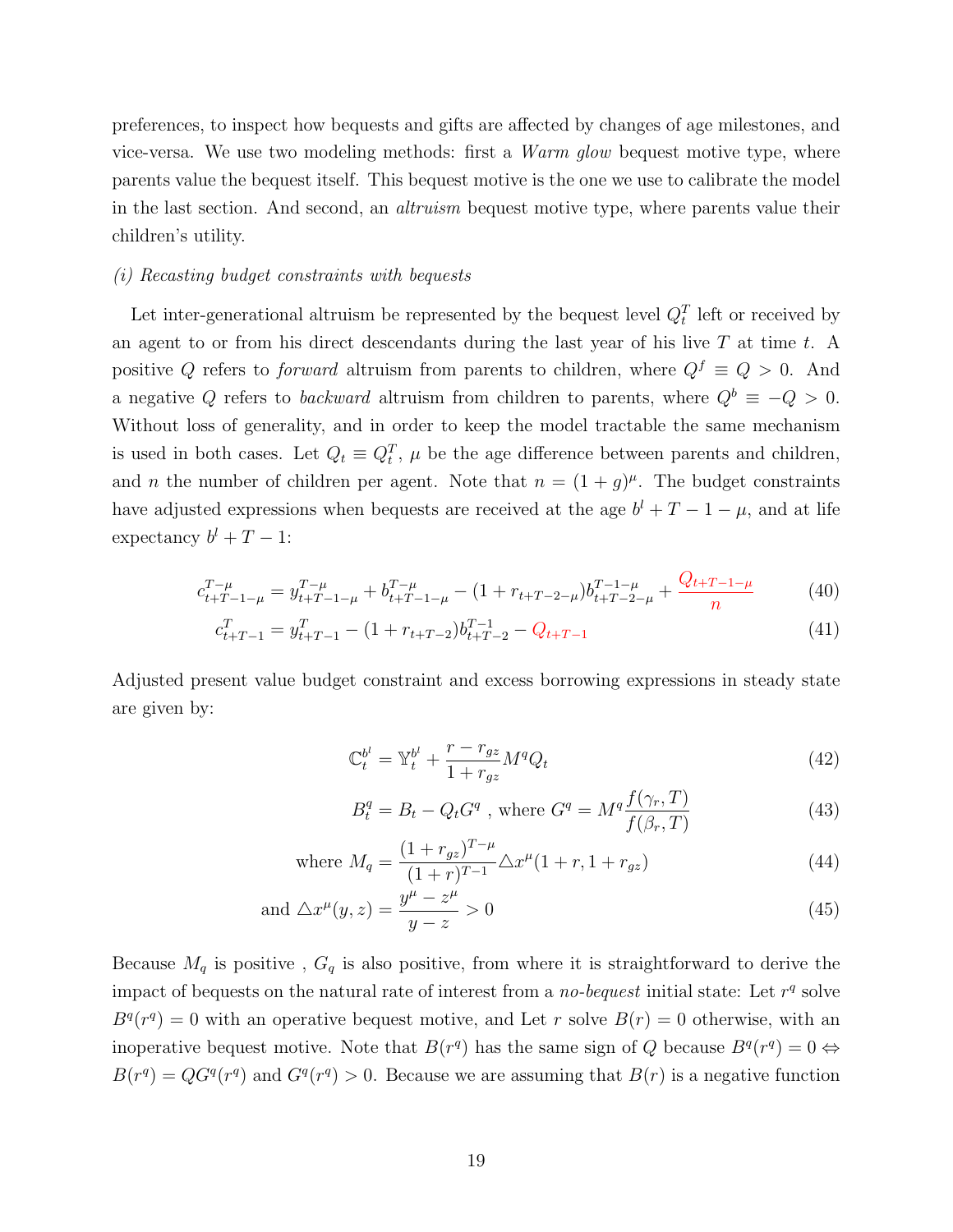of r we have:

$$
Q > 0 \Rightarrow B(r^q) > 0 \Rightarrow r^q < r \tag{46}
$$

$$
Q < 0 \Rightarrow B(r^q) < 0 \Rightarrow r^q > r \tag{47}
$$

From where bequest from parents to children reduce the equilibrium real interest rate from a no-bequest motive, and gifts from children to parents would have an opposite effect. By endogenizing the bequest motive we can derive  $Q$ , as well as all adjusted expressions of previous section.

#### (ii) Warm glow bequest motive:

To derive an expression for bequest Q using a warm glow motive, the previous utility function is adjusted according to the literature, by adding a bequest term to agent's utility function:  $T^{-1}$ 

$$
U_t = \max_{\substack{c_{t+i}^{1+i} \\ t_i \neq i}} E_t \sum_{i=0}^{T-1} \beta^i u(c_{t+i}^{1+i}) + \beta^{T-1} \frac{u(Q_{t+T-1}^T)}{1+\phi} \tag{48}
$$

From FOC  $Q_{t+T-1}$  and  $c_{t+T-1}$  we get a steady state expression for bequests as a function of the present value of consumption  $\mathbb{C}_t^{b^l}$ t :

$$
Q_t = \frac{\mathbb{C}_t^{b^l}}{(1+\phi)^{\frac{1}{\sigma}} \int f(\beta_r, T)} > 0
$$
\n(49)

By combining the previous equation with the present value budget constraint (42) we obtain an expression for bequest  $Q_t$  given by:

$$
Q_t = \frac{\mathbb{Y}_t}{(1+\phi)^{\frac{1}{\sigma}\frac{f(\beta_r,T)}{\gamma_r^{r-1}} - \frac{r-r_{gz}}{1+r_{gz}}M_q}
$$
(50)

Those new tools would be enough to derive new closed-form expressions for the partial derivatives of the real interest rates with respect to age milestones. We approach quantitatively that topic in the last section of this paper.

We next inspect an alternative bequest motive where agents consider the utility of their descendants in their preference function. In that case, equilibrium real interest rates are constant while the bequest motive is active. We deriving the impact of changing age milestones on the bequest level similarly to previous sections:

$$
\frac{\partial Q}{\partial v_i} \equiv Q_{v_i} = -\frac{B_{vi}^q}{B_Q^q} = \frac{B_{vi}^q}{G^q}
$$
\n(51)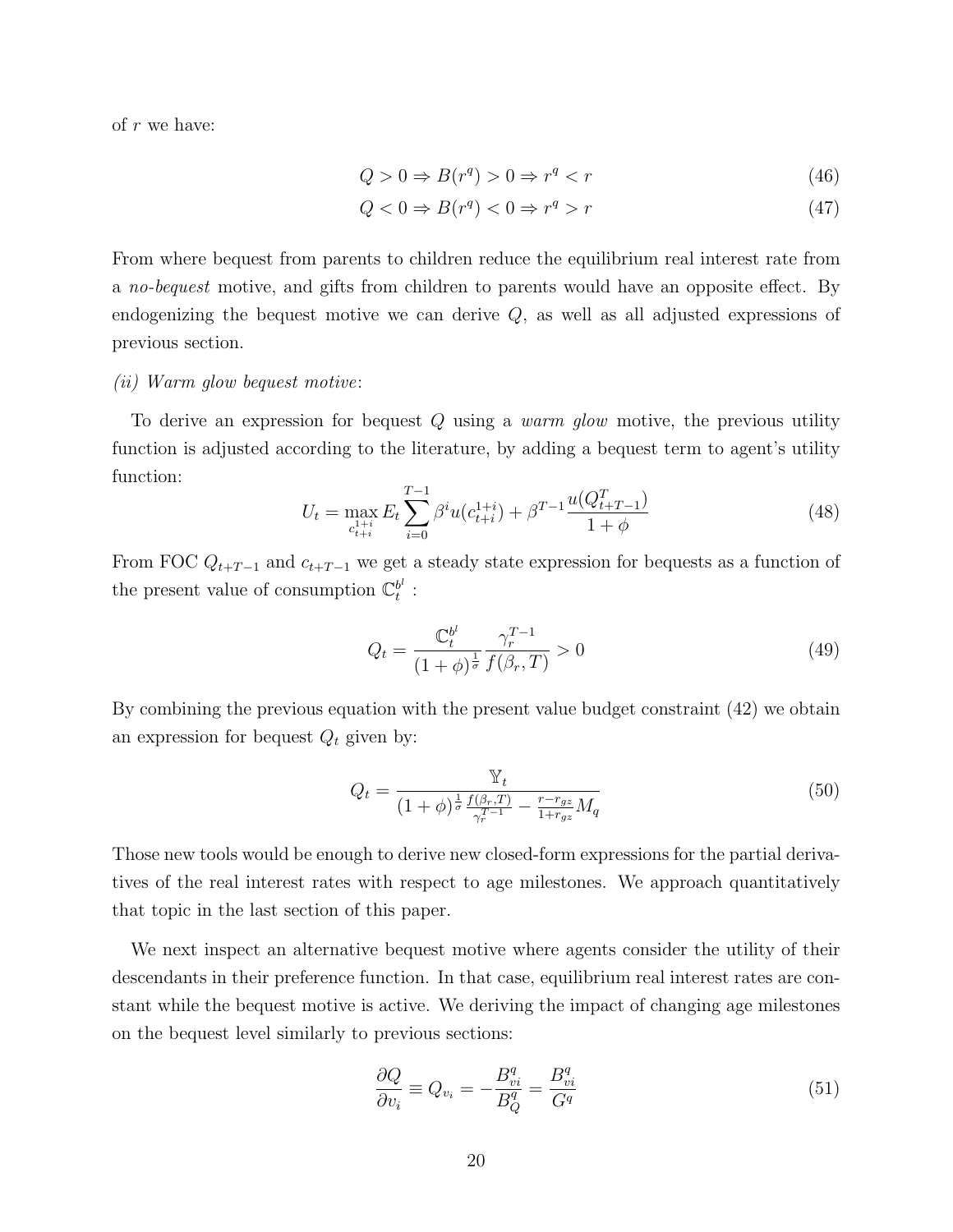$Q_{v_i}$  would have the sign of  $B_{vi}^q$ , since  $G^q > 0$ . And if  $B_{vi}^q$  and  $B_{vi}$  have the same sign then the results for  $Q_v$  would be the same as the ones for  $r_v$ . For example, an increase of life expectancy would reduce bequests left to children, and an increase of the retirement age would have the opposite effect. Let's then briefly study the model:

#### (iii) Altruism bequest motive:

We now assume that bequests reflect agent's concern for the welfare of their descendants, by weighting children utility in agent's utility function, in the spirit of Barro [3]. By using the same mechanism we also examine agents concern with their parents, following the approach of Blanchard and Fischer [5]. The utility function takes the expression given below for both cases, where the utility of descendants is discounted in agent's utility with a lag of  $\mu$  years (age difference between parents and children). The discount factor is  $\beta$  weighted by  $\phi^f$  a selfish parameter (Barro and Sala-i Martin [4]) greater than one when parents prefer an additional unit of self consumption to a unit of children consumption in the same year. We assume that the utility of descendants in agents' preference function is not affected by the number of children (Blanchard and Fischer [5]):

$$
U_t^0 = \max_{c_{t+i}^{b^l+i}} E_t \sum_{i=0}^{T-1} \beta^i u(c_{t+i}^{b^l+i}) + \left(\frac{\beta}{1+\phi^f}\right)^{\mu} U_{t+\mu}^1 = V_t^0 + \left(\frac{\beta}{1+\phi^f}\right)^{\mu} U_{t+\mu}^1 \Leftrightarrow \qquad (52)
$$

Where  $V_t^0 = \max_{c_{t+i}^{1+i}} E_t$  $\sum^{T-1}$  $i=0$  $\beta^{i}u(c_{t+i}^{1+i})$  $_{t+i}^{1+i}$ ). We can solve (52) recursively forward, and get:

$$
U_t^0 = \sum_{j=0}^{\infty} \left[ \left( \frac{\beta}{1 + \phi^f} \right)^{\mu} \right]^j V_{t+j\mu}^j \tag{53}
$$

The budgets constraints of this maximization problem are the same considered at the beginning of the current section, given by expressions  $(40)(41)$ . With no restrictions on the sign and level of the intergenerational transfer from an agent to his descendants during the last year of his life, the equilibrium real interest rate would have the following expression in steady state:

$$
1 + r^{\phi^f} = \frac{1 + \phi^f}{\beta} (1 + r_{gz})
$$
\n(54)

The bequest parameter  $Q^f$  is directly derived from loan market equilibrium expression given by equation (43):

$$
B^{q}(r^{\phi^{f}}) = 0 \Leftrightarrow B(r^{\phi^{f}}) - Q^{f}G^{q}(r^{\phi^{f}}) = 0 \Rightarrow Q^{f} = \frac{B(r^{\phi^{f}})}{G^{q}(r^{\phi^{f}})}
$$
(55)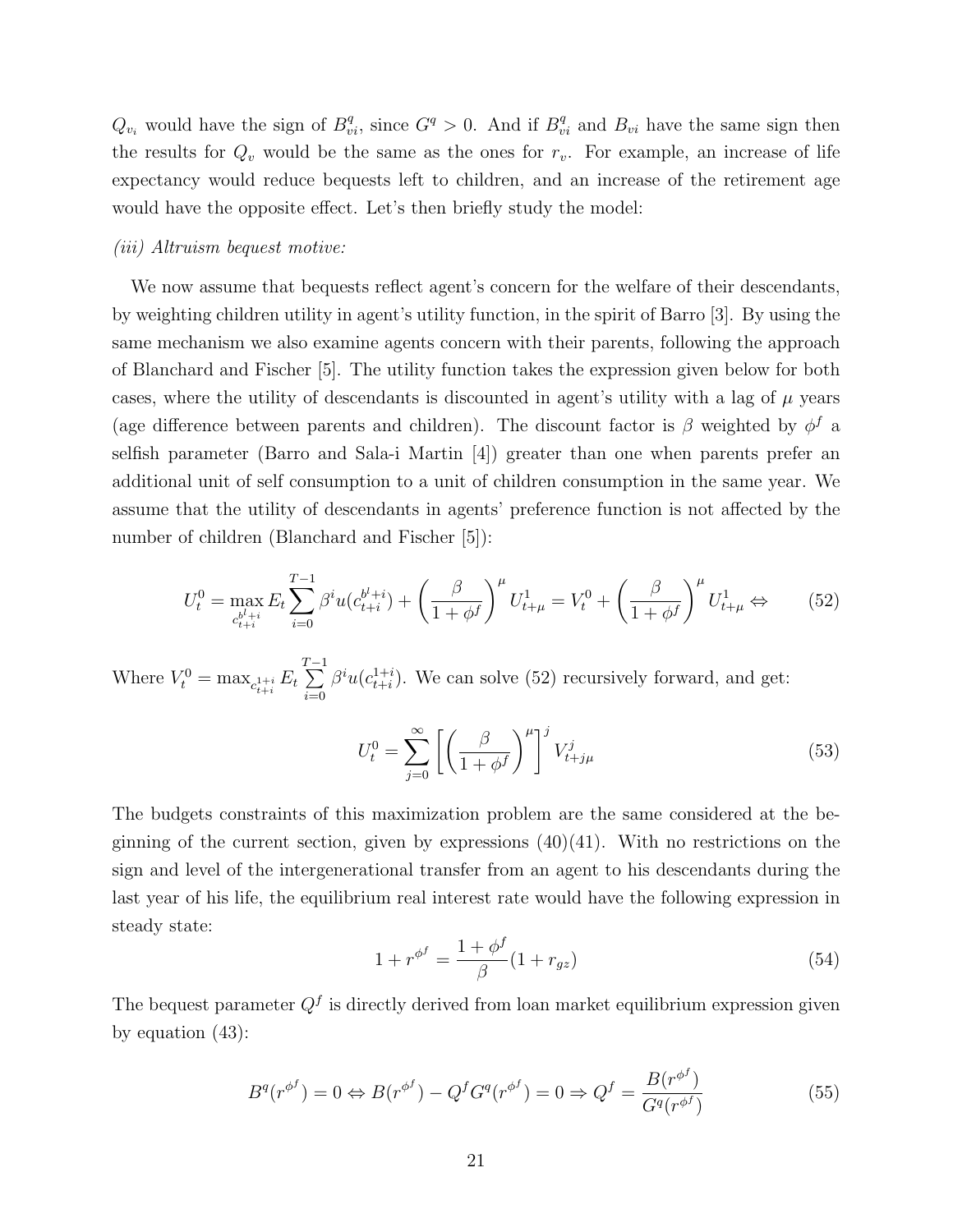We have seen that  $G^q > 0$ . Then a positive forward bequest  $Q^f$  implies that  $B(r^{\phi^f}) > 0$ , and consequently  $r^{\phi^f} < r$ , where r is the natural rate of interest of the maximization problem without bequest, since we are assuming that excess borrowing without bequest  $B(r)$  is decreasing with r and  $B(r) = 0$ . Then, if  $r^{\phi^f} < r$ , the natural rate of interest with forward altruism  $r^f$ , and  $Q^f$  are given by:

$$
r^{\phi^f} < r \Rightarrow r^f = r^{\phi^f}, \text{ and } Q^f = \frac{B(r^{\phi^f})}{G(r^{\phi^f})} > 0 \tag{56}
$$

Otherwise, if  $B(r^{\phi^f}) \leq 0 \Rightarrow r^{\phi^f} \geq r$ , then there is no loan market equilibrium with a positive bequest. Consequently  $Q^f = 0$ , and the excess borrowing expression with a forward altruism bequest motive  $B<sup>q</sup>$  is the same as in the problem with an inoperative bequest motive, and the same for the natural rate of interest:

$$
r^{\phi^f} \ge r \Rightarrow r^f = r, \text{ and } Q^f = 0 \tag{57}
$$

To summarize, parents leave bequests to their children only if their natural rate of interest without the possibility of bequests is greater than  $r^{\phi^f}$ . Otherwise they will leave no bequests to future generations independently of their degree of altruism.

$$
r^f = \min(r, r^{\phi^f})
$$
\n(58)

$$
Q^f = \frac{B}{G^q}(r^f) \ge 0\tag{59}
$$

Note that the derivatives of bequest and excess borrowing with an inoperative bequest motive with respect to age milestones bounding the endowment period,  $Q_v$  and  $B_v$ , have the same sign<sup>11</sup>. Then the changes in age milestones that affect the natural rate of interest without bequest will affect bequest levels in the same direction, when the motive is active. For example increasing retirement age will motivate parents to increase the bequest to their children. In the next section we confirm that the same result is robust also for age milestones bounding the duration of the model, L and  $b^l$ . Then an increase of life expectancy would reduce bequests left to children.

#### Backward Altruism: Agents concerned with their parents' wealth

We now assume instead that agents are concerned with their parents wealth, by helping them during the last year of their parents' lives. The budget constraints are the same but Q is now negative. The backward transfer parameter from children to parents is given by

 $^{11}G<sup>q</sup>$  is constant with respect to  $m<sup>l</sup>$  and  $o<sup>l</sup>$ .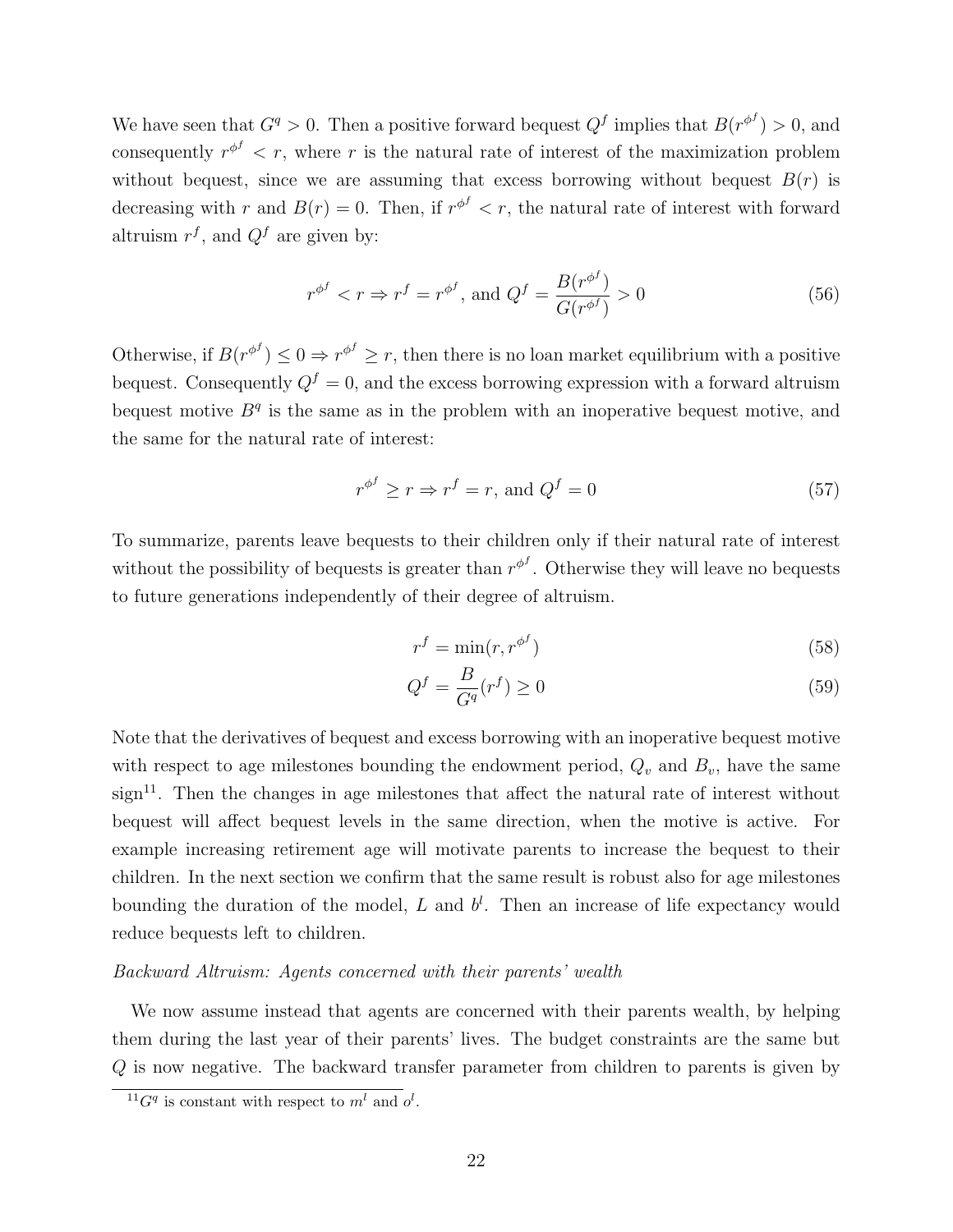$Q^b = -Q$ , and the backwards altruistic parameter by  $\phi^b$ . The mechanism is the same as before, with utility function represented by:

$$
U_t^0 = V_t^0 + \left(\frac{\beta}{1 + \phi^b}\right)^{-\mu} U_{t-\mu}^{-1} \Leftrightarrow \tag{60}
$$

$$
U_t^0 = \sum_{j=0}^{-\infty} \left[ \left( \frac{\beta}{1 + \phi^b} \right)^\mu \right]^j V_{t+j\mu}^j \tag{61}
$$

The resulting expressions for the natural rate of interest and transfers from agents to their parents are a mirror of the above:

$$
r^b = \max(r, r^{\phi^b})\tag{62}
$$

$$
Q^{b} = -\frac{B}{G^{q}}(r^{b}) = -Q \ge 0
$$
\n(63)

where,

$$
1 + r^{\phi^b} = \frac{1 + \phi^b}{\beta} (1 + r_{gz})
$$
\n(64)

Agents help their parents only if their natural rate of interest with an inoperative bequests motive is lower than  $r^{\phi^b}$ . Furthermore, and because the derivatives of  $Q^b$  and excess borrowing without bequest  $B(r)$  with respect to age milestones have opposite signs, the changes in age milestones that affect the natural rate of interest with an inoperative bequest motive will affect bequest levels in the opposite direction too. For example increasing retirement age will motivate agents to be less generous with their parents, and a longer life will have the opposite effect.

#### Two Sided Altruism: Agents concerned with children and parents wealth

We now combine the motivations above by assuming that agents have the choice of helping their children or their parents. This assumption simplifies the maximization problem as the same budget constraints can be used, where Q can be positive or negative, but not both at the same time. We further assume that agents will prioritize supporting their parents at the end of their lives, to future bequests for their children:

$$
\phi^b \le \phi^f \Leftrightarrow r^{\phi^b} \le r^{\phi^f} \tag{65}
$$

Combining the previous results for one sided forward and backward altruism we find the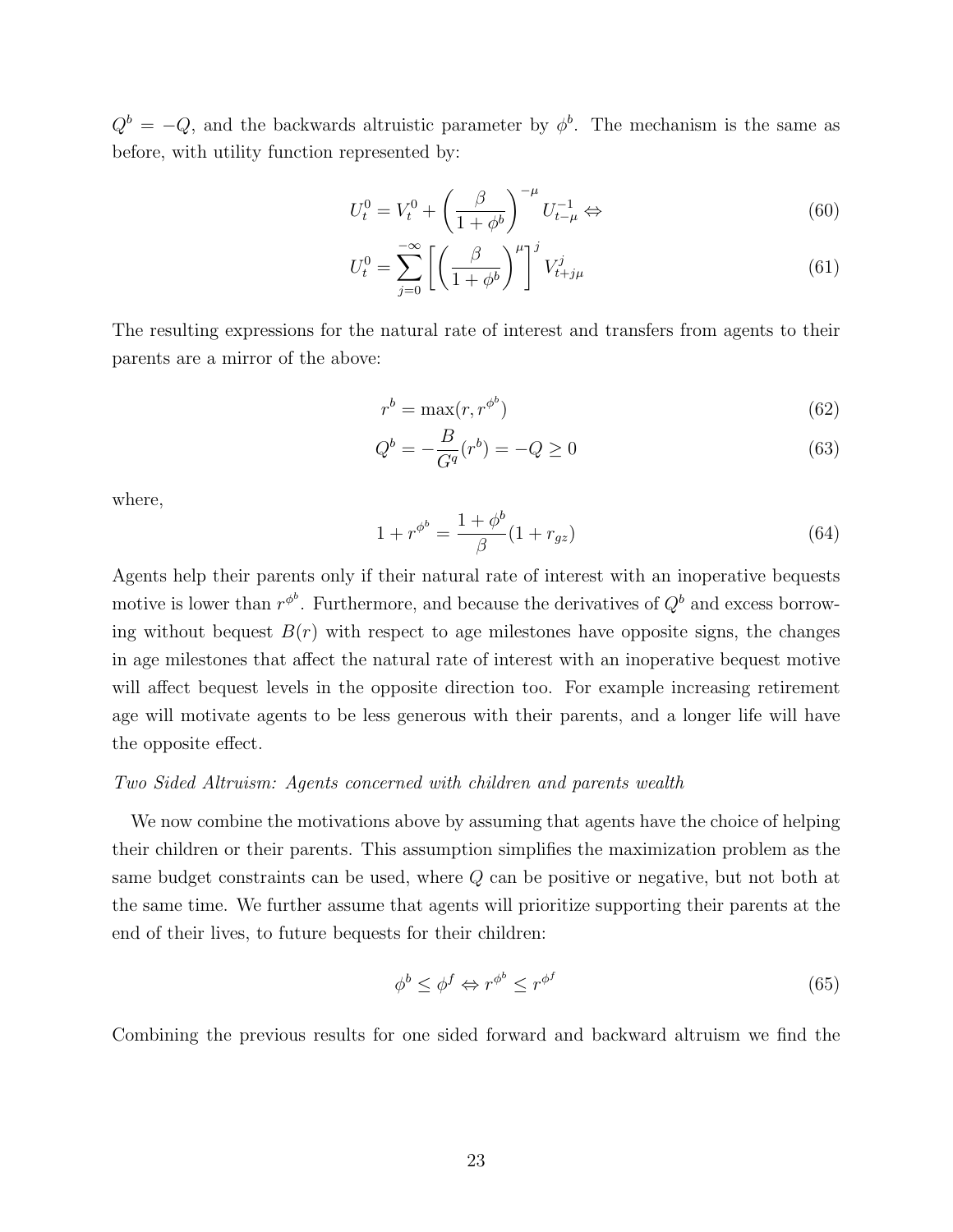following expression for the natural rate of interest  $r^{\phi}$ :

$$
r^{\phi} = \begin{cases} r^{\phi^b} & \text{for} & r < r^{\phi^b} \Rightarrow Q^b > 0, Q^f = 0\\ r & \text{for} & r \in [r^{\phi^b}; r^{\phi^f}] \Rightarrow Q^b = 0, Q^f = 0\\ r^{\phi^f} & \text{for} & r > r^{\phi^f} \Rightarrow Q^b = 0, Q^f > 0 \end{cases}
$$
(66)

When the natural rate of interest with an inoperative bequest motive changes significantly agents may change their altruistic behavior between their children and their parents. For example, a significant increase in life expectancy could change the motivation of agents from leaving a bequest to their children to helping their parents. Or, the increase of retirement age could have the opposite effect: parents would need less help, and more wealth would be available to help children. Furthermore, factors that contribute to lower the natural rate of interest without intergenerational altruism, like the increase of life expectancy, will decrease the propensity to leave a bequest to the next generation, and increase the willingness to help the previous one. Moreover in this model the natural rate of interest with and inoperative bequest motive increases with productivity. Assuming wealthier societies and agents are more productive, then the poorer would be more inclined to help their parents, and the richer their children.

We next introduce in our model a *social security tax*, to analyze how the equilibrium real interest rate, as well as bequests and gifts, are affected in the presence of social security transfers.

# 4.2 Social Security

We now introduce a pay-as-you-go social security system, where agents pay a tax  $\tau$  on their income/endowment while they are working, and receive a pension after retirement equal to total collected social security contributions divided by the number of retired agents in each year. The budget constraints are now given by:

$$
i \in [m^l, m^h] : c^i_{t+i-1} = (1 - \tau)y^i_{t+i-1} + b^i_{t+i-1} - (1 + r_{i-1})b^{i-1}_{t+i-2}
$$
(67)

$$
i \in [o^l, T-1] : c^i_{t+i-1} = b^i_{t+i-1} - (1+r_{i-1})b^{i-1}_{t+i-2} + \tau \frac{Y_{t+i-1}}{N^o_{t+i-1}}
$$
(68)

$$
i = T: c_{t+T-1}^T = -(1 + r_{T-1})b_{t+T-1}^{T-1} + \tau \frac{Y_{t+T-1}}{N_{t+T-1}^o}
$$
(69)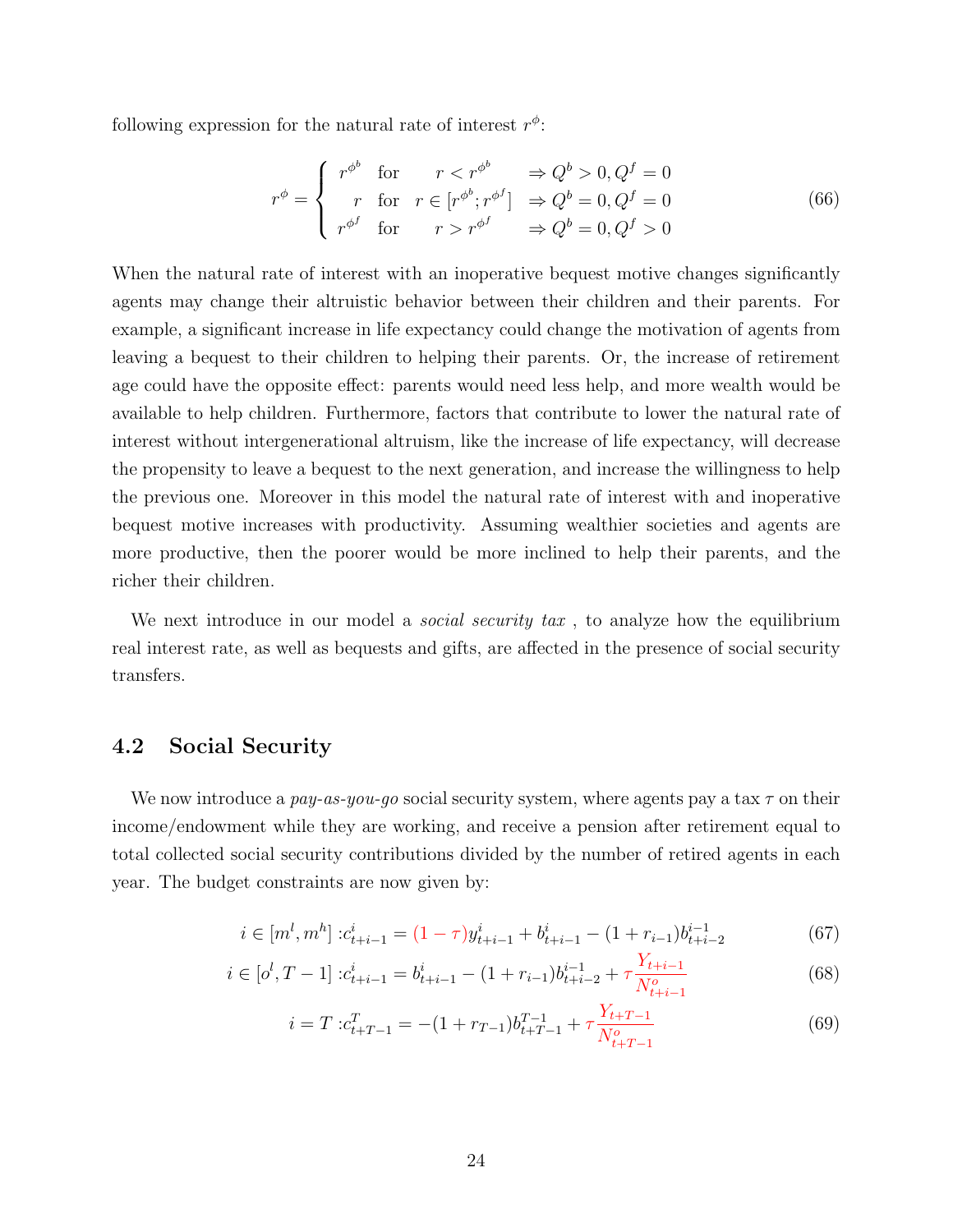The present value budget constraint in steady state is now expressed by:

$$
\mathbb{C}_t^{b^l, L} = \mathbb{Y}_t^{b^l, L} \left( 1 - \tau M_\tau \right) \tag{70}
$$

where 
$$
M_{\tau} = 1 - \frac{Y_t^{b^l}}{\mathbb{Y}_t^{b^l}, L} \left(\frac{1+g}{1+r_z}\right)^{m+b} \frac{f\left(\frac{1}{1+r_z}, o\right)}{f\left(\frac{1}{1+g}, o\right)}
$$
 (71)

and 
$$
\frac{Y_t^{b^l}}{\mathbb{Y}_t^{b^l,L}} = \left(\frac{1+g}{1+r_z}\right)^{-b} \frac{f\left(\frac{1+\rho}{1+g}, m\right)}{f\left(\frac{1+\rho}{1+r_z}, m\right)}
$$
(72)

Using expression  $(70)$  in  $(11)$ , we derive excess borrowing with social security based on  $(12)$ , as the sum of the corresponding expression without social security with a positive term:

$$
B^{\tau}(r, v, \tau) = B(r, v) + \tau G^{\tau}(r, v)
$$
\n
$$
(73)
$$

where  $G^{\tau}(r, v)$  is positive <sup>12</sup>:

$$
G^{\tau}(r,v) = \left(\frac{1+g}{r_z-g}\right) \mathbb{Y}_t^{b^l, L} M_{\tau} \frac{f(\gamma, T)}{f(\beta_r, T)}
$$
(74)

The introduction of a social security system of this type corresponds to a forced redistribution of wealth from workers to the old. The need to save for retirement is expected to decrease. This fact is reflected by the positive term  $\tau G^{\tau}(r, x)$  that expands excess borrowing, causing the steady state natural rate of interest  $r_n^{\tau}$  to be greater than the one with no social security,  $r_n$ :

$$
B^{\tau}(r_n^{\tau}, v, \tau) = 0 \Leftrightarrow B(r_n^{\tau}, v) = -\tau G^{\tau}(r, v) < 0 \Rightarrow r_n < r_n^{\tau} \tag{75}
$$

or directly from (73), the derivative of excess borrowing  $B^{\tau}$  with respect to  $\tau$  is positive:

$$
B^{\tau}(r,v,\tau) = \frac{\partial B^{\tau}}{\partial \tau}(r,v,\tau) = G^{\tau}(r,v) > 0
$$
\n(76)

The derivative of the natural rate of interest with respect to the social security tax given is positive<sup>13</sup> and is expressed by:

$$
r_{\tau}(r_n^{\tau}, v, \tau) \equiv \frac{dr}{d\tau}(r_n^{\tau}, v) = -\frac{G^{\tau}(r_n^{\tau}, v)}{B_r(r_n^{\tau}, v) + \tau G_r^{\tau}(r_n^{\tau}, v)} > 0
$$
\n(77)

<sup>12</sup>Note that  $\frac{M_{\tau}}{r_z-g} > 0 \Leftrightarrow \frac{h_3(1+r_z)-h_3(1+g)}{r_z-g} > 0$  is true, because  $h_3(x) = x \frac{f(\frac{x}{1+p},m)}{f(\frac{1}{p},o)}$  $\frac{(1+\rho)^{m}}{f(\frac{1}{x},o)}$  increases with x.

 $13$ We continue to assume that excess borrowing in the presence o this social security system has a negative slope with respect to the real interest rate.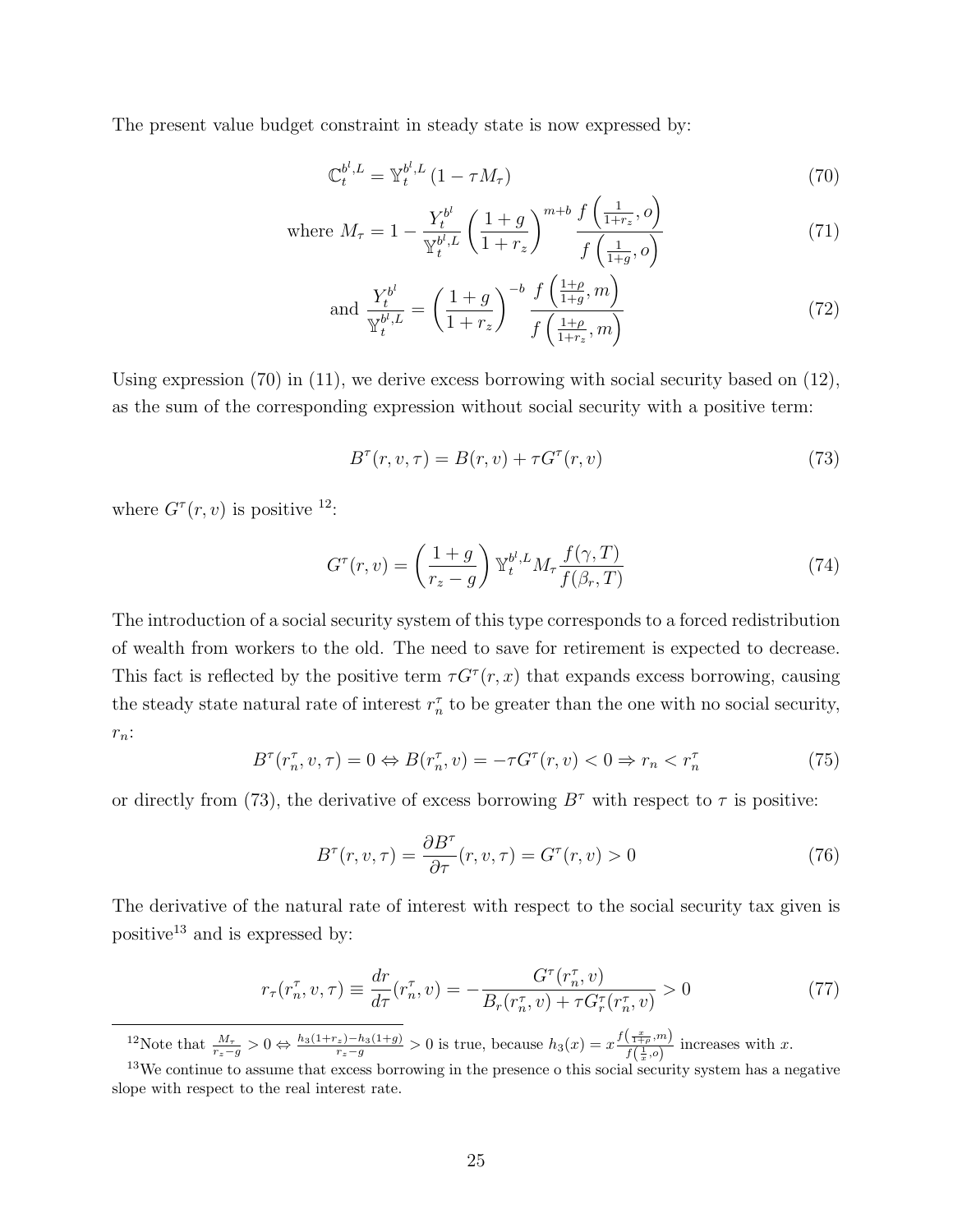#### Social Security and inter-generations Altruism

We now inspect how intergenerational altruism is affected by a social security tax, an exogenous compulsory transfer from younger to older generations. If agents care for their parents wealth without any social security system in place it is expectable that any social security income would reduce the perceived level of help parents would need when old. Furthermore, if a social security system is sufficiently generous it is also expectable that elder agents become more motivated to help their children.

Let's first look to how a *pay-as-you-qo* social security may affect backward altruism from agents to parents. The optimization problem is now given by agent's maximizing intergenerations altruism utility expression (52) subject to the budget constraints resulting from the direct combination of expressions  $(2),(3),(40),(41)$ , with  $(67),(68),(69)$ . The new excess borrowing expression that takes into account bequests and social security is an intuitive combination of the previous expressions, such that:

$$
B^{\tau,b}(r^{\phi^b}, v, Q^b, \tau) = B(r^{\phi^b}, v) + \tau G^{\tau}(r^{\phi^b}, v) + Q^b G(r^{\phi^b}, v) = 0
$$
\n(78)

and consequently, 
$$
Q^b = -\frac{B(r^{\phi^b}, v) + \tau G^{\tau}(r^{\phi^b}, v)}{G(r^{\phi^b}, v)} = \frac{B^{\tau}(r^{\phi^b}, v, \tau)}{G(r^{\phi^b}, v)} \ge 0.
$$
 (79)

Where  $Q^b$  is positive by assumption. Consequently,

$$
Q^{b} > 0 \Leftrightarrow B^{\tau}(r^{\phi^{b}}, v, \tau) < 0 \Leftrightarrow \begin{cases} r_{n}^{\tau} < r^{\phi^{b}} \\ \tau < \tau^{b} = -\frac{B(r^{\phi^{b}}, v)}{G^{\tau}(r^{\phi^{b}}, v)} \Rightarrow B(r^{\phi^{b}}, v) < 0 \Rightarrow r_{n} < r^{\phi^{b}} \end{cases}
$$
(80)

Children will care for their parents wealth when the social security tax is lower than the threshold  $\tau^b$ . In that case the natural rate of interest is equal to  $r^{\phi^b}$ , and the gift parameter  $Q<sup>b</sup>$  from children to parents will change with the social security tax according to:

$$
\frac{dQ^b}{d\tau} \equiv q_\tau^b = -\frac{G^\tau(r^{\phi^b}, v)}{G(r^{\phi^b}, v)} < 0\tag{81}
$$

A higher social security tax discourages transfers from children to parents, until a point when it starts encouraging bequests from parents to children. This is the mechanism we analyze next.

If agents care for their children wealth without any social security system in place it is expectable that any social security income further increases the propensity to help the next generation. The optimization problem is the same as before, and forward altruistic transfers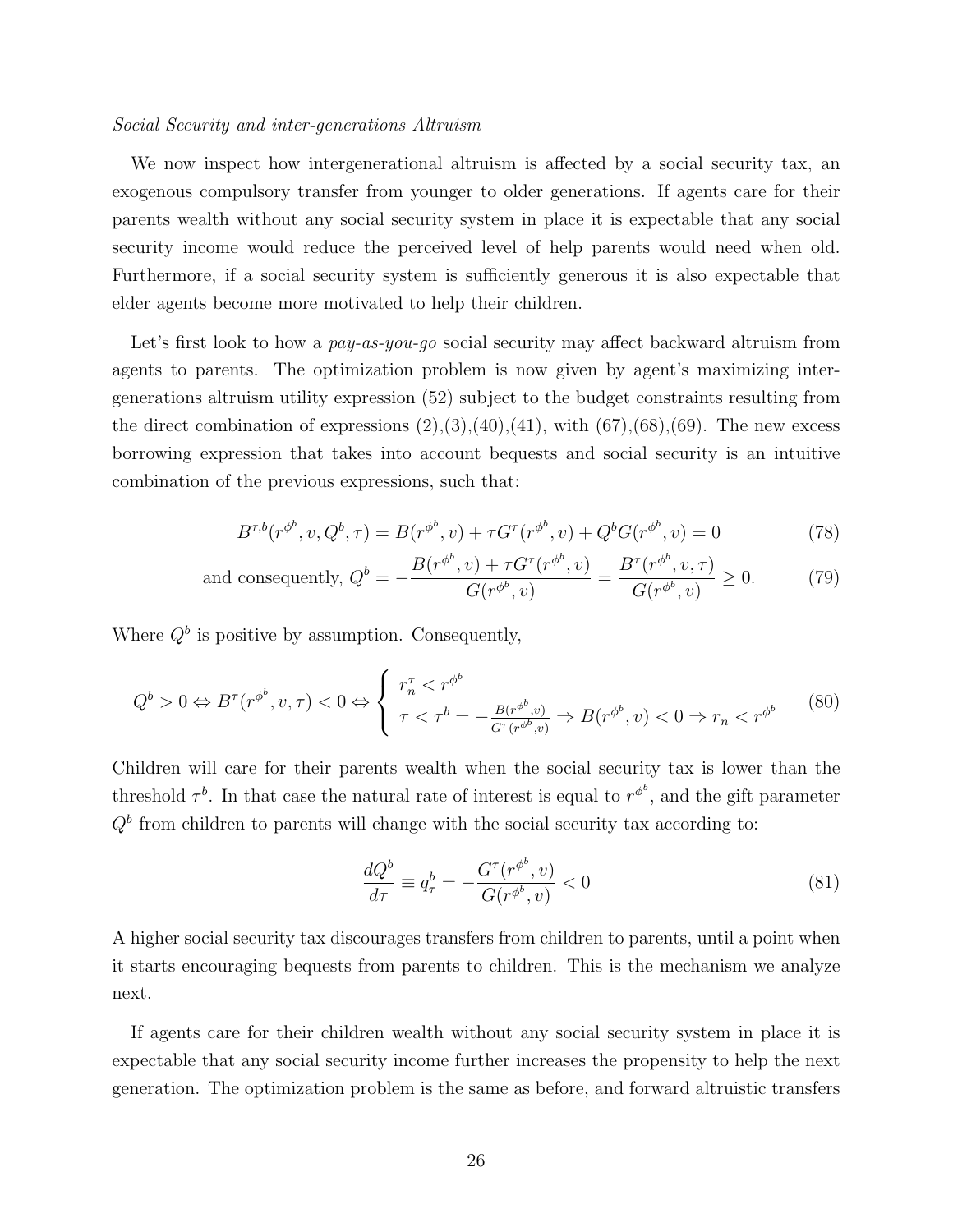from children to parents require that:

$$
B^{\tau,f}(r^{\phi^f}, v, Q^f, \tau) = B(r^{\phi^f}, v) + \tau G^{\tau}(r^{\phi^f}, v) - Q^f G(r^{\phi^f}, v) = 0
$$
\n(82)

and 
$$
Q^f = \frac{B(r^{\phi^f}, v) + \tau G^{\tau}(r^{\phi^f}, x)}{G(r^{\phi^f}, v)} = \frac{B^{\tau}(r^{\phi^f}, v, \tau)}{G(r^{\phi^f}, v)} \ge 0
$$
 (83)

Consequently,

$$
Q^f > 0 \Leftrightarrow B^\tau(r^{\phi^f}, v, \tau) > 0 \Leftrightarrow \begin{cases} r^{\phi^f} < r_n^\tau \\ \tau > \tau^f = -\frac{B(r^{\phi^f}, v)}{G^\tau(r^{\phi^f}, v)} \Leftrightarrow B(r^{\phi^f}, x) > 0 \Leftrightarrow r^{\phi^f} < r_n \end{cases}
$$
(84)

Parents will care for their children wealth when the social security tax is above a threshold  $\tau^f$ . In that case bequest  $Q^f$  from agents to their children will change with the social security tax according to:

$$
\frac{dQ^f}{d\tau} = q^f_\tau = \frac{G^\tau(r^{\phi^f}, x)}{G(r^{\phi^f}, x)} > 0\tag{85}
$$

An increase of the social security tax encourages forward altruism, which is also an intuitive result.

## 5 Quantitative calibration

In the previous sections we formalized algebraically the relation of changes of equilibrium real interest rates and evolving age milestones. Now we explain how those milestone changes may account for around one third of the real interest rates reduction in US in recent years, by calibrating our model with capital during the period between 1985 and 2005.

We start by formally deriving the model with capital. Then we parametrized it to match some initial conditions in the initial steady state, namely the real interest rate, the capital output ratio  $\frac{K}{Y}$ , and the bequests to output ratio, using explicit values for age milestones in 1985. We use this calibrated version to calculate the derivatives of the real interest rate with respect to each age milestone  $\frac{\partial r}{\partial v_i}$ , and check how those values vary with changes of other parameters and variables of the model. Finally we estimate how much of the real interest rate reduction between 1985 and 2005 is explained by the age milestone changes observed during the period between 1985 and 2005 using our model.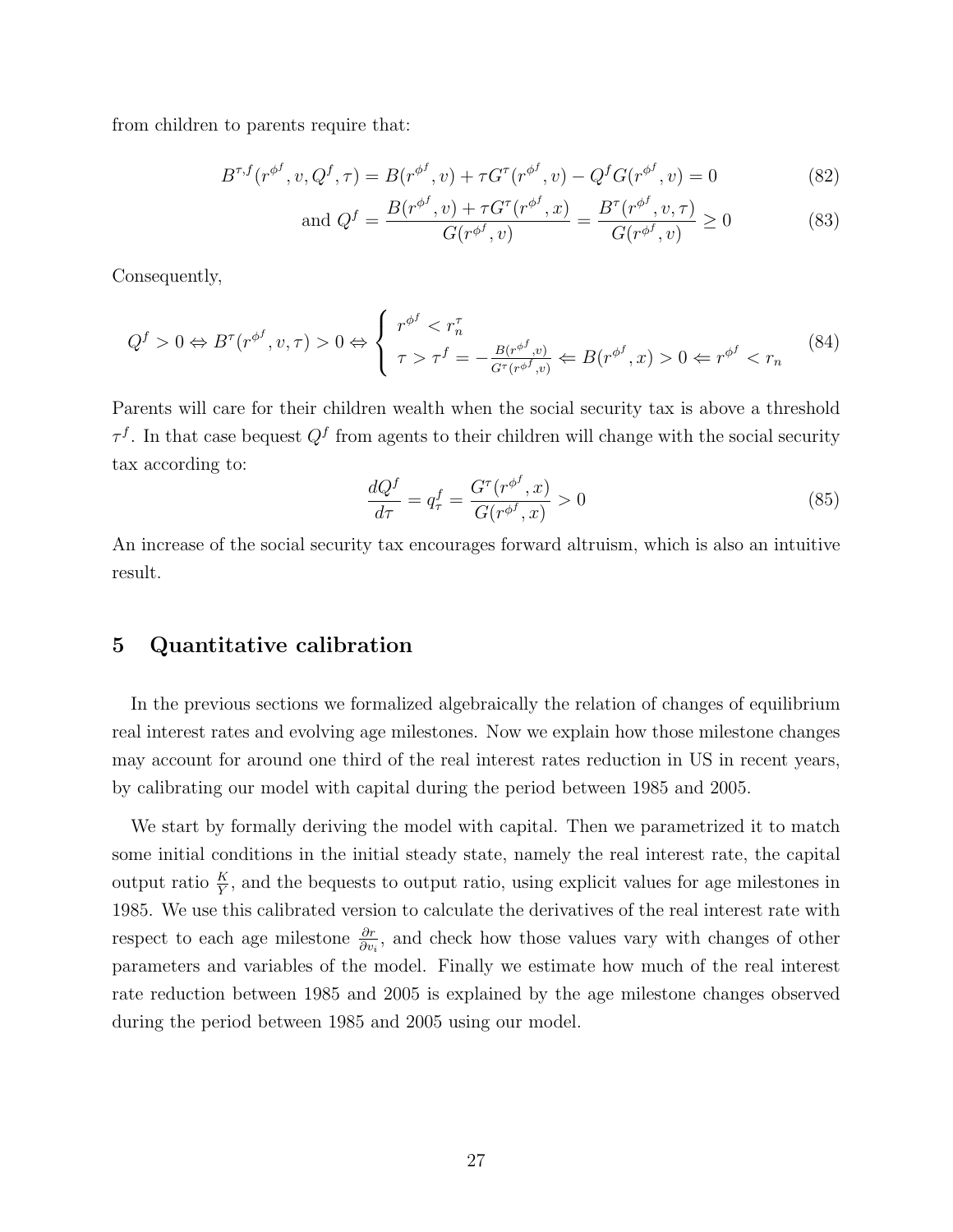# 5.1 OLG model with endogenous output and capital

Formally the model with endogenous output and capital is derived in a similar way<sup>14</sup>. Although the derivatives of the real interest rate with respect to age milestones can be easily derived, we do not give in this section their algebraic representation.

The household maximization problem, without bequests an social security for now, has the same appearance has before, and is given by:

$$
\max_{c_{t+i}^{b^l+i}} E_t \left\{ \sum_{i=0}^{T-1} \beta^i U(c_{t+i}^{b^l+i}) \right\} \tag{86}
$$

s.t. 
$$
c_t^{b^l} = w_t^{b^l} l_t^{b^l} - a_t^{b^l}
$$
 (87)

$$
c_{t+i}^{b^l+i} = w_{t+i}^{b^l+i} l_{t+i}^{b^l+i} + (1 + r_{t+i-1}) a_{t+i-1}^{b^l+i-1} - a_{t+i}^{b^l+i}
$$
\n
$$
(88)
$$

$$
c_{t+T-1}^{o^h} = w_{t+T-1}^{o^h} l_{t+T-1}^{o^h} + (1 + r_{t+T-2}) a_{t+T-2}^{o^h-1}
$$
\n(89)

where the same utility function is used,  $U(c) = \frac{C^{\sigma}-1}{1-\sigma}$ . Assets  $a_t = k_t - b_t$  are composed by capital  $k_t$  that households rent to firms, and loans to other households  $-b_t$ . The capital portion of assets is always positive but the loans to other households  $-b_t$  can be positive or negative. In any case, agents are called borrowers when  $a_t < 0$  and savers otherwise. While employed each household is given an exogenous annual labor endowment that is assumed to increase with work experience at a constant rate<sup>15</sup>. The expression for labor endowment at age  $i$  is given by:

$$
l_t^{m^l+i} = l_t^{m^l} (1+\rho)^i \tag{90}
$$

Without loss of generality we assume that the labor endowment in the beginning of the working period  $l^{m'} = 1$ . Regarding households' asset composition  $a_t = k_t - b_t$ , we can rewrite the budget constraints in terms of loans and capital:

$$
c_{t+i}^{b^l+i} = w_{t+i}^{b^l+i} l_{t+i}^{b^l+i} + \left[ (1-\delta)k_{t+i-1}^{b^l+i-1} + (1+r_{t+i-1}^k)k_{t+i-1}^{b^l+i-1} - (1+r_{t+i-1})b_{t+i-1}^{b^l+i-1} \right] - \left[ k_{t+i}^{b^l+i} - b_{t+i}^{b^l+i} \right] \tag{91}
$$

where from the first order conditions of  $k_t$  and  $b_t$ , the *No-Arbitrage Condition (NAC)* is given by:

$$
r_t^k = r_t + \delta \tag{92}
$$

Similarly to the previous sections, solving the previous household optimization problem for

 $14$ Appendix D.

<sup>15</sup>We use this assumption to ensure algebraic tractability.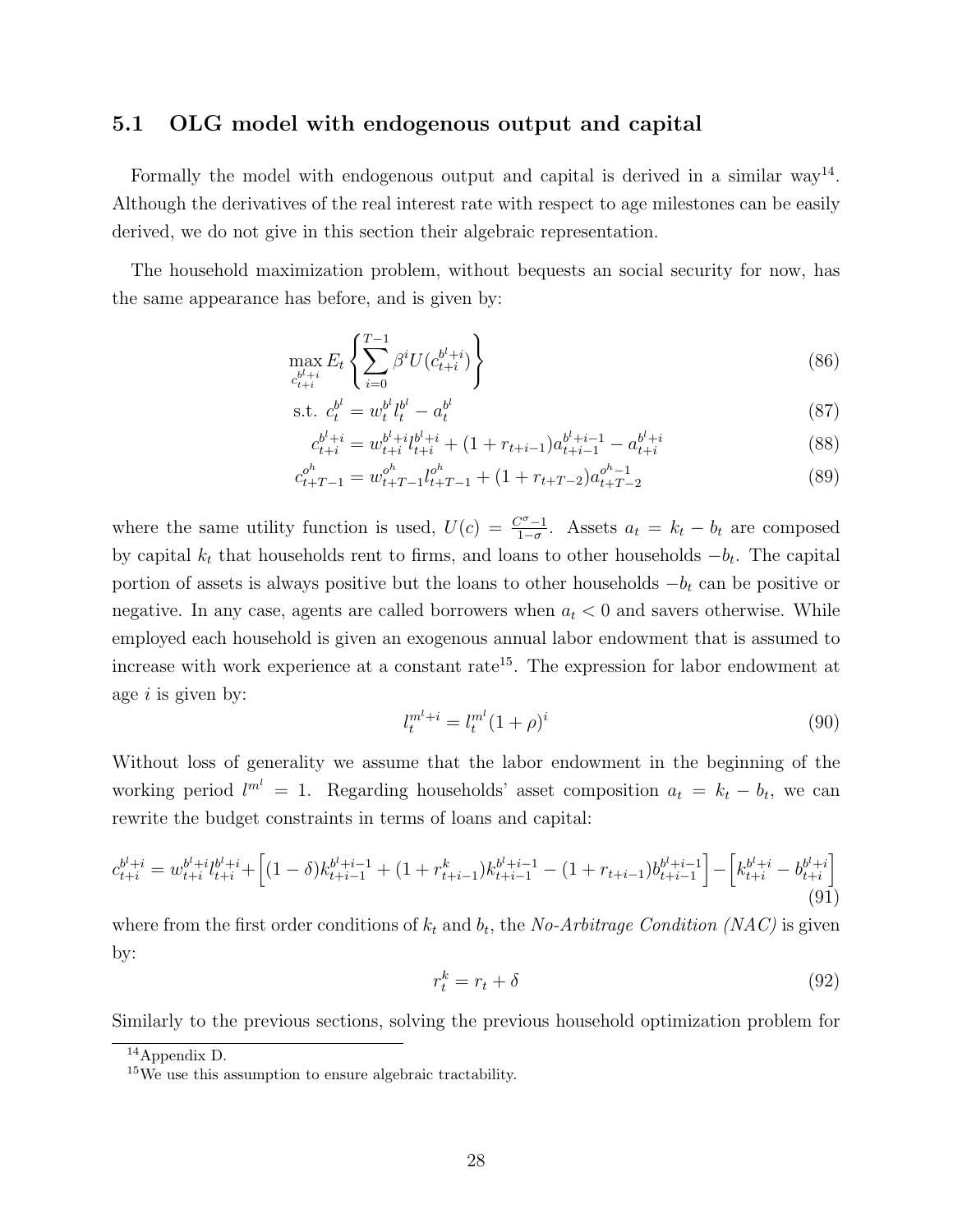consumption, without the bequests and social security modules, is equivalent to solve:

$$
\max_{c_{t+i}^{b^l+i}} E_t \left\{ \sum_{i=0}^{T-1} \beta^i U(c_{t+i}^{b^l+i}) \right\} \tag{93}
$$

$$
\text{s.t. } \mathbb{C}_t^{b^l} = \mathbb{W}_t^{b^l} \tag{94}
$$

where  $\mathbb{W}^{b^l}_t$  $t<sub>t</sub><sup>b</sup>$  is the present value of wages instead of endowments. By introducing bequests and/or social security in the model, the present value budget constraint becomes:

$$
\mathbb{C}_t^{b^l} = \mathbb{W}_t^{b^l} (1 + M_Q - \tau M_\tau) \tag{95}
$$

where  $M_Q$  and  $M<sub>\tau</sub>$  are the same as derived in the previous section, with expressions respectively given by equations (44) and (72). The loan market equilibrium condition is still given by excess borrowing  $B_t^{b'} = 0$ , which in steady state has the following representation:

$$
B_t^{b^l} = \begin{cases} \frac{1+r_{gz}}{r-r_{gz}} (W_t^{b^l} - C_t^{b^l}) + K_t^{b^l} & \text{for } r \neq r_{gz} \\ \\ -(1+r_{gz})w_t \frac{\partial \frac{C^{b^l}}{w_t}}{\partial r} + K_t^{b^l} & \text{for } r = r_{gz} \end{cases}
$$
(96)

Where  $1 + r_{gz} = (1 + g)(1 + z_\alpha)$ , and  $1 + z_\alpha = (1 + z)^\frac{1}{\alpha}$ .  $B^{b^l}$  is continuous and differential function for  $r \in ]-\delta, +\infty[$ , from where the derivatives of the equilibrium real interest rate with respect to age milestones are also given by:

$$
r_{v_i} \equiv \frac{\partial r}{\partial v_i} = -\frac{\frac{\partial B_i^l}{\partial v_i}}{\frac{\partial B_i^l}{\partial r}}\tag{97}
$$

The model with capital with and without bequests and social security, is fully derived in appendix.

# 5.2 Quantifying derivatives of  $r$  with respect to age milestones

We start by parameterizing the initial steady state of the model with capital and bequests, as in table(1) for US in 1985. We use values for average life expectancy and retirement age from Knoema<sup>16</sup>. We ensure that the capital to output ratio  $\frac{K}{Y} = \frac{1-\alpha}{r+\delta}$  $\frac{1-\alpha}{r+\delta}$  is approximately<sup>17</sup> 3.

 $16$ We assume that the ages of adulthood and first job are respectively equal to 21 and 23. We could alternatively have assumed, with similar results, that the age of adulthood was 18 instead, and that those two initial age milestones coincide, which might change the calibration of  $\beta$ .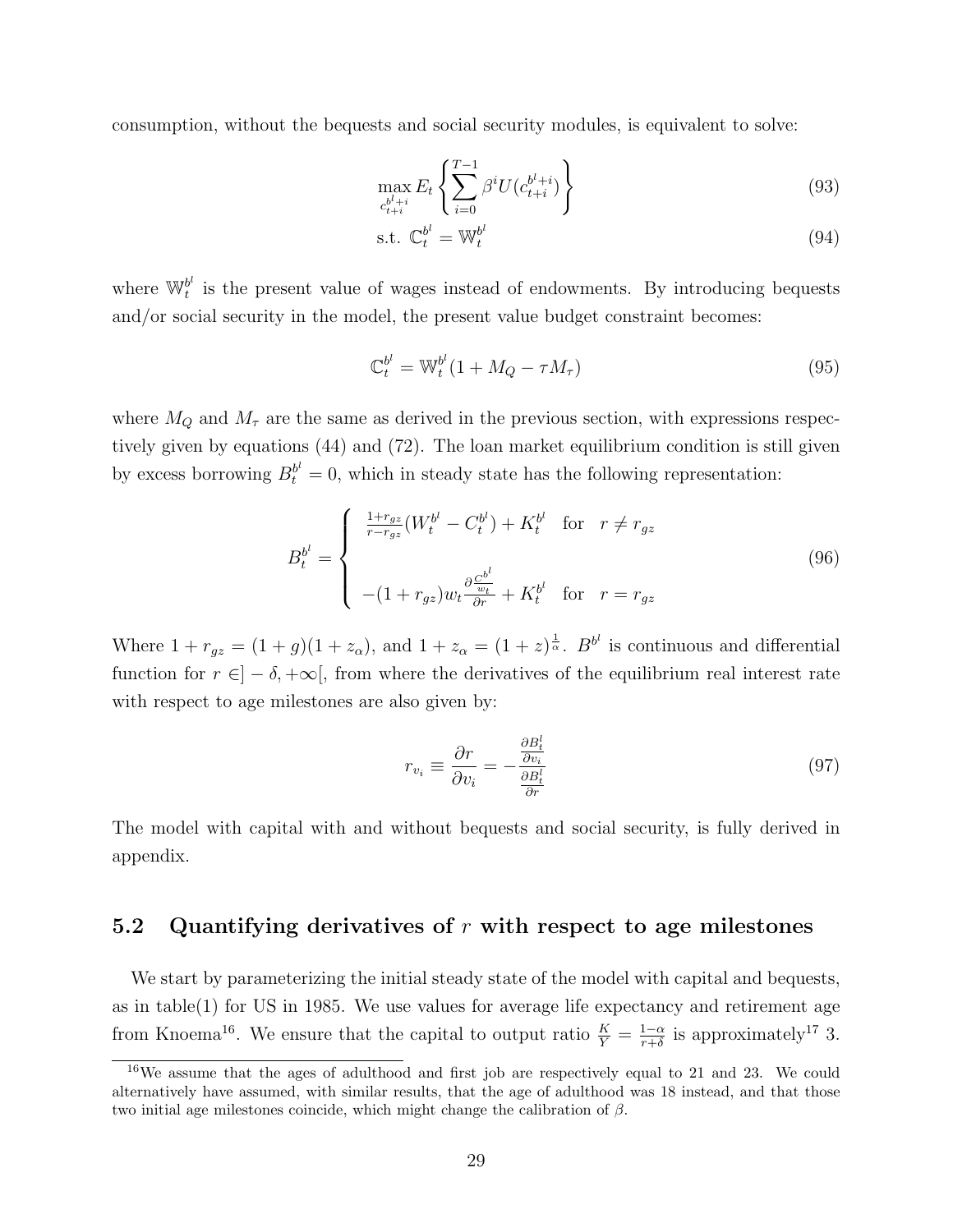| Description                          | Parameter                       | Value   |
|--------------------------------------|---------------------------------|---------|
| Emancipation                         | $b^l$                           | 21.0    |
| First job                            | $m^{l}$                         | 23.0    |
| Retirement                           | $o^{l}$                         | 65.8    |
| Life expectancy                      | $d^L$                           | 74.6    |
| Discount rate                        | β                               | 0.978   |
| Population growth                    | $\overline{g}$                  | $0.9\%$ |
| TFP growth rate                      | $\overline{z}$                  | $0.0\%$ |
| Age related productivity growth rate |                                 | $0.0\%$ |
| Intertemporal substitution           | $\frac{\rho}{\frac{1}{\sigma}}$ | 0.5     |
| Labor share                          | $\alpha$                        | 0.6     |
| Depreciation rate                    | $\delta$                        | 0.1     |
| Bequest parameter (warm glow)        | $\phi$                          | $-0.6$  |
| Age children born                    | $\mu$                           | 25      |
| Social security tax                  | $\tau$                          | 12.4%   |
| Initial real interest rate           | $\overline{r}$                  | $4.4\%$ |
| Estate size/Output                   |                                 | $2.2\%$ |
| Capital to output ratio              |                                 | 2.78    |

Table 1: Initial steady state parameters for 1985

We use the bequest parameter  $\phi$  to match the ratio  $\frac{Q}{Y}$  around<sup>18</sup> 0.02. We do not consider a social security tax in the base case scenario of the model. We derive the value of  $\beta$  by solving  $B_t^{b^l}$  $t^{b'}(r = 4.4\%, v_i) = 0$ , where  $4.4\%$  is the real interest rate corresponding to the initial steady state in 1985.

We then use the above parameters to calculate the derivatives of the real interest rate with respect to each age milestone using the expressions derived in previous sections, in several scenarios starting with an endowment economy and successively adding bequests, capital, and social security<sup>19</sup>. In table(2) we use the same parameters of our base case scenario, with endogenous output, capital, and a bequest motive, to calculate the derivatives of real interest rates with respect to age milestones, with and without capital, bequest and social security. Since all parameters besides  $\phi$ ,  $\alpha$ , and  $\tau$  are unchanged for all scenarios, the natural rates of interest r changes accordingly: r is higher when capital is introduced, lower when bequest are operative, and higher when social security is considered. Furthermore, we observe the following:

 $17$ Brinca et al. [6].

<sup>&</sup>lt;sup>18</sup>Hendricks [18]

<sup>&</sup>lt;sup>19</sup>Derivatives are calculated using each corresponding expressions for endowment economy scenarios, and compared with numerical estimations for all scenarios.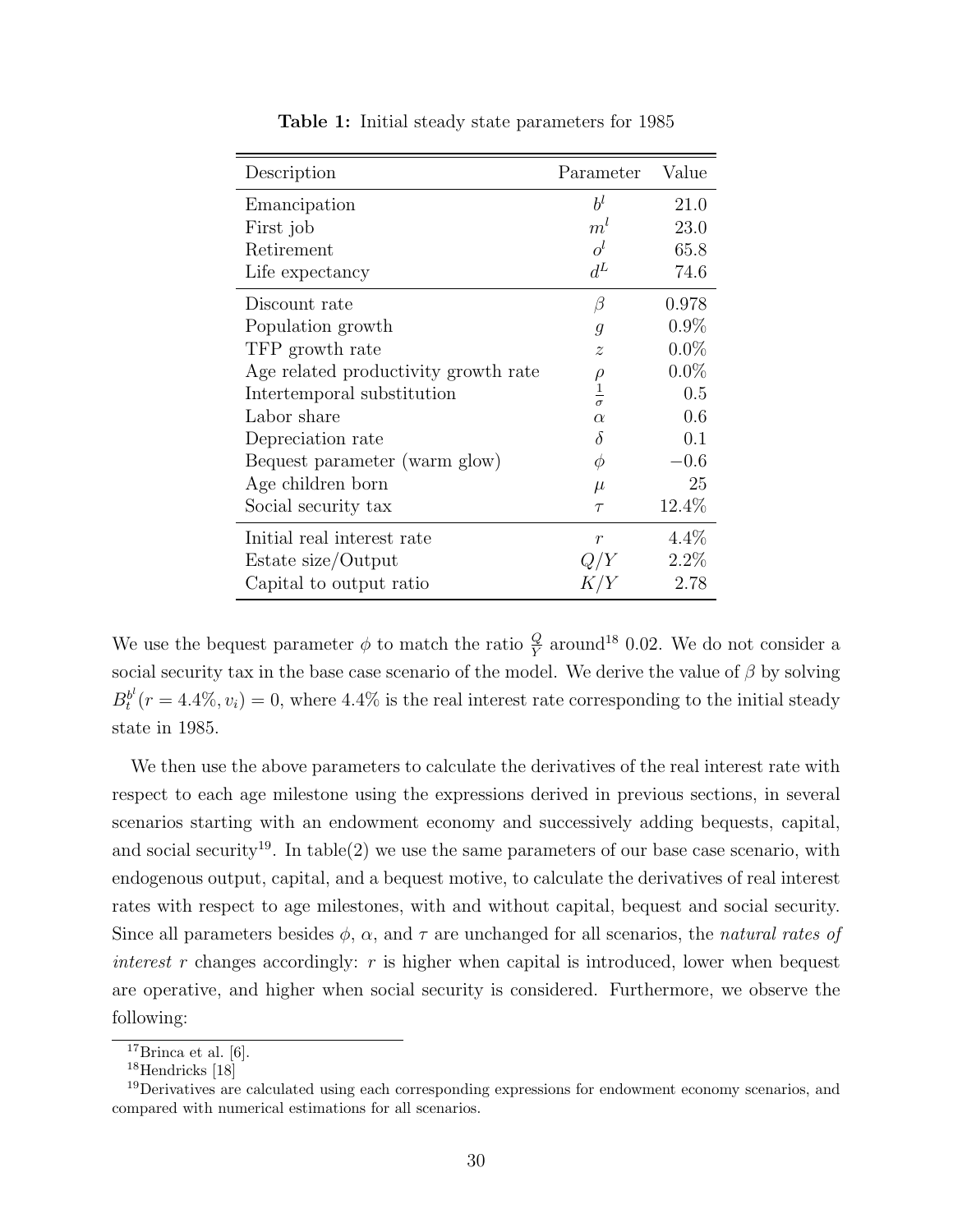|                                                                       | Derivatives of $r$ with respect to age |                 |                 |                             |           |  |  |
|-----------------------------------------------------------------------|----------------------------------------|-----------------|-----------------|-----------------------------|-----------|--|--|
| Scenario                                                              | $h^l$                                  | $m^{l}$         |                 |                             |           |  |  |
| $E \equiv$ Endowment economy                                          | $-0.85\%$                              |                 | $0.70\%$ 0.64\% | $-0.48\%$                   | $-0.93\%$ |  |  |
| $E+Q \equiv$ Bequests                                                 | $-0.89\%$                              |                 |                 | $0.68\%$ $0.68\%$ $-0.48\%$ | $-1.62\%$ |  |  |
| $E+Q+\tau \equiv$ Social security tax $-0.64\%$ 0.58% 0.38% $-0.29\%$ |                                        |                 |                 |                             | $2.34\%$  |  |  |
| K                                                                     | $-0.62\%$                              | $0.72\%$ 0.30\% |                 | $-0.35\%$                   | 4.83%     |  |  |
| Base case: $K+Q$                                                      | $-0.62\%$                              | $0.69\%$        |                 | $0.31\% -0.33\%$            | $4.40\%$  |  |  |
| $K+Q+\tau$                                                            | $-0.59\%$                              |                 |                 | $0.69\%$ $0.26\%$ $-0.31\%$ | $6.42\%$  |  |  |

**Table 2:** Derivatives with same parametrization,  $\beta = 0.978$ : changing r

- The model can generate negative steady state equilibrium real interest rates, as can be observed in the Endowment Economy scenario of table(2).
- The signs of derivatives of real interest rates with respect to age milestones,  $r_{v_i}$ , are the ones expected: increasing life expectancy, and increasing age of adulthood have a negative impact on the real interest rate, respectively because savings expand, and borrowing contracts. Increasing the retirement age, as well as the age of first job, both impact positively the real interest rate, respectively because savings contract, and borrowing expands.
- When the capital weight in the model increases, an increase of the real interest rate  $∂r$  has a greater expansion impact on loan supply,  $S = -B$ , to compensate for the contraction of capital, requiring bigger changes in age milestones to sustain loan market in equilibrium. This reduces, in absolute terms, the derivatives of real interest rates with respect to age milestones, when capital is introduced in the model.

In table(3) we calibrate all the scenarios to match the steady state natural rate of interest of the base case, by adjusting  $\beta$ . We observe that the derivatives corresponding to higher age milestones (retirement age, and life expectancy) become more similar across scenarios, and that in general the orders of magnitude do not change significantly.

We continue to test the robustness of the model in table (4), where we can also observe that the derivatives of the real interest rates with respect to age milestones, are generally less sensible to changes of the main parameters of the model, with the exception of the elasticity of inter-temporal substitution  $\frac{1}{\sigma}$ .

As we can observe in table(5), the constant relative risk aversion coefficient  $\sigma$  is a determinant factor driving the magnitude of the derivatives. Excess borrowing is more rigid for higher levels of  $\sigma$ , calling for a lower change of an age milestone in absolute terms, to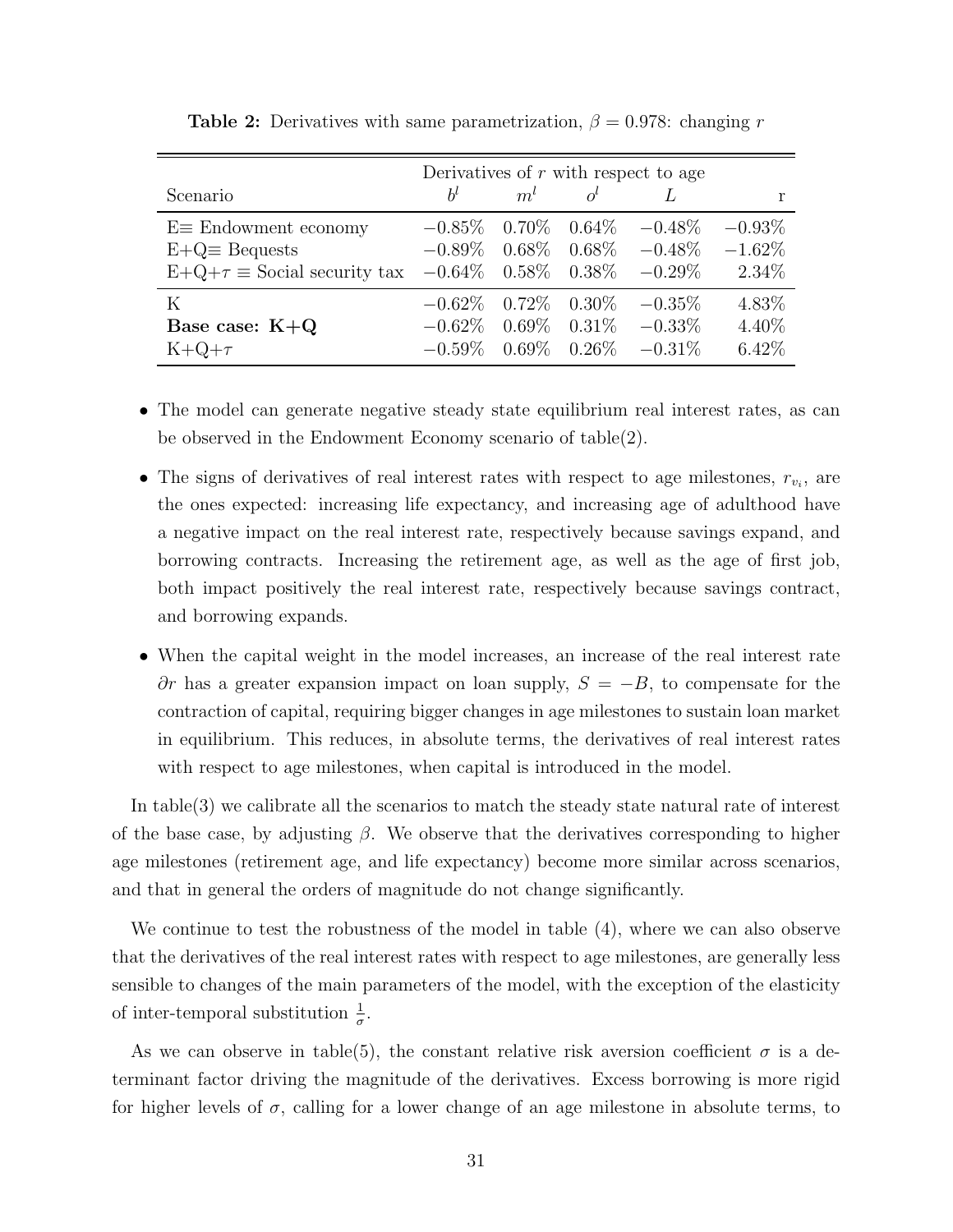|                                       | Derivatives of $r$ with respect to age |  |             |                                       |       |  |
|---------------------------------------|----------------------------------------|--|-------------|---------------------------------------|-------|--|
| Scenario                              | $h^l$                                  |  | $m^l$ $o^l$ |                                       |       |  |
| $E \equiv$ Endowment economy          |                                        |  |             | $-1.06\%$ 0.99\% 0.44\% $-0.32\%$     | 0.944 |  |
| $E+Q \equiv$ Bequests                 |                                        |  |             | $-1.10\%$ 1.00\% 0.44\% $-0.30\%$     | 0.942 |  |
| $E+Q+\tau \equiv$ Social security tax | $-0.75\%$ 0.73\% 0.35\% $-0.27\%$      |  |             |                                       | 0.962 |  |
| K                                     |                                        |  |             | $-0.58\%$ $0.68\%$ $0.31\%$ $-0.36\%$ | 0.981 |  |
| Base case: $K+Q$                      |                                        |  |             | $-0.62\%$ 0.69\% 0.31\% $-0.33\%$     | 0.978 |  |
| $K+Q+\tau$                            |                                        |  |             | $-0.45\%$ $0.54\%$ $0.26\%$ $-0.31\%$ | 0.996 |  |

**Table 3:** Derivatives setting  $r = 4.40\%$ , adjusting  $\beta$  for equilibrium

Table 4: Robustness Analysis

| parameter $\equiv x$      | $\partial x$               | $y = r_{v_i}(x + \delta x)/r_{v_i}(x)$ |         |           |       |
|---------------------------|----------------------------|----------------------------------------|---------|-----------|-------|
|                           |                            | $y_{bl}$                               | $y_{m}$ | $y_{o^l}$ | $y_L$ |
| $\sigma$                  | $0.5 \rightarrow 1.0$      | 0.4                                    | 0.4     | 0.5       | 0.5   |
| $\overline{g}$            | $0.9\% \to 0.0\%$          | 0.9                                    | 0.9     | 1.1       | 1.1   |
| $\widetilde{\mathcal{Z}}$ | $0.0\% \to 1.0\%$          | 1.3                                    | 1.3     | 1.0       | 1.0   |
| $\rho$                    | $0.0\% \to 1.0\%$          | 1.1                                    | 1.0     | 1.1       | 1.1   |
| δ                         | $0.1 \rightarrow 0.2$      | 1.2                                    | 1.1     | 1.4       | 1.2   |
| $\alpha$                  | $0.6\% \to 0.7\%$          | 1.0                                    | 1.0     | 1.2       | 1.0   |
| $\phi$                    | $-0.6 \rightarrow 0.0$     | 1.0                                    | 1.0     | 1.0       | 1.0   |
|                           | $0.0\% \rightarrow 12.4\%$ | 1.0                                    | 1.0     | 0.8       | 0.9   |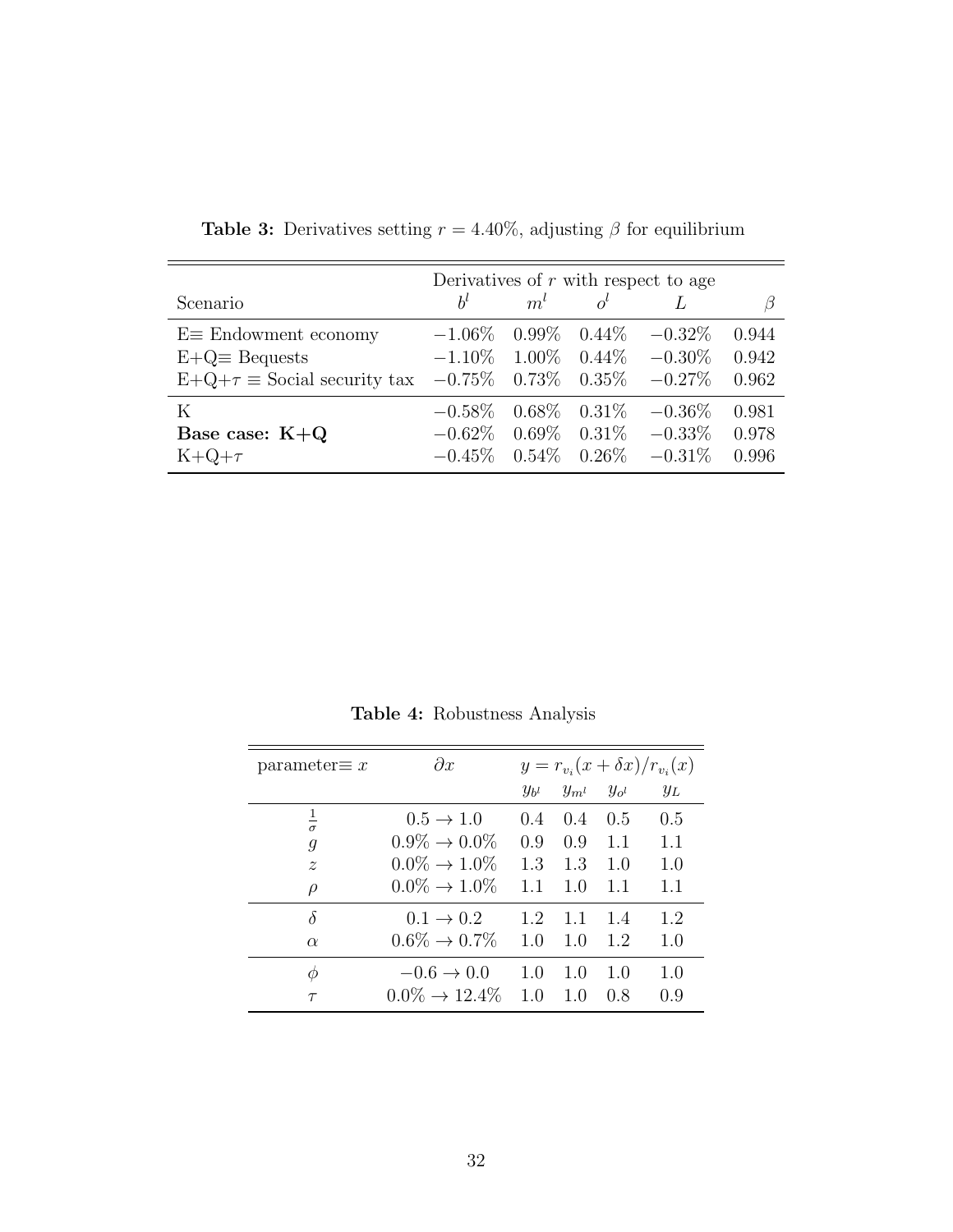| Derivatives of $r$ with respect to age |           |          |              |           |  |  |  |
|----------------------------------------|-----------|----------|--------------|-----------|--|--|--|
| $\sigma$                               | $h^l$     | $m^l$    | $\alpha^{l}$ |           |  |  |  |
| 0.5                                    | $-0.14\%$ | 0.15%    | $0.07\%$     | $-0.07\%$ |  |  |  |
| 1                                      | $-0.30\%$ | $0.31\%$ | 0.14%        | $-0.15\%$ |  |  |  |
| $\overline{2}$                         | $-0.62%$  | $0.69\%$ | 0.31%        | $-0.33%$  |  |  |  |
| 3                                      | $-0.96\%$ | 1.19%    | $0.50\%$     | $-0.54%$  |  |  |  |
| Δ                                      | $-1.32\%$ | 1.91%    | $0.74\%$     | $-0.79%$  |  |  |  |

Table 5: Relative Risk Aversion

Table 6: Simulation Results

|                                                                       |  |  |  |  | Scenario   Age milestones natural rate of interest: r |                                                                                |  |  |
|-----------------------------------------------------------------------|--|--|--|--|-------------------------------------------------------|--------------------------------------------------------------------------------|--|--|
|                                                                       |  |  |  |  |                                                       | $b^l$ $m^l$ $o^l$ $L \mid \sigma = 1$ $\sigma^* = 2$ $\sigma = 3$ $\sigma = 4$ |  |  |
| Base case: $1985 \mid 21.0 \quad 23.0 \quad 65.8 \quad 74.6 \mid$     |  |  |  |  |                                                       | $4.4\%$ $4.4\%$ $4.4\%$ $4.4\%$                                                |  |  |
|                                                                       |  |  |  |  |                                                       | $2005$   21.0 23.0 64.6 77.5   3.7% 2.5% 1.2% $-0.3\%$                         |  |  |
|                                                                       |  |  |  |  |                                                       |                                                                                |  |  |
| $\triangle(1985, 2005)$   0.0 0.0 -1.2 +2.9   -0.7% -1.9% -3.2% -4.7% |  |  |  |  |                                                       |                                                                                |  |  |
| $\Delta(1985, 2015)$ +2.0 +2.0 -1.2 +4.4 -0.9% -2.2% -3.5% -5.0%      |  |  |  |  |                                                       |                                                                                |  |  |

 $\sigma^* = 2$  is the base case scenario.

compensate the same real interest rate change, in order to keep loan market in equilibrium. Consequently the derivative corresponding to a greater  $\sigma$  will be greater. In table(5) we observe a relation of quasi proportionality between real interest rate derivatives and  $\sigma$ : The elasticity of intertemporal substitution then seems a decisive factor when age structure is considered, as it can greatly influence the conclusions and quantitative results from a calibrated model. This becomes clear in table (6) where, in our base case scenario with  $\sigma = 2$ , changes in age milestones could explain around half of the real interest rate decline from 1985 to 2005/2015 in US, considering a real interest rate equal to 4.4% in 1985 and around zero in  $2015^{20}$ . We use observed values for average retirement age and life expectancy, as well population annual growth rate <sup>21</sup>. But if we calibrate the model using  $\sigma = 1$ , the same age milestone changes would account for around one fourth of the total real interest rate decline during the period in study. And if  $\sigma$  takes the value of 4 then the demographic changes during the same period would be able to explain the full real interest rate decline.

We can conclude with the observation that the constant relative risk aversion coefficient

 $^{20}$ We assume that young agents postpone by two years their adulthood, first job, and first child in 2015, relativity to 2005.

<sup>&</sup>lt;sup>21</sup>The reduction of population annual growth rate from 0.9% in 1985 to 0.7% in 2005 explains a reduction of the real interest rate of around −0.2%.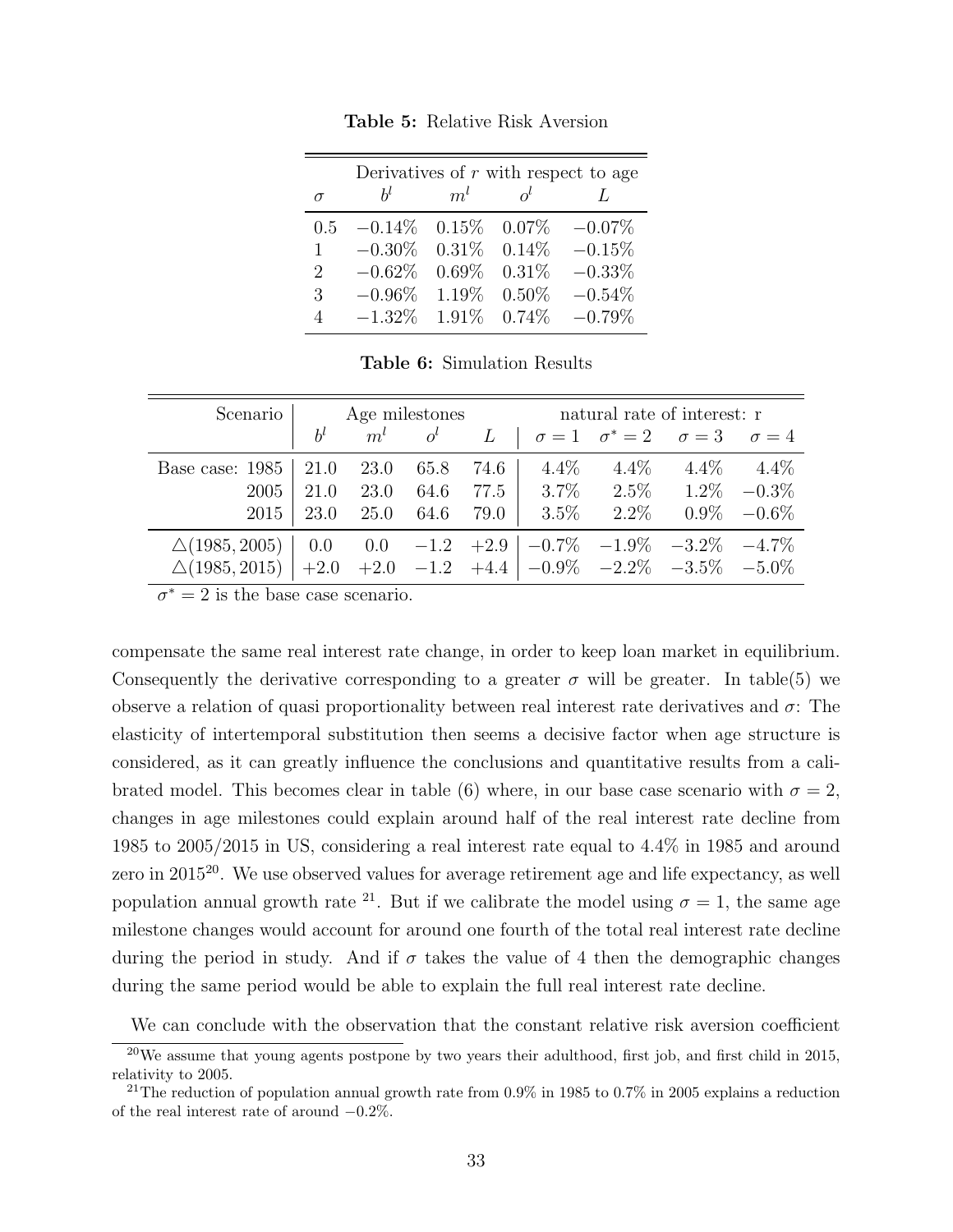may work as an amplification factor of the impact of demographic changes on the natural rate of interest.

## 6 Final remarks

In this paper we formalized the relation between real interest rates and relevant age milestones of a person's life, using an overlapping multi-generations model where one generation correspond to one year.

Although the impact of age structure in relevant World economies has been a recurrent topic covered in recent literature, in particular to explain the persistent decline of interest rates, economic stagnation and liquidity traps, there has not yet been an attempt, to the best of our knowledge, to formally derive the analytic relations of real interest rates with respect age milestones. The general omission of changing demographic parameters in most current formal economic models ignores a potentially relevant factor influencing equilibrium conditions, and consequently the type and even sign of solutions. For example, an increase of life expectancy can drag the full-employment equilibrium real interest rate from positive to negative. Since a negative level may not be achievable when the nominal interest rate zero lower bound is binding, a first best solution may no more be available in such a model. The same can happen with operative bequest motives, which may become inoperative, for example if the retirement age decreases, or life expectancy increases. The purpose of this paper is to fill out this gap. By merging an age structure framework with an OLG model, we derive tractable algebraic real interest rate elasticity expressions with respect to each age parameter, to shed light on the demographic formal mechanisms that influence real interest rates, and inspect in particular the examples mentioned above. Moreover we provide a straightforward alternative to heavy computational quantitative models, in order to illustrate the impact of demographic factors on general economic phenomena.

The main underlying mechanism relating age milestones and real interest rates in our model relies on the relative place and duration of labor income with respect to life expectancy when agents smooth consumption. For example, a longer retirement period, resulting from a reduction of the retirement age or an increase of life expectancy, makes households save more, thus expanding the supply of loans which drags down the real interest rate that ensures equilibrium in the loan market. We also inspect how the exogenous parameters of the model, namely the elasticity of inter-temporal substitution, productivity growth, income growth path of households, and population growth, may amplify or mitigate the impact of age milestones changes on the natural rate of interest. In addition we inspected how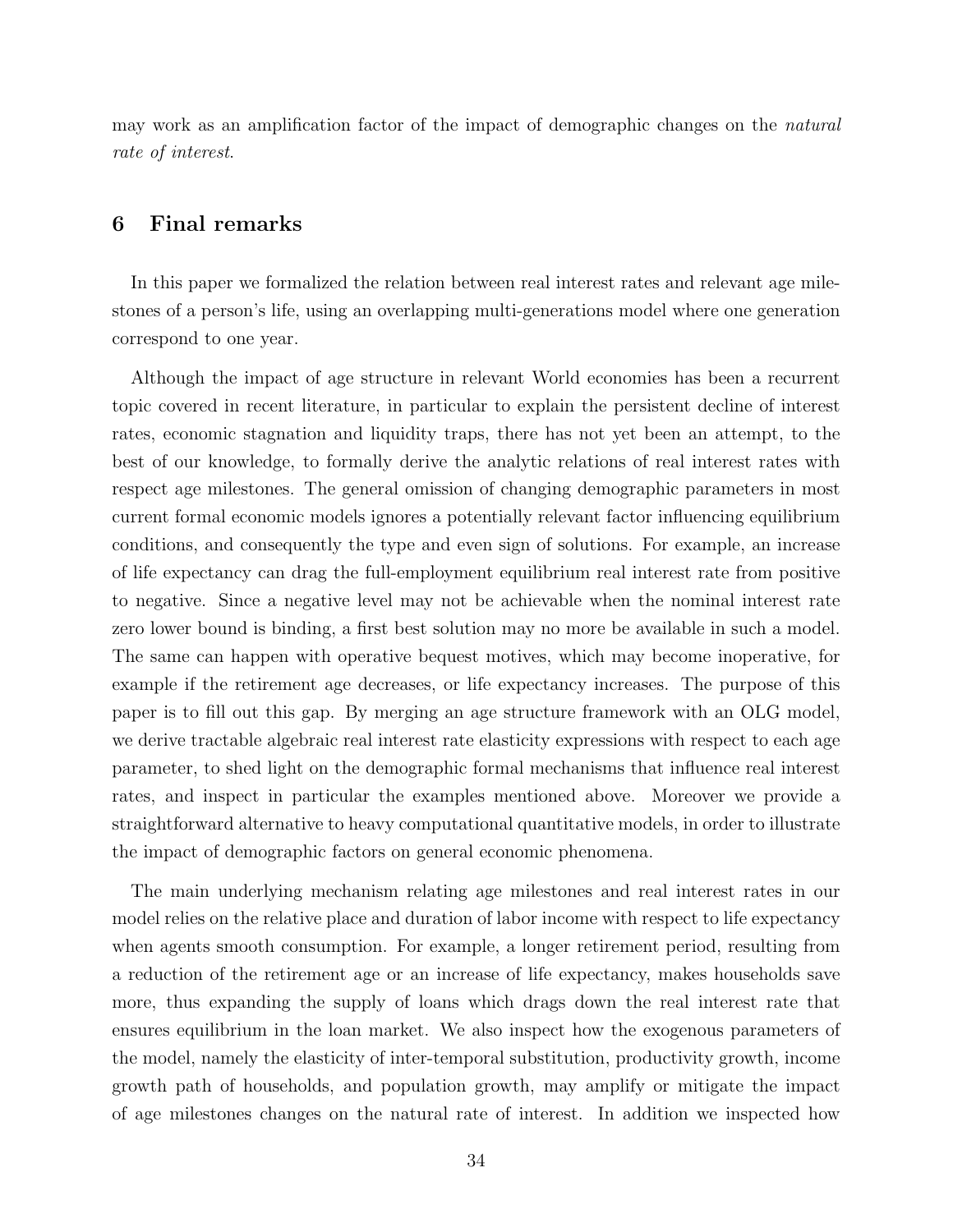inter-generation transfers are affected by age milestone changes. For example, why and how increasing life expectancy may reduce endogenous bequest levels, decrease the propensity to help children, or increase the willingness to help parents.

Laterally to our main contribution in this paper, the analytic formulation of interest rate changes with respect to age milestones, we also developed a tractable algebraic framework to solve overlapping multi-generations optimization problems with a demographic structure.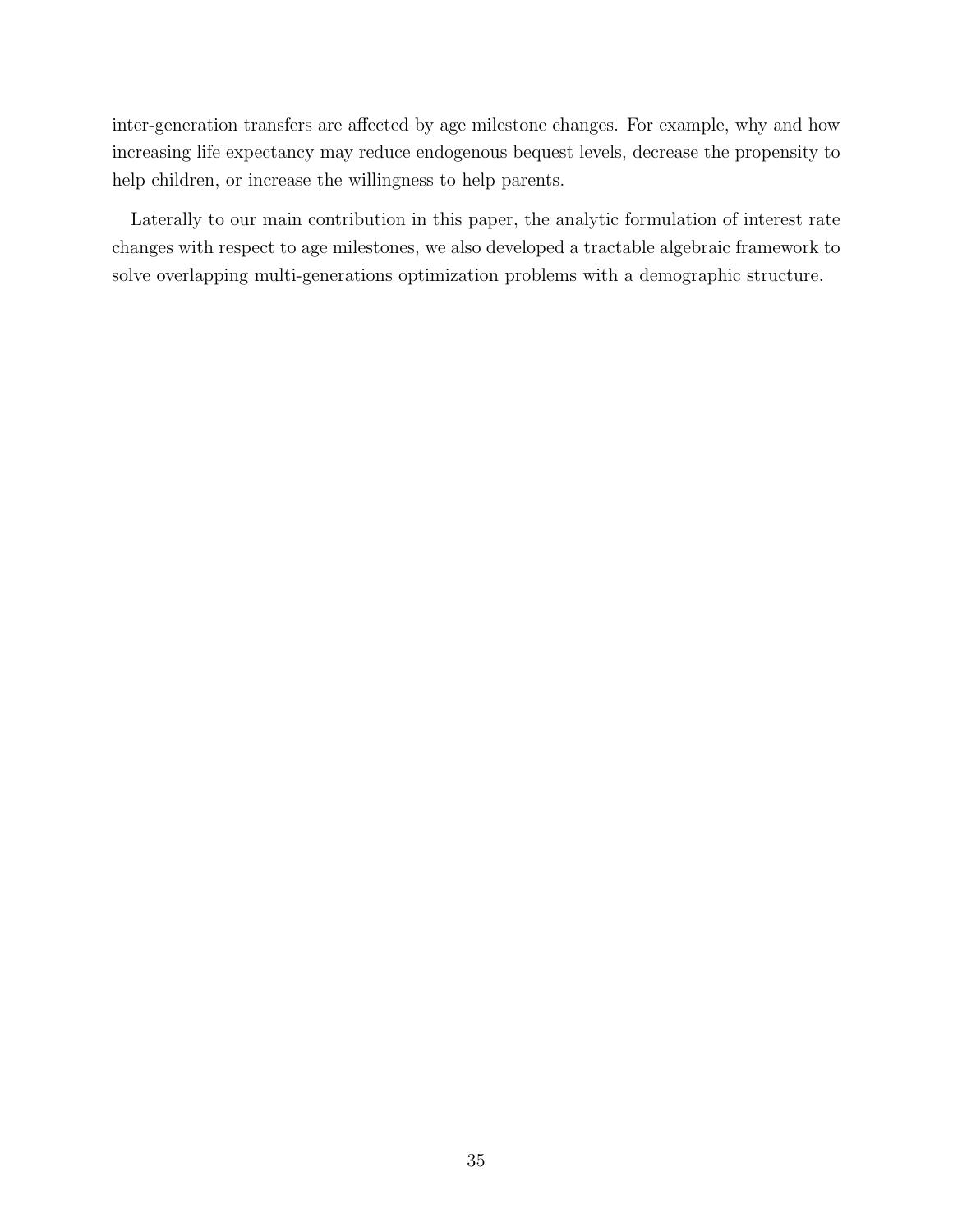# Bibliography

- [1] Aksoy, Y., Basso, H. S., Grasl, T., Smith, R. P., et al. (2015). Demographic structure and macroeconomic trends. Technical report, Birkbeck, Department of Economics, Mathematics & Statistics.
- [2] Auerbach, A. J. and Kotlikoff, L. J. (1987). Dynamic fiscal policy. Cambridge University Press.
- [3] Barro, R. J. (1974). Are government bonds net wealth? Journal of political economy, 82(6):1095–1117.
- [4] Barro, R. J. and Sala-i Martin, X. (2004). *Economic growth*.
- [5] Blanchard, O. J. and Fischer, S. (1989). Lectures on macroeconomics. MIT press.
- [6] Brinca, P., Holter, H. A., Krusell, P., and Malafry, L. (2016). Fiscal multipliers in the 21st century. Journal of Monetary Economics, 77:53–69.
- [7] Caballero, R. J. and Farhi, E. (2014). The safety trap. Technical report, National Bureau of Economic Research.
- [8] Caballero, R. J., Farhi, E., and Gourinchas, P.-O. (2015). Global imbalances and currency wars at the zlb. Technical report, National Bureau of Economic Research.
- [9] Carvalho, C. and Ferrero, A. (2014). What explains japan's persistent deflation. Technical report, Mimeo, PUC-Rio.
- [10] Carvalho, C., Ferrero, A., Nechio, F., and San Francisco, F. (2015). Demographics and real interest rates: Inspecting the mechanism.
- [11] Challe, E., Matheron, J., Ragot, X., and Rubio-Ramirez, J. F. (2015). Precautionary saving and aggregate demand.
- [12] Den Haan, W., Rendahl, P., Riegler, M., et al. (2015). Unemployment (fears) and deflationary spirals. University of Cambridge.
- [13] Eggertsson, G. B. and Mehrotra, N. R. (2014). A model of secular stagnation. Technical report, National Bureau of Economic Research.
- [14] Eggertsson, G. B. and Robbins, J. (2015). A quantitative investigation of negative interest rates. Technical report, Brown University, Economics Department.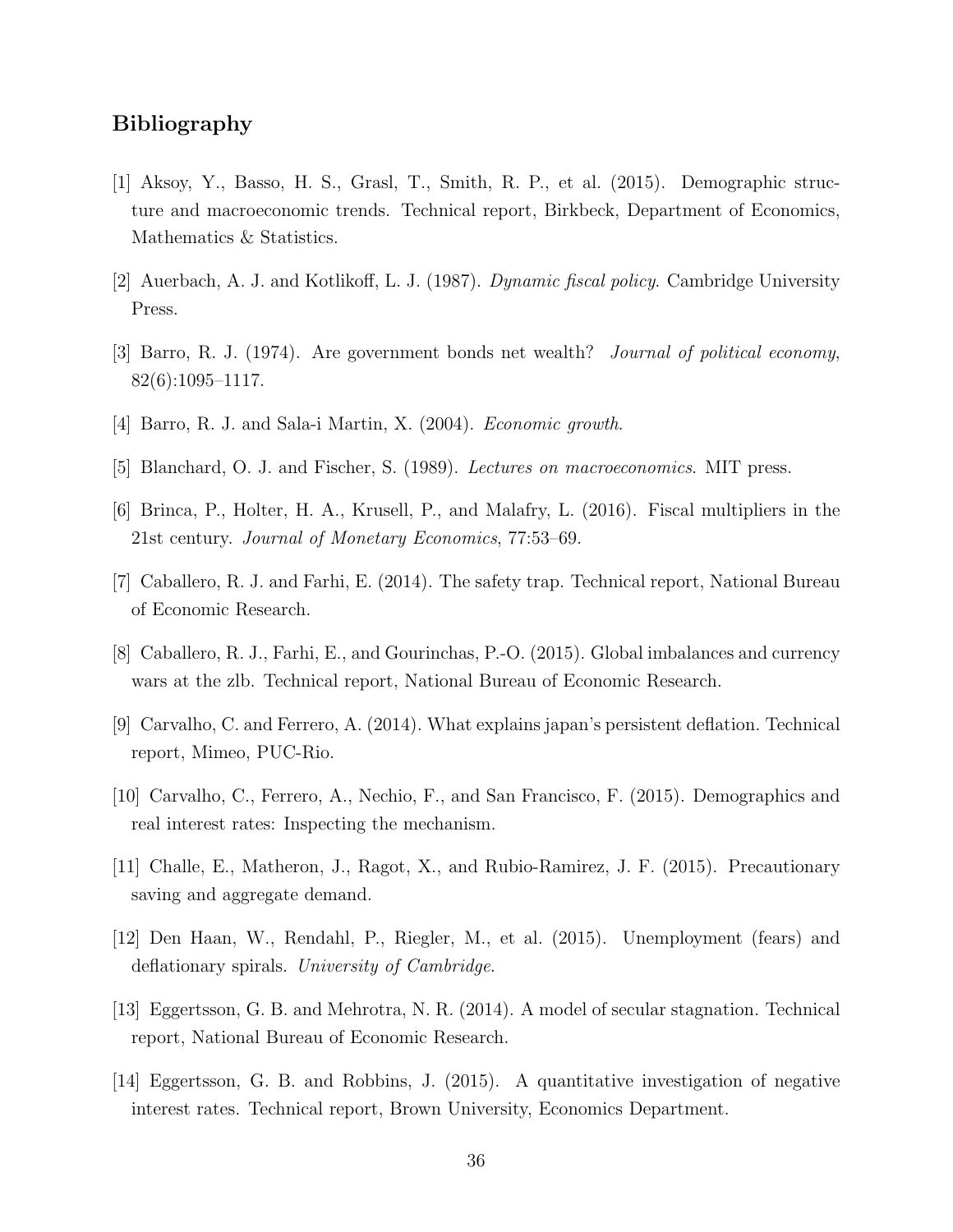- [15] Gertler, M. (1999). Government debt and social security in a life-cycle economy. In Carnegie-Rochester Conference Series on Public Policy, volume 50, pages 61–110. Elsevier.
- [16] Gozluklu, F. C. and Yang, H. (2012). Demographics and the behavior of interest rates. Available at SS-RN, 2013023.
- [17] Hansen, A. H. (1939). Economic progress and declining population growth. The American Economic Review, pages 1–15.
- [18] Hendricks, L. (2011). Bequests and retirement wealth in the united states.
- [19] Ikeda, D. and Saito, M. (2014). The effects of demographic changes on the real interest rate in japan. Japan and the World Economy, 32:37–48.
- [20] Krugman, P. (2013). Secular stagnation, coalmines, bubbles, and larry summers. The Conscience of a Liberal, 16.
- [21] Krugman, P. R., Dominquez, K. M., and Rogoff, K. (1998). It's baaack: Japan's slump and the return of the liquidity trap. Brookings Papers on Economic Activity, pages 137– 205.
- [22] Piketty, T. (2013). Le capital au XXIe siècle. Seuil.
- [23] Summers, L. (2013). Why stagnation might prove to be the new normal. The Financial Times, 5.
- [24] Summers, L. H. (2014). Us economic prospects: Secular stagnation, hysteresis, and the zero lower bound. Business Economics, 49(2):65–73.
- [25] Teulings, C. and Baldwin, R. (2014). Secular stagnation: facts, Causes and Cures. CEPR Press.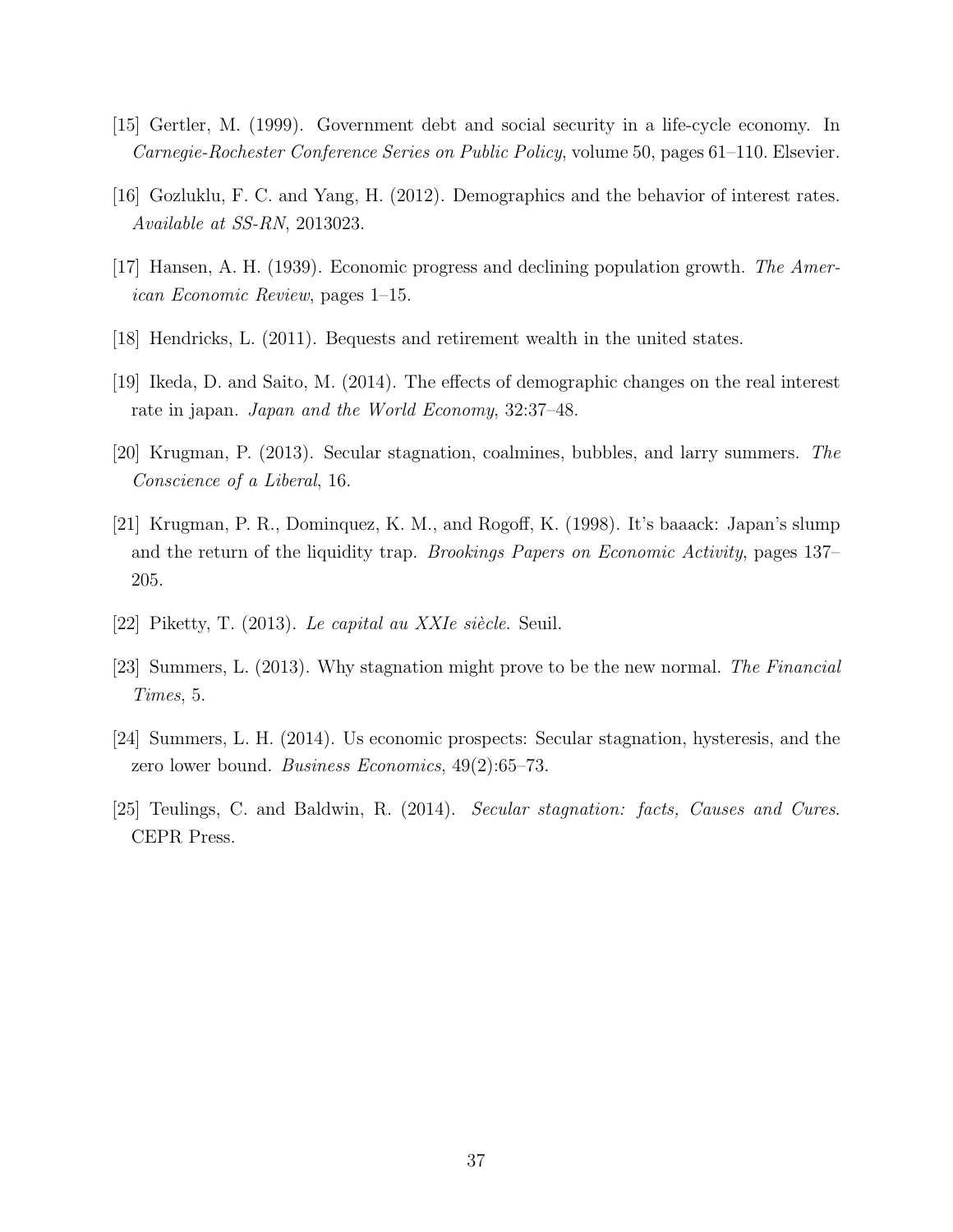## A Proposition 1: Present Value and Aggregate Consumption

By expressing  $b_{t+T}^{T-1}$  $t_{t+T-2}^{T-1}$  in the third budget constraint (4) in terms of endowment and consumption, and recursively substituting the expressions for  $b_{t+i}^i$  we can derive the following equality between present values of expected households' consumption and income paths, beginning adulthood at time t:

$$
\mathbb{C}_t^{b^l, d^L} = \mathbb{Y}_t^{b^l, d^L} \tag{A.1}
$$

where  $\mathbb{C}_t^{l,h}$  $t_t^{n}$  is the present value of expected future and present consumption of an agent with age l at time t, until age h at time  $t + (l - h)$  - and the same for endowment - given by expressions:

$$
X_t^{l,h} = \mathbb{E}_t \sum_{i=0}^{h-l} \frac{x_{t+i}^{l+i}}{(1+r)_t^i}, \text{ where } (1+r)_t^i = \prod_{j=0}^{i-1} (1+r_{t+j})
$$
 (A.2)

We omit the present value upper bound when it is equal to  $d^L$ , or  $\mathbb{X}_t^{l,h} \equiv \mathbb{X}_t^l$ . Equation (A.1) is intuitive, and corresponds to a present value budget constraint derived from the previous ones, (2) to (4). It means that the present value of lifetime consumption of an household is equal to the present value of its endowment path. The borrowing/saving path of an household, or its loan path, is an enabler of its optimal consumption path, given its income path.

A more general version of the present value budget constraint, at any given age, is given by the following expression:

$$
\mathbb{C}_t^{b^l+i} = \mathbb{Y}_t^{b^l+i} - (1 + r_{t-1})b_{t-1}^{b^l+i-1}
$$
\n(A.3)

This expression is also self-explanatory: The forward present value of consumption at time t is equal to the present value of the endowment path minus debt and interest costs from previous period (or plus savings and interest income from previous period). Equations (A.1) and (A.3) will be frequently used, in particular to derive expressions for equilibrium consumption, for which we previously derive from consumption *First Order Conditions* the consumption general Euler equation for this model, given by:

$$
\mathbb{E}_{t} \frac{c_{t+1}^{b^{l}+i+1}}{1+r_{t}} = \beta_{r_{t}} c_{t}^{b^{l}+i} \tag{A.4}
$$

where,

$$
\beta_{r_t} = \beta^{\frac{1}{\sigma}} (1 + r_t)^{\frac{1-\sigma}{\sigma}} \stackrel{(\sigma=1)}{=} \beta \tag{A.5}
$$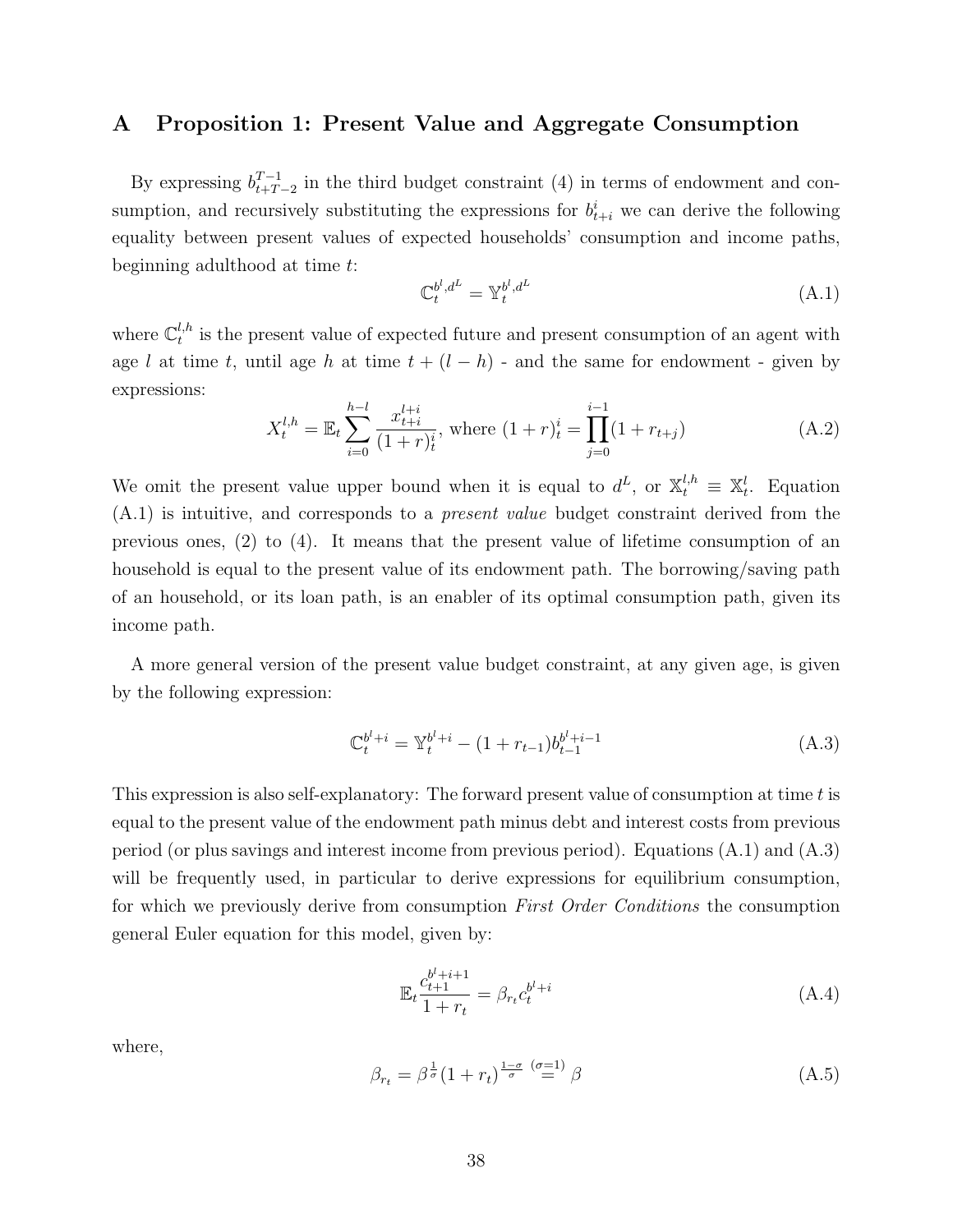By using the Euler equation (A.4) in the present value general expression given by (A.2), we get an expression for the present value of consumption dependent on household's effective consumption at time  $t$  and expected real interest path, given by:

$$
\mathbb{C}_t^{b^l+i} = c_t^{b^l+i} \sum_{j=0}^{T-i-1} \prod_{k=0}^{j-1} \beta_{r_{t+k}} = c_t^{b^l+i} f(\beta_{r_t}, T-i)
$$
\n(A.6)

where  $f(x_t, n) = \sum_{j=0}^{n-1} \prod_{k=0}^{j-1} x_{t+k}$ . Note that when x is constant  $f(x, n) = \sum_{j=0}^{n-1} x^j = \frac{1-x^n}{1-x}$  $\frac{1-x^{\prime\prime}}{1-x}$ . This simplifies the algebra in the special case of a log utility function for  $\sigma = 1$  and  $\beta_r = \beta$ , as well as when formulating expressions for steady state. Combining the previous equation  $(A.6)$  at the age of adulthood with the present value budget constraint given by  $(A.1)$ , we can express consumption at the age of adulthood in terms of expected real interest rate and income paths:

$$
c_t^{b^l} = \frac{\mathbb{Y}_t^{b^l}}{f(\beta_{r_t}, T)}
$$
(A.7)

A useful expression when deriving aggregate consumption in steady state, later on.

Deriving Y: Let households time related productivity be given by:

$$
1 + z_t^{b^l + i} = \frac{y_{t+1}^{b^l + i}}{y_t^{b^l + i}} \tag{A.8}
$$

Then a general expression for endowment present value at time  $t$  and its corresponding steady state version are given by:

$$
\mathbb{Y}_t^{b^l} = \sum_{i=0}^{T-1} \frac{y_{t+i}^{b^l+i}}{\prod_{j=0}^{i-1} (1 + r_{t+b+j})} = \sum_{i=0}^{T-1} y_t^{b^l+i} \prod_{j=0}^{i-1} \frac{1 + z_{t+j}}{1 + r_{t+j}}
$$
(A.9)

In steady state: 
$$
\mathbb{Y}_t^{b^l} = \sum_{i=0}^{T-1} y_t^{b^l+i} \left(\frac{1+z}{1+r}\right)^i
$$
 (A.10)

For now we solve the model with a generic endowment path. Later on we will use a more specific expression for it, in order to find explicit expressions for the derivatives of the real interest rate w.r.t. age milestones.

We express household consumption at age  $b^l + i$  in a similar way, by using expressions  $(A.3)$  and  $(A.6)$ . It depends on the present value of income from age  $b<sup>l</sup> + i$  until the end of life, on expected real interest rate path, but now takes into account the real interest rate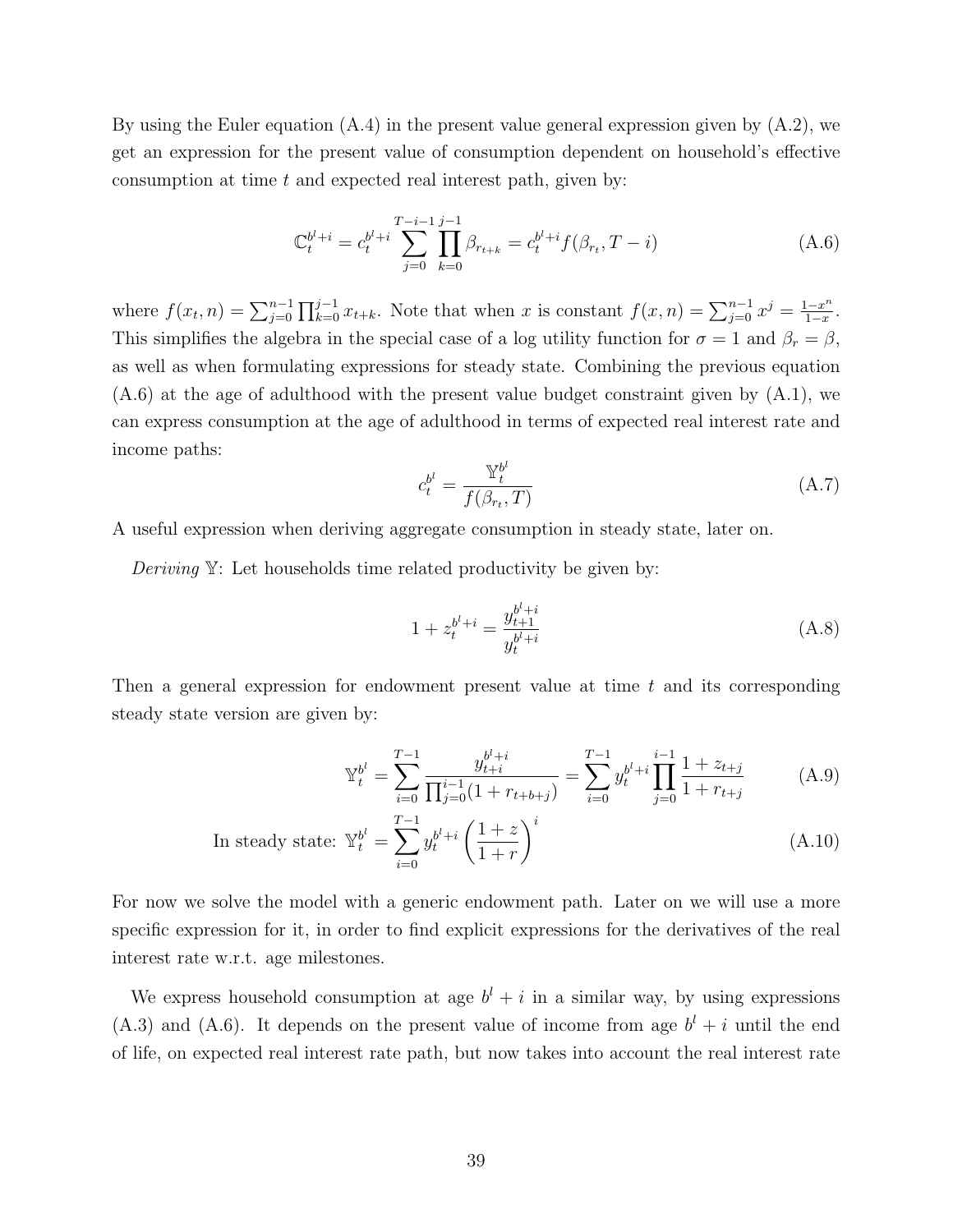and net assets from previous year.

$$
c_t^{b^l+i} = \frac{\mathbb{Y}_t^{b^l+i} - (1 + r_{t-1})b_{t-1}^{b^l+i-1}}{f(\beta_{r_t}, T-i)}
$$
(A.11)

The borrowing level of an agent with age  $b^l + i$  at time t,  $b_t^{b^l + i}$  can be determined recursively using budget constraints (2) and (3), and using consumption expression (A.11). A simplified expression using determined past and present consumption and endowment, with recursion on the second budget constraint (3) is given by:

$$
b_t^{b^l+i} = \mathbb{C}_{-t}^{b^l, b^l+i} - \mathbb{Y}_{-t}^{b^l, b^l+i}
$$
\n(A.12)

where  $\mathbb{C}_{-t}^{l,h}$  is the present value of past and present consumption of an agent with age h at time  $t$ , from age  $l$ , and the same for endowment, given by expressions:

$$
\mathbb{C}_{-t}^{l,h} = \mathbb{E}_t \sum_{j=0}^{h-l} \left( c_{t-j}^{h-j} \prod_{k=1}^j (1+r_{t-k}) \right) \text{ and } \mathbb{Y}_{-t}^{l,h} = \mathbb{E}_t \sum_{j=0}^{h-l} \left( y_{t-j}^{h-j} \prod_{k=1}^j (1+r_{t-k}) \right) \tag{A.13}
$$

Equation (A.12) means that the borrowing level of an agent with age  $b^l + i$  at time t is equal to the present values of past and present consumption and endowment levels since the beginning of his economic life, ate age  $b^l$ . The term  $(1 + r_{t-1})b_{t-1}^{b^l + i-1}$  is then determined by past endowment and consumption paths of an household.

Those tools will be useful to derive the transition dynamics of the model, namely when age milestones are changed.

To summarize, we derived expressions for consumption and borrowing levels of households with any age  $b^l + i$  at time t. Consumption  $c_t^{b^l + i}$  is expressed in terms of future income, expected future real interest rate path, and loans from previous year. And borrowing level at age  $b^l + i$  and time t,  $b_t^{b^l + i}$ , is expressed in terms of present and past consumption, income and interest rate levels.  $c_t^i$  and  $b_t^i$  are then completely determined given an expected real interest rate path that solves loan market equilibrium, or excess borrowing equal to zero at any time t.

Assuming that the size of each generation at time t with age  $b^l + i$  is  $N_t^i$  we define adulthood growth rate by  $1 + g_t = \frac{N_t^{b^l}}{N_{t-1}^{b^l}} = \frac{N_t^{b^l}}{N_t^{b^{l+1}}}$  $\frac{N_t}{N_t^{bl+1}}$ . Equilibrium in the bond market is given by:

$$
\forall t : B_t^{b^l} = 0 \tag{A.14}
$$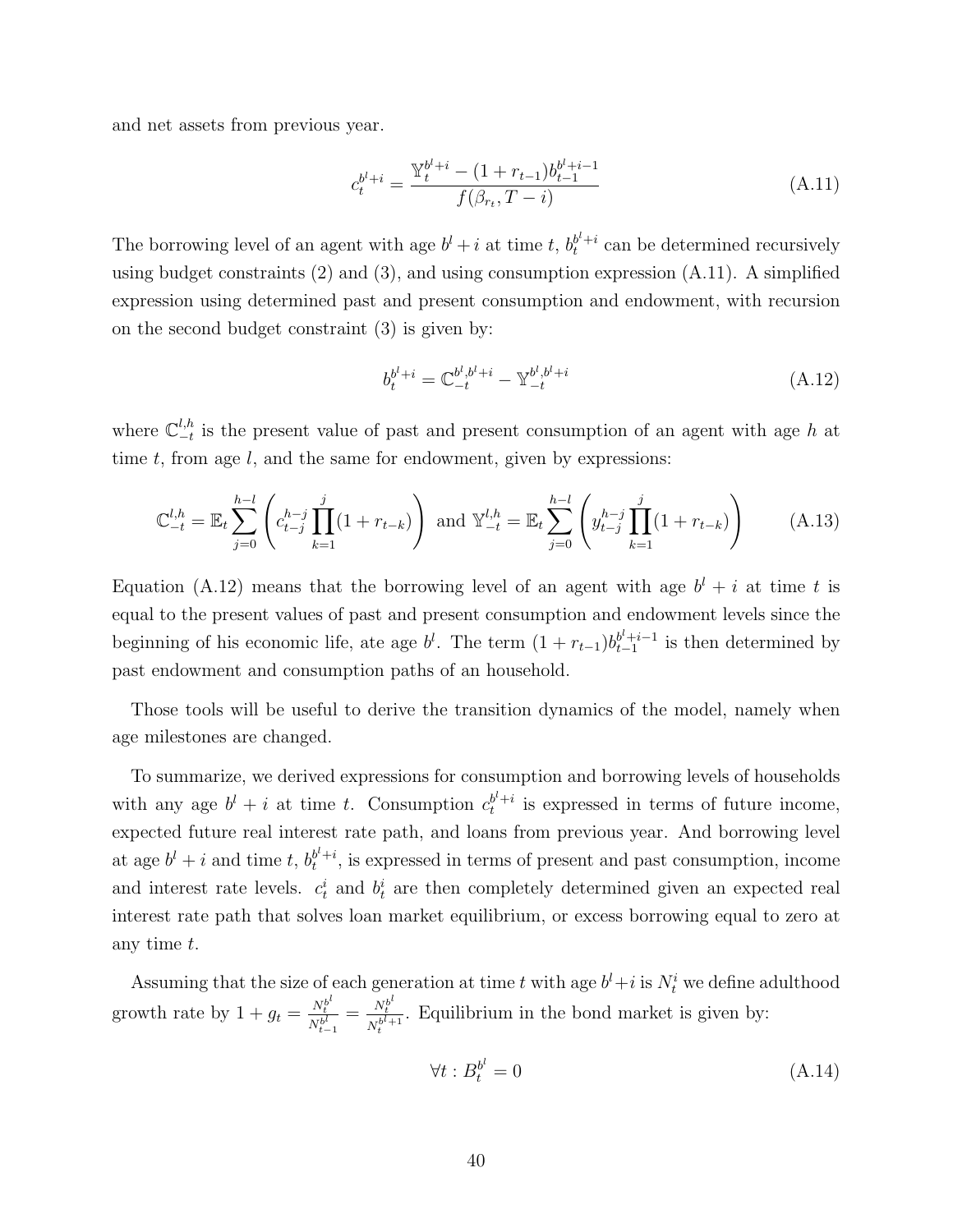where  $B_t^{b^l}$  $t^{b'}$  is excess borrowing normalized to the size of generation of age  $b^l$ :

$$
B_t^{b^l} = \frac{1}{N_t^{b^l}} \sum_{i=0}^{T-1} N_t^{b^l+i} b_t^{b^l+i} = \sum_{i=0}^{T-1} \frac{N_t^{b^l+i}}{N_t^{b^l}} b_t^{b^l+i} = \sum_{i=0}^{T-1} \frac{b_t^{b^l+i}}{\prod_{k=0}^{i-1} (1 + g_{t-k})}
$$
(A.15)

Excess borrowing  $B_t^{b^l}$  $t<sup>b</sup>$  can be expressed in terms of aggregate endowment and consumption at time t, and excess borrowing at  $t - 1$ , by replacing the second budget constraint (3) in (A.15):

$$
B_t^{b^l} = \sum_{i=0}^{T-1} \frac{c_t^{b^l+i} - y_t^{b^l+i} + (1+r_{t-1})b_{t-1}^{b^l+i-1}}{\prod_{k=0}^{i-1} (1+g_{t-k})} = C_t^{b^l} - Y_t^{b^l} + \left(\frac{1+r_{t-1}}{1+g_t}\right) B_{t-1}^{b^l}
$$
 (A.16)

where aggregate endowment normalized to the size of generation  $b^l$  at time t is expressed by:

$$
Y_t^{b^l} = \sum_{i=0}^{T-1} \frac{y_t^{b^l+i}}{\prod_{j=0}^{i-1} (1 + g_{t-j})}
$$
 (A.17)

steady state, 
$$
Y_t^{b'} = \sum_{i=0}^{T-1} y_t^{b^i + i} \frac{1}{(1+g)^i}
$$
 (A.18)

Note that directly from endowment present value and aggregate expressions (A.10) and (A.18):

$$
\frac{1+z}{1+r} = \frac{1}{1+g} \Leftrightarrow 1+r = (1+g)(1+z) = 1+r_{gz}
$$
\n(A.19)

$$
\Rightarrow \mathbb{Y}(r_{gz}) = Y \tag{A.20}
$$

Moreover, aggregate consumption in period  $t$  normalized to the size of the youngest generation with age  $b^l$  is given by:

$$
C_t^{b^l} = \sum_{i=0}^{T-1} \frac{c_t^{b^l+i}}{\prod_{j=0}^{i-1} (1 + g_{t-j})}
$$
 (A.21)

in steady state, 
$$
C_t^{b^l} = \sum_{i=0}^{T-1} \frac{c_t^{b^l+i}}{(1+g)^i}
$$
 (A.22)

Note that in steady state,  $c_t^{b^l+i}$  can be expressed in terms of  $c_t^{b^l}$  $_t^{b^{\iota}}$ :

$$
c_t^{b^l+i} = c_{t-i}^{b^l} \left[ \beta_r (1+r) \right]^i \tag{A.23}
$$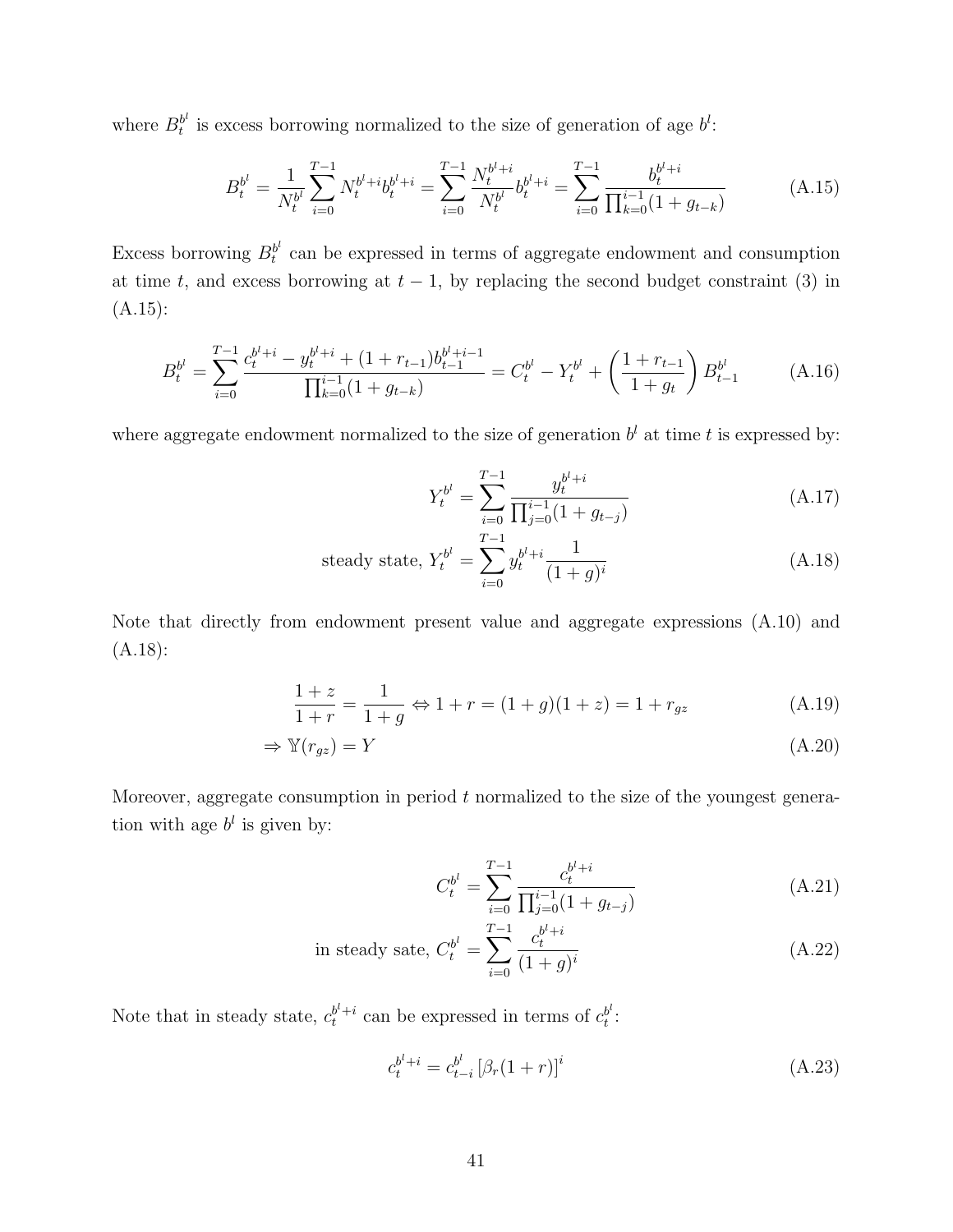and that  $c_{t-i}^{b^l}$  can be expressed in terms of  $c_t^{b^l}$  $_{t}^{b^{t}}$  :

$$
c_{t-i}^{b^l} = \frac{\mathbb{Y}_{t-i}^{b^l}}{f(\beta_r, T)} = \frac{1}{(1+z)^i} \frac{\mathbb{Y}_t^{b^l}}{f(\beta_r, T)} = \frac{c_t^{b^l}}{(1+z)^i}
$$
(A.24)

$$
\Rightarrow c_t^{b^l + i} = c_{t-i}^{b^l} [\beta_r (1+r)]^i =
$$
\n(A.25)

$$
= c_t^{b^l} \left( \frac{\beta_r (1+r)}{1+z} \right)^i \tag{A.26}
$$

Then, in steady state:

$$
C_t^{b^l} = \sum_{i=0}^{T-1} \frac{c_t^{b^l+i}}{(1+g)^i} = c_t^{b^l} \sum_{i=0}^{T-1} \left[ \frac{\beta_r(1+r)}{(1+g)(1+z)} \right]^i = c_t^{b^l} f(\gamma_r, T) = \mathbb{Y}_t^{b^l} \frac{f(\gamma_r, T)}{f(\beta_r, T)}
$$
(A.27)

where  $\gamma_r = \frac{\beta_r(1+r)}{(1+a)(1+r)}$  $\frac{\beta_r(1+r)}{(1+g)(1+z)}$ . Note that if  $r = r_{gz}$  the  $\gamma_r = \beta_r$ . We have seen that  $\mathbb{Y}(r_{gz}) = Y$ , then in steady state:

$$
C(r_{gz}) = Y \tag{A.28}
$$

This is an important point in proof of the continuity of excess borrowing in proposition 2.

We define an equilibrium as a set of processes  $\{c_t^i, b_t^i, r_t\}$   $\forall i \in [b^l, d^L]$  that solve (1) subject to  $(2),(3),(4),(A.4)$ , and  $(A.14)$ , given an exogenous process for  $\{b_t^l, m_t^l, o_t^l, d_t^L, g_t, z_t, \rho_t^i\}, \forall t$ . Inspired by Auerbach and Kotlikoff  $[2]$ , the effect of changing age milestones at time t on existing cohorts is the same as if they were born again, behaving like members of a new generation but with a shorter life expectancy, and initial assets resulting from prior accumulation.

## B Proposition 2: Excess Borrowing Steady State Properties

(i) The steady state expression for excess borrowing normalized to the size of the younger generation in the model, with age  $b^l$ , is derived directly from  $(A.16)$ :

$$
B_t^{b^l}(r,x) = \begin{cases} \frac{1+r_{gz}}{r-r_{gz}} (Y_t^{b^l} - C_t^{b^l}) & \text{for } r \neq r_{gz} \\ -(1+r_{gz})\frac{\partial C_b^{b^l}}{\partial r} & \text{for } r = r_{gz} \end{cases}
$$
, where  $1 + r_{gz} = (1+g)(1+z)$  (B.1)

The lower line of the expression ensures that  $B^{b'}(r, x)$  is continuously differentiable for  $r \in$  $]-1, +\infty[$ , in particular for  $r = r_{gz}$ .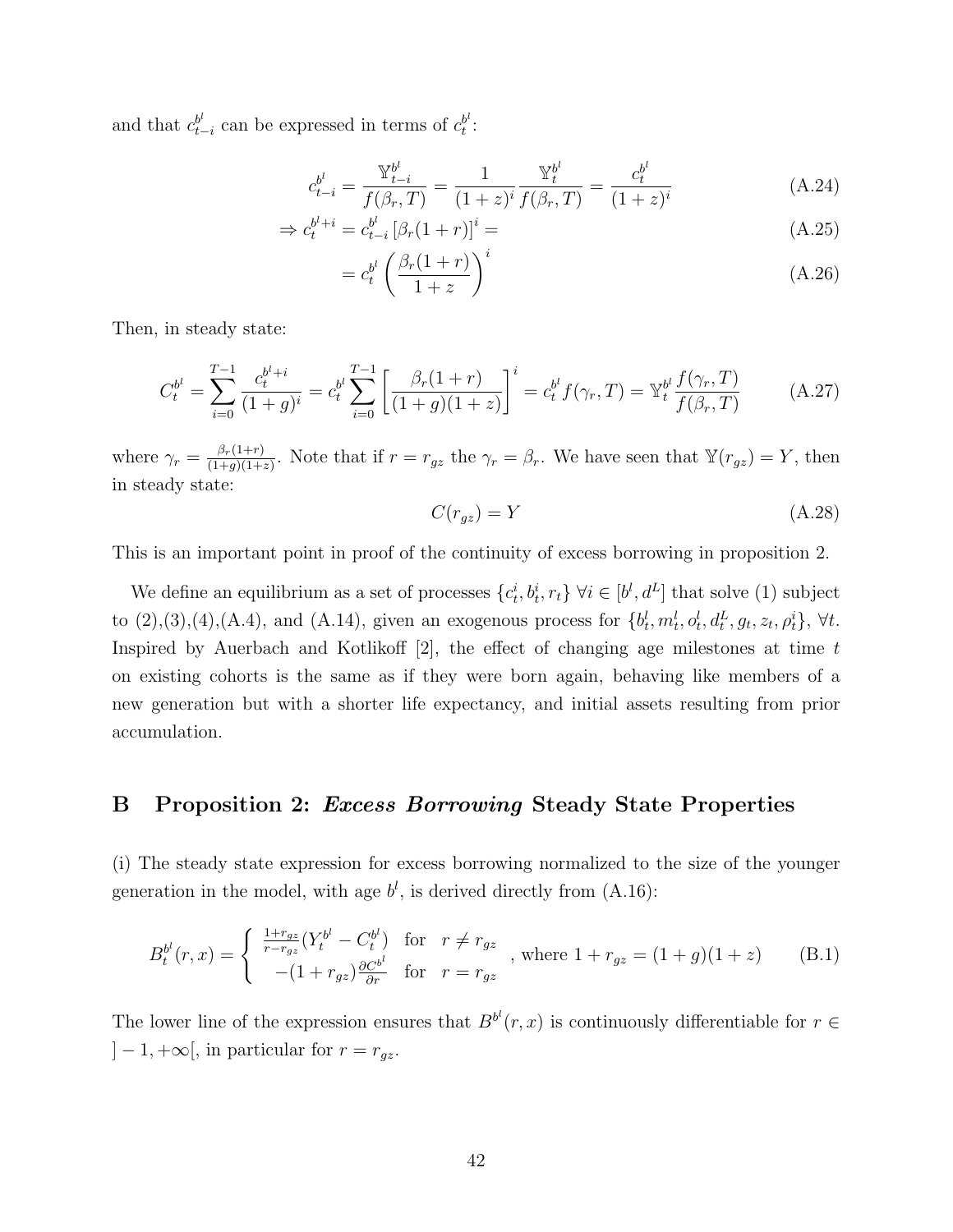*Proof (i)*: in steady state  $r_t = r$  and so on for  $g_t$  and  $z_t$ :

$$
B_t = C_t - Y_t - (1 + r_{t-1})B_{t-1} = C_t - Y_t - (1 + r_{t-1})\frac{B_t}{(1 + g)(1 + z)}
$$
(B.2)

$$
\Leftrightarrow B\left[1 - \frac{1+r}{(1+g)(1+z)}\right] = C - Y\tag{B.3}
$$

$$
\Leftrightarrow B = \frac{1 + r_{gz}}{r - r_{gz}} (Y - C) \blacksquare
$$
\n(B.4)

### Continuity and differentiability of excess borrowing when  $r = r_{gz}$

Aggregate endowment is a constant function of  $r$ , and aggregate consumption is continuous and differentiable for  $r \in ]-1, +\infty[$ . Then we just have to prove the continuity and differentiability of steady state excess borrowing for  $r = r_{gz}$ . For that we use equation (A.28), or  $Y = C(r_{gz})$ :

$$
\lim_{r \to r_{gz}} B(r) = \lim_{r \to r_{gz}} \frac{1 + r_{gz}}{r - r_{gz}} \left[ Y - C(r) \right]
$$
\n(B.5)

$$
= -(1 + r_{gz}) \lim_{r \to r_{gz}} \frac{C(r) - C(r_{gz})}{r - r_{gz}} \tag{B.6}
$$

$$
= -(1 + r_{gz})\frac{\partial C}{\partial r}(r_{gz})
$$
\n(B.7)

Then  $B(r_{gz}) = -(1+r_{gz})\frac{\partial C}{\partial r}(r_{gz})$  ensures the continuity of excess borrowing for  $r \in ]-1, +\infty[$ in particular for  $r = r_{gz}$ . Likewise,  $B'(r_{gz}) = -(1 + r_{gz})C''(r_{gz})$  ensures the differentiability of excess borrowingfor  $r \in ]1, +\infty[$  in particular for  $r = r_{gz} \blacksquare$ .

(ii) Existence and properties of a solution  $B=0$ :  $B(r, x) = 0$  has at least one solution if the no endowment retirement period duration $\equiv o$  is lower than the elasticity of inter-temporal substitution times the model duration, or  $\frac{1}{\sigma} > \frac{o}{T-1}$ , and the duration of the initial no-endowment borrowing period $\equiv$  b is strictly lower than  $T-1$ . Moreover,  $\frac{\partial B}{\partial r}(r) < 0$ , at least for one solution r solving  $B(r) = 0$ .

*Proof:* We prove that if this condition is verified then excess borrowing tends to  $+\infty$  when r tends to  $-1^+$ , and to  $-\infty$  when r tends to  $+\infty$ . Then, because of the continuity and differentiability of excess borrowing there exists at least one solution r such that  $B(r) = 0$ , where  $B'(r) \geq 0$ :

With endowment levels equal to zero at the beginning and end of life, aggregate and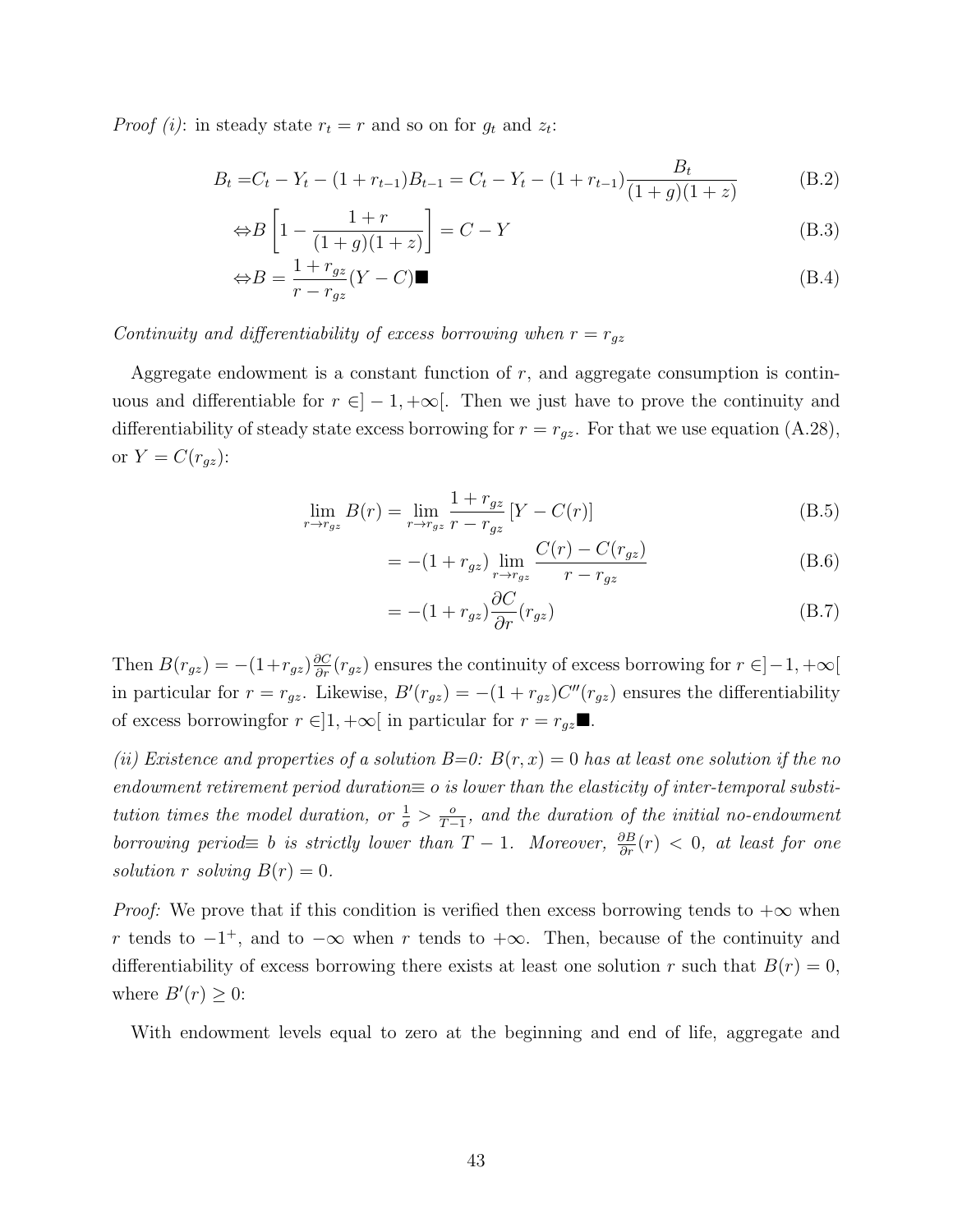present value expressions can be given by:

$$
Y_t^{b^l} = \frac{1}{(1+g)^i} \sum_{i=0}^{m-1} \frac{y_t^{m^l+i}}{(1+g)^i}
$$
 (B.8)

$$
\mathbb{Y}_t^{b^l} = \left(\frac{1+z}{1+r}\right)^b \sum_{i=0}^{m-1} y_t^{m^l+i} \left(\frac{1+z}{1+r}\right)^i
$$
 (B.9)

where b is the duration of the initial no-endowment period,  $m$  the duration of the period while  $y^i > 0$ , and  $m^l$  the age where the endowment period begins.

(i)  $B(r = -1^+) > 0$ ? Because the term  $\frac{1+r_{gz}}{r-rgz} < 0$  if  $r = -1^+$ , and Y is constant in terms of r, then it is sufficient that  $C(-1^+) = \mathbb{Y}(-1^+) \frac{f(\gamma_{-1}^+, T)}{f(\beta_{-1}^+, T)} = +\infty$ . If  $\frac{1}{\sigma} > 2$  then  $\beta_{r=-1^+} = \beta^{\frac{1}{\sigma}}(1+(-1^+))^{\frac{1}{\sigma}-1} = 0^+ \Rightarrow f(\beta_{-1^+}, T) = 1 \Rightarrow C(-1^+) = +\infty \to B(-1^+) = +\infty.$ If  $\frac{1}{\sigma} < 2$  then  $f(\beta_{-1^+}, T) = +\infty$ .  $f(\beta_r, T) = \beta_r^{T-1} f(\beta_r^{-1}, T)$ .  $f(\beta_{-1^+}, T) = 1 \Rightarrow f(\beta_{-1^+}, T) \to$  $\beta^{\frac{T-1}{\sigma}}(1+r)^{(T-1)(\frac{1}{\sigma}-1)} \Rightarrow C(-1^+) \rightarrow \frac{y_t^{b^l}(1+r)^{-b}(1+r)^{-(m-1)}}{T^{-1}(\alpha^{\sigma}(T-1)(\frac{1}{\sigma}-1)})}$  $g_{\frac{p^{t}}{\sigma}(1+r)^{-b}(1+r)^{-(m-1)}}^{p^{t}}=y_{t}^{b^{l}}\beta^{\frac{1-T}{\sigma}}(1+r)^{T-b-m-\frac{T-1}{\sigma}}=+\infty$  if  $T-b-m-\frac{T-1}{\sigma}=o-\frac{T-1}{\sigma}<0\Leftrightarrow\frac{o}{T-1}<\frac{1}{\sigma}$ σ .

(ii)  $B(r = +\infty) < 0$ ? Because the term  $\frac{1+r_{gz}}{r-rgz} > 0$  if  $r = +\infty$ , and Y is constant in terms of r, then it is sufficient that  $C(+\infty) = \mathbb{Y}(+\infty) \frac{f(\gamma+\infty,T)}{f(\beta+\infty+T)} = +\infty$ . If  $\frac{1}{\sigma} < 2$  then  $f(\beta_{+\infty}) = 0 \Rightarrow f(\beta_{+\infty}, T) = 1 \Rightarrow C(+\infty) \rightarrow \frac{(1+r)^{T-1}}{(1+r)^b}$  $\frac{(1+r)^{2}}{(1+r)^{b}} = +\infty$  if  $T-1 > b$ , a plausible assumption. If  $\frac{1}{\sigma} > 2$  then  $f(\beta_{+\infty}, T) = +\infty$ .  $f(\beta_r, T) = \beta_r^{T-1} f(\beta_r^{-1}, T)$ .  $f(\beta_{+\infty}^{-1}, T) = 1 \Rightarrow$  $f(\beta_{+\infty}, T) \to \beta_{+\infty}^{T-1} \Rightarrow C(+\infty) \to y_t^{b}$  $b^l (1+r)^{-b} \frac{\beta_{+\infty}^{T-1} (1+r)^{T-1}}{\beta_{-1}^{T-1}}$  $\frac{1+T}{\beta_{+\infty}^{T-1}} = +\infty$  if  $T-1 > b$ 

If the ratio of the retirement period to the total duration of the model is lower than the elasticity of inter-temporal substitution  $\frac{1}{\sigma}$ , and  $T > b - 1$ , then there exists a steady state equilibrium solution for r, where  $B(r) = 0$ , and excess borrowing is a decreasing function of r around that solution.

(iii) The derivative of the real interest rate r with respect to any parameter of the model x can be expressed by the following expression when loan market is in equilibrium:

$$
\frac{\partial r}{\partial x} \equiv r_x = -\frac{B_x}{B_r} = -\frac{Y_x - C_x}{Y_r - C_r} = -\frac{\log_x Y - \log_x C}{\log_r Y - \log_r C}
$$
(B.10)

*Proof:* We use the partial derivatives of steady state excess borrowing with respect to  $r$ and to any parameter x, from the steady state version of expression  $(A.16)$ , to formulate the derivative of the natural rate of interest with respect to parameter  $x$  (in particular an age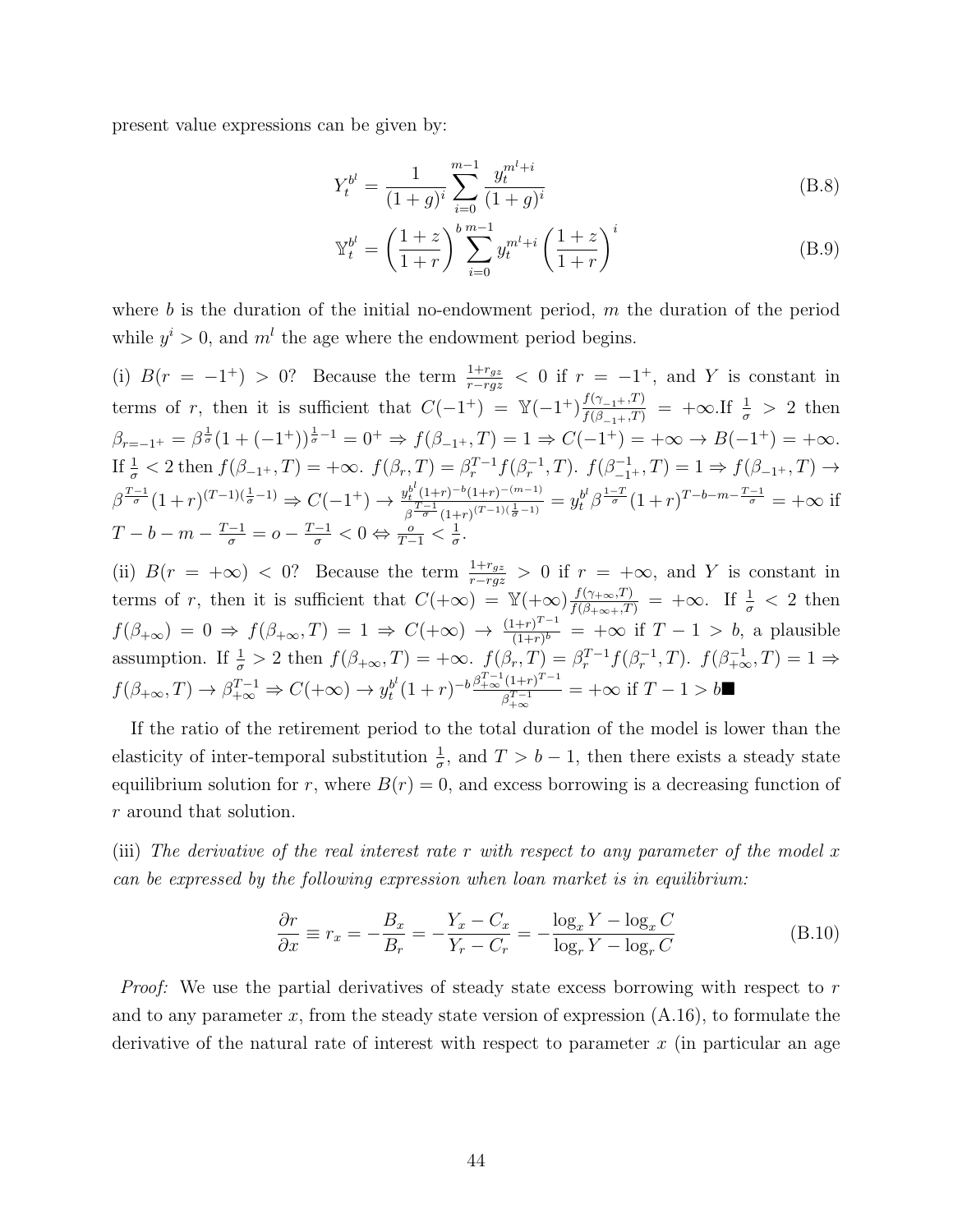milestone  $v^i$ ), assuming equilibrium in the loan market in steady state, or  $B^{b'}(r, x) = 0$ :

$$
B(r,x) = 0 \Rightarrow r_x = \frac{dr}{dx}(r,x) = -\frac{\frac{\partial B}{\partial x}}{\frac{\partial B}{\partial r}}(r,x) \Leftrightarrow r_x = -\frac{B_x}{B_r}(r,x)
$$
(B.11)

To inspect how the equilibrium real interest rate changes with respect to change of any exogenous parameter of the model x, we derive closed form expressions for  $\frac{dr}{dx_i}(r, x_i, x_{-i}),$ where r solves  $B^{b}(r, x) = 0$  given  $x \equiv (x_i, x_{-i}) \in \mathbb{R}^n$ , where n is the number os exogenous parameters of the model, and  $x_i \in V \equiv$  all exogenous parameters of the model, in particular the age milestones with the exception of  $s^l$ . We use the fact that excess borrowing must remain equal to zero after a change in  $x_i$ . In order words, we need to derive by how much the equilibrium real interest rate must change in order to compensate for the impact of a change in  $x^i$  on excess borrowing so that it remains constant, and equal zero given loan market equilibrium:

$$
dB(r,x) = \frac{\partial B}{\partial v^i} dx^i + \frac{\partial B}{\partial r} dr = 0 \Leftrightarrow \tag{B.12}
$$

$$
r_{x^{i}}(r,x) = \frac{dr}{dx^{i}} = -\frac{\frac{\partial B}{\partial x_{i}}}{\frac{\partial B}{\partial r}} = -\frac{B_{x_{i}}}{B_{r}}(r,x), \text{ for } r \text{ such that } B(r,x) = 0 \tag{B.13}
$$

Note that

$$
B_x \equiv \frac{\partial B}{\partial x} = \frac{\partial}{\partial x} \left( \frac{1 + r_{gz}}{r - r_{gz}} \right) (Y - C) + \frac{1 + r_{gz}}{r - r_{gz}} \left( \frac{\partial Y}{\partial x} - \frac{\partial C}{\partial x} \right)
$$
(B.14)

In equilibrium  $B = 0 \Rightarrow Y = C$ , so the previous expression can be simplified to:

$$
B_x = \frac{1 + r_{gz}}{r - r_{gz}} \left( \frac{\partial Y}{\partial x} - \frac{\partial C}{\partial x} \right) = \frac{1 + r_{gz}}{r - r_{gz}} Y \left( \frac{Y_x}{Y} - \frac{C}{Y} \frac{C_x}{C} \right) = \frac{1 + r_{gz}}{r - r_{gz}} Y \left( \log_x Y - \log_x C \right)
$$
\n(B.15)

where 
$$
\log_x Y = \frac{\partial \log Y}{\partial x} = \frac{1}{Y} \frac{\partial Y}{\partial x} = \frac{Y_x}{Y} \Leftrightarrow Y_x = Y \log_x Y
$$
 (B.16)

And from where we can directly derive a simplified expression for the partial derivative of excess borrowing with respect to the real interest rate, in equilibrium, given by<sup>22</sup>:

$$
B_r = \frac{1 + r_{gz}}{r - r_{gz}} Y (Log_r Y - Log_r C) = -\frac{1 + r_{gz}}{r - r_{gz}} Y Log_r C
$$
 (B.17)

<sup>&</sup>lt;sup>22</sup>Because in this model aggregate endowment is independent of the real interest rate,  $Log_r Y = 0$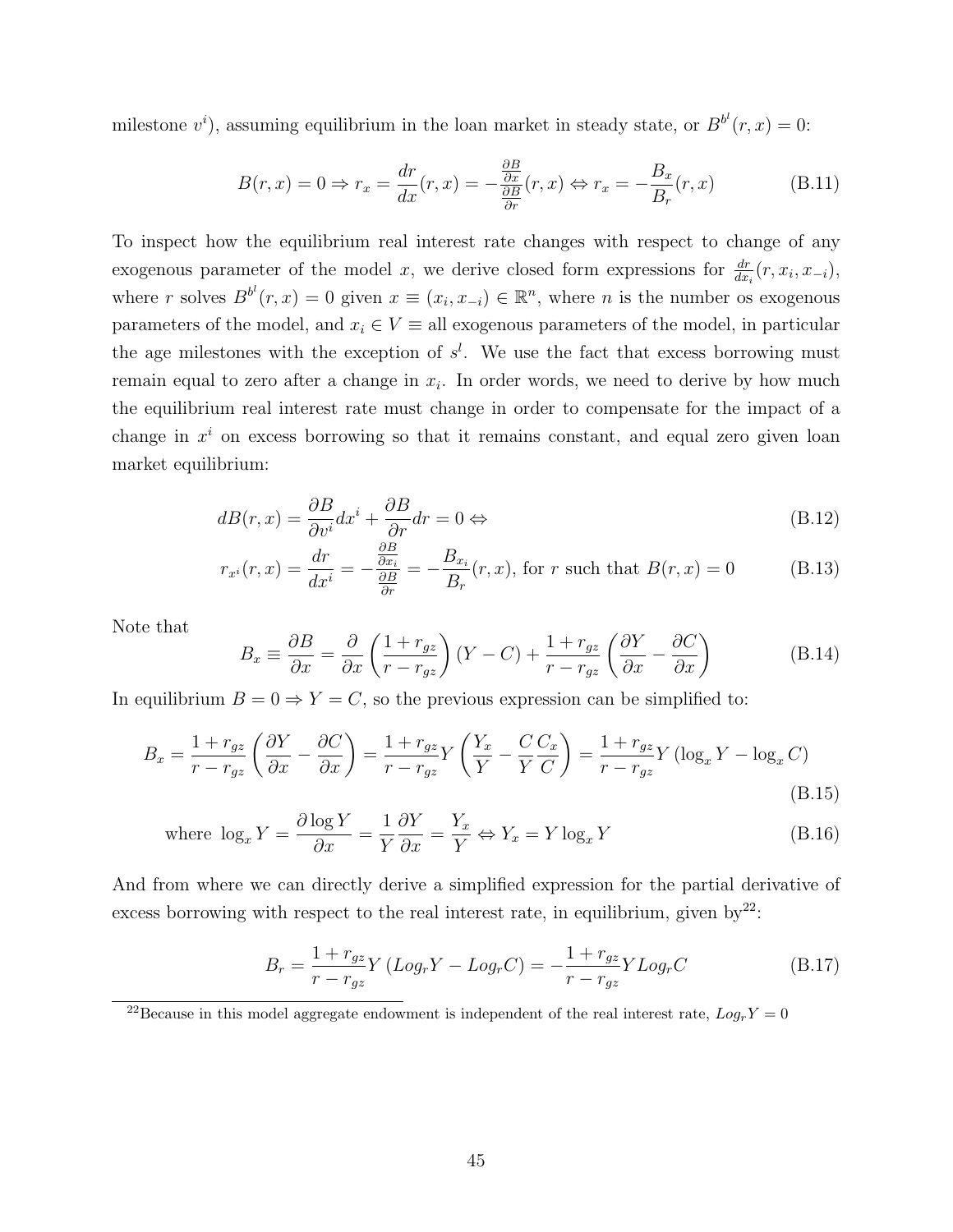By combining expressions (B.15) and (B.18) an expression for  $r_x$  is given by:

$$
r_x \equiv \frac{\partial r}{\partial x} = -\frac{Bx}{B_r} = \frac{\log_x Y - \log_x C}{\log_r C}
$$
 (B.18)

# C Proposition 3: Real Interest Rate Derivatives w.r.t age parameters

For a sufficiently generic households' endowment path expressed by:

$$
y_t^i > 0 \text{ for } i \in [m^l, m^h]
$$
 (C.1)

$$
y_t^i = 0 \text{ for } i \in [b^l, m^l[\cup]m^h, d^L]
$$
 (C.2)

where time and age related productivity growth rates, for  $i \in [m^l, m^h]$ , respectively given by  $1 + z_t^i = \frac{y_{t+1}^i}{y_t^i}$ , and  $1 + \rho_t^i = \frac{y_t^{i+1}}{y_t^i}$ , steady state expressions for aggregate endowment and consumption are respectively given by:

$$
Y_t^{b^l} = \frac{y_t^{m^l}}{(1+g)^b} f\left(\frac{1+\rho}{1+g}, m\right)
$$
 (C.3)

$$
C_t^{b^l} = \mathbb{Y}_t^{b^l} \frac{f(\gamma, T)}{f(\beta_r, T)}
$$
(C.4)

and  $\mathbb{Y}_t^{b^l}$  $t^{b^i}$  given by:

$$
\mathbb{Y}_{t}^{b^{l}} = \frac{y_{t}^{m^{l}}}{(1+r_{z})^{b}} f\left(\frac{1+\rho}{1+r_{z}}, m\right)
$$
\n(C.5)

where periods duration are defined by  $b = m<sup>l</sup> - b<sup>l</sup>$ ,  $m = o<sup>l</sup> - m<sup>l</sup>$ , where  $o<sup>l</sup> = m<sup>l</sup> + 1$ . In addition, the partial derivative of excess borrowing with respect to the real interest rate  $B_r(r, v) \equiv B_r$  is the denominator common to the derivatives of the real interest rate with respect to all exogenous parameters of the model, where  $Log<sub>r</sub>C$  can be expressed by:

$$
LogrC = LogrY + Logrf(\gamma, T) - Logrf(\betar, T)
$$
\n(C.6)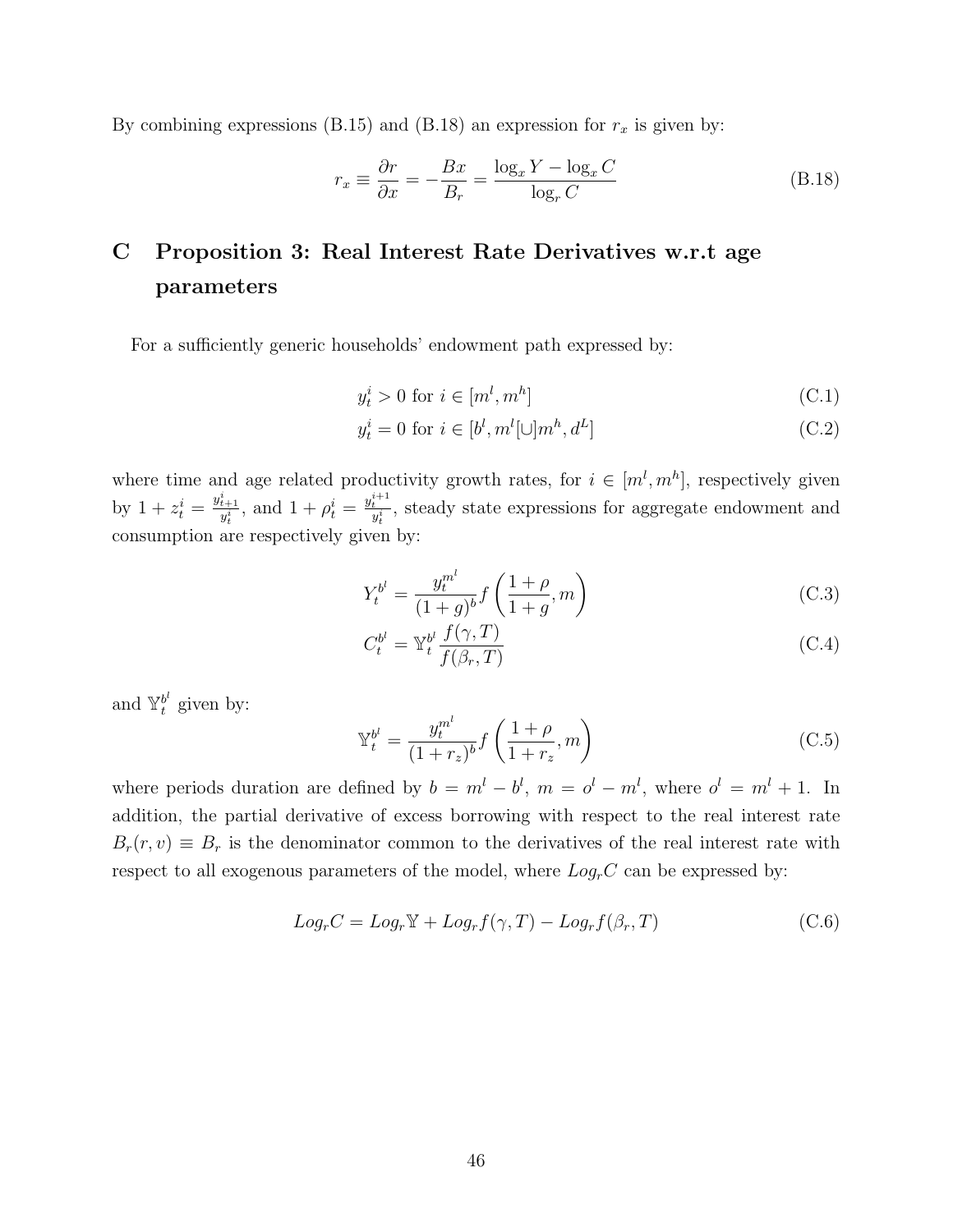where the algebraic expressions of each one of the terms are given by:

$$
Log_r Y = \frac{1}{1+r} \left( -b + \frac{m}{(1+r_{z\rho})^m - 1} - \frac{1}{r_{z\rho}} \right)
$$
 (C.7)

$$
Log_r f(\gamma_r, T) = \frac{1}{1+r} \left(\frac{1}{\sigma}\right) \left(T \frac{\gamma_r^T}{\gamma_r^T - 1} - \frac{\gamma_r}{\gamma_r - 1}\right)
$$
(C.8)

$$
Log_r f(\beta_r, T) = \frac{1}{1+r} \left( \frac{1-\sigma}{\sigma} \right) \left( T \frac{\beta_r^T}{\beta_r^T - 1} - \frac{\beta_r}{\beta_r - 1} \right) = 0 \text{ for } \sigma = 1 \tag{C.9}
$$

where  $1 + r_{z\rho} = \frac{1+r}{(1+z)(1+r)}$  $\frac{1+r}{(1+z)(1+\rho)}$ . Now that we have closed-form expression for aggregate consumption and endowment, we start by expressing the derivatives of excess borrowing with respect to the durations d of the main periods of the model,  $b = m<sup>l</sup> - b<sup>l</sup>$ ,  $m = o<sup>l</sup> - m<sup>l</sup>$  and  $T = L - b^l + 1$ , (the retirement period is here a dependent variable), for algebraic simplification, and because we can express the partial derivatives of  $B$  and  $r$  w.r.t. age milestones as a linear combination of durations due to the above linear relation between those two sets of parameters:

$$
B_{b^{l}} = B_{b}b_{b^{l}} + B_{m}m_{b^{l}} + B_{T}T_{b^{l}} = -B_{b} + 0 - B_{T} = -B_{b} - B_{T}
$$
(C.10)

$$
B_{m^{l}} = B^{b} - B^{m} \tag{C.11}
$$

$$
B_{o^l} = B^m \tag{C.12}
$$

$$
B_L = B_T \tag{C.13}
$$

Same relations valid for  $r_{v_i}$ .

Deriving  $log_d Y$ , where  $d \in \{b, m, T\}$ :

$$
\log_d Y = \log_d \left[ \frac{y^{m^l}}{(1+g)^b} f\left(\frac{1+\rho}{1+g}, m\right) \right]
$$
 (C.14)

$$
= -b_d \log(1+g) + \log_d f\left(\frac{1+\rho}{1+g}, m\right) \tag{C.15}
$$

then  $\log_b Y = -\log(1 + g)$  (C.16)

$$
\log_m Y = \log_m f\left(\frac{1+\rho}{1+g}, m\right) = H\left(\frac{1+\rho}{1+g}, m\right) \tag{C.17}
$$

$$
and \log_T Y = 0 \tag{C.18}
$$

where  $H(x,m) = \frac{h(x^{-m})}{m}$ , and  $h(y) = \frac{\log y}{y-1} = \frac{\log y - \log 1}{y-1} > 0$ , naturally<sup>23</sup>. Note that  $H_x \equiv$  $\frac{\partial H}{\partial x} > 0$ . Proof  $H_x > 0$ :

 $\frac{23}{23}h(y) > 0$  by applying the *Mean Value Theorem*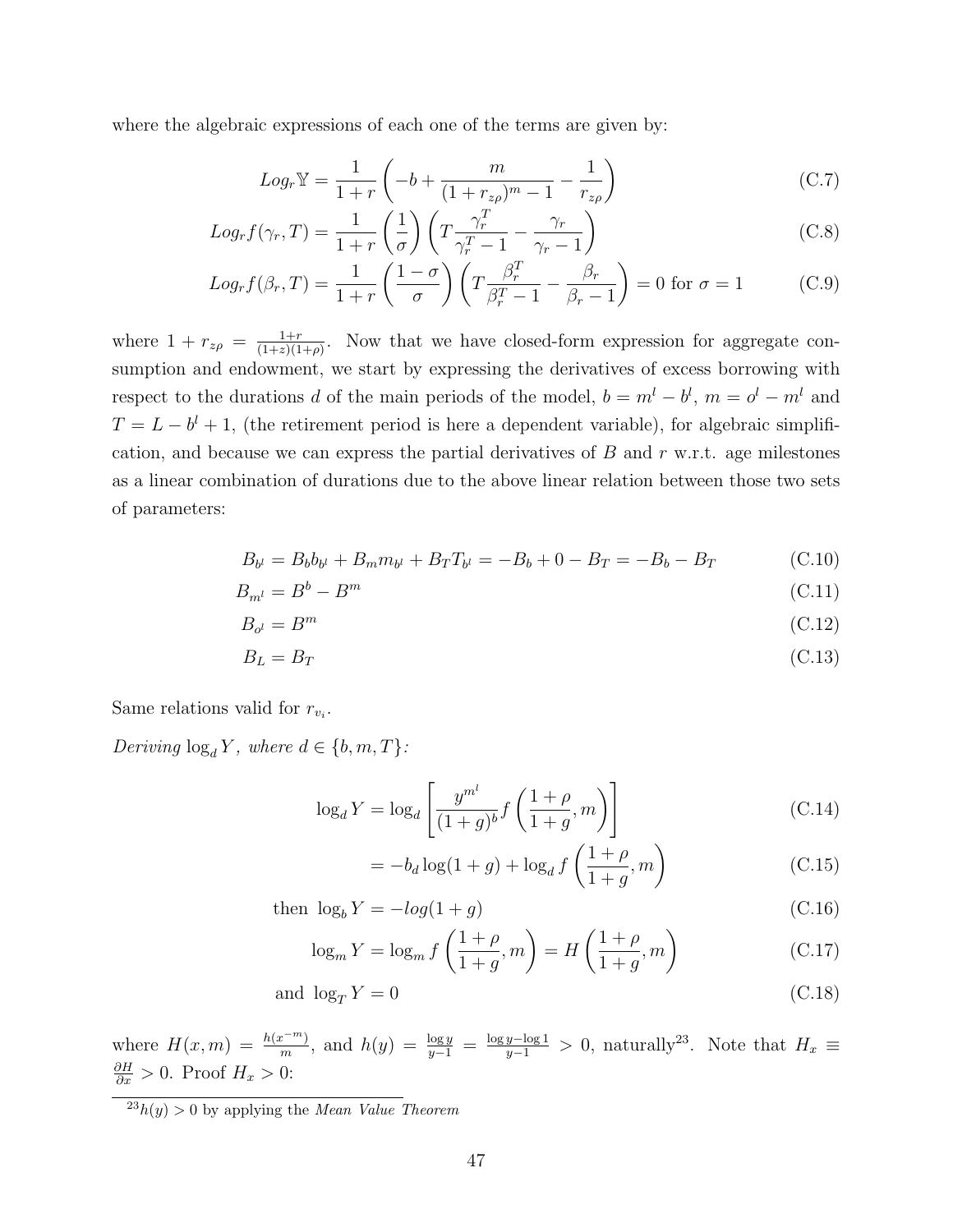(i) First we prove that  $h'(y) < 0$ :  $h'(y) = \frac{1-\frac{1}{y}-\log y}{(y-1)^2} < 0 \Leftrightarrow 1-\frac{1}{y}-\log y = g(y) < 0$ .  $g'(y) = \frac{1-y}{y^2} \Rightarrow g'(y) > 0$  if  $y < 1$ ,  $g'(y) < 0$  if  $y > 1$ , and  $g'(1) = 0$ . So  $g(y)$ , and  $h'(y)$  are always strictly negative for  $y \neq 1$ , with a maximum equal to 0 for  $y = 1$ .

(ii) 
$$
H_x(x,m) = \frac{1}{m}h'(x^{-m})(x^{-m})' = -x^{-m-1}h'(x^{-m}) > 0 \forall m \in \mathbb{Z}
$$

Deriving  $\log_d C$ :

$$
\log_d C = \log_d \left[ \mathbb{Y} \frac{f(\gamma_r, T)}{f(\beta_r, T)} \right]
$$
\n(C.19)

$$
= -b_d \log(1+r_z) + \log_d f\left(\frac{1+\rho}{1+r_z}, m\right) + \log_d f\left(\gamma_r, T\right) - \log_d f\left(\beta_r, T\right) \tag{C.20}
$$

then 
$$
\log_b C = -\log(1 + r_z) \tag{C.21}
$$

$$
\log_m C = H\left(\frac{1+\rho}{1+r_z}, m\right) \tag{C.22}
$$

and 
$$
\log_T C = H(\gamma_r, T) - H(\beta_r, T)
$$
 (C.23)

Let  $\Delta f(x,y) = \frac{f(x)-f(y)}{x-y}$ , and note that  $f' > 0 \Rightarrow \Delta f > 0$ , directly from the *Mean Value* Theorem. For notation purposes let  $H^m(x) \equiv H(x, m)$ ,  $H_x^m \equiv H_x(x, m)$ , and  $\triangle H^m(x, y) =$  $H^m(x)-H^m(y)$  $x-y \to H^{m}(y)$  > 0∀m ∈ Z, since  $H^{m}_{x} > 0$ . The derivatives of excess borrowing w.r.t. periods duration  $d$  are given by:

$$
B_b = Y \frac{1 + r_{gz}}{r - r_{gz}} (\log_b Y - \log_b C) = Y(1 + r_{gz}) \triangle \log(1 + r, 1 + r_{gz})
$$
 (C.24)

$$
= Y\beta_r \triangle \log(\gamma_r, \beta_r) > 0
$$
\n(C.25)

$$
B_m = Y \frac{1+\rho}{1+r_z} \Delta H^m \left( \frac{1+\rho}{1+g}, \frac{1+\rho}{1+r_z} \right) > 0
$$
 (C.26)

$$
B_T = -Y\beta_r \Delta H^T(\gamma_r, \beta_r) < 0\tag{C.27}
$$

(C.28)

Derivatives of Excess Borrowing w.r.t. age milestones:

$$
B_{b} = -B_b - B_t = Y\beta_r \left[ \Delta H^T(\gamma_r, \beta_r) - \Delta \log(\gamma_r, \beta_r) \right]
$$
(C.29)

$$
= -Y\beta_r \triangle H^{-T}(\gamma_r, \beta_r) < 0 \tag{C.30}
$$

$$
B_{m^{l}} = B_{b} - B_{m} = Y \frac{1+\rho}{1+r_{z}} \Delta H^{-m} \left( \frac{1+\rho}{1+g}, \frac{1+\rho}{1+r_{z}} \right) > 0
$$
 (C.31)

$$
B_{o^l} = B_m > 0 \tag{C.32}
$$

$$
B_L = B_T < 0 \tag{C.33}
$$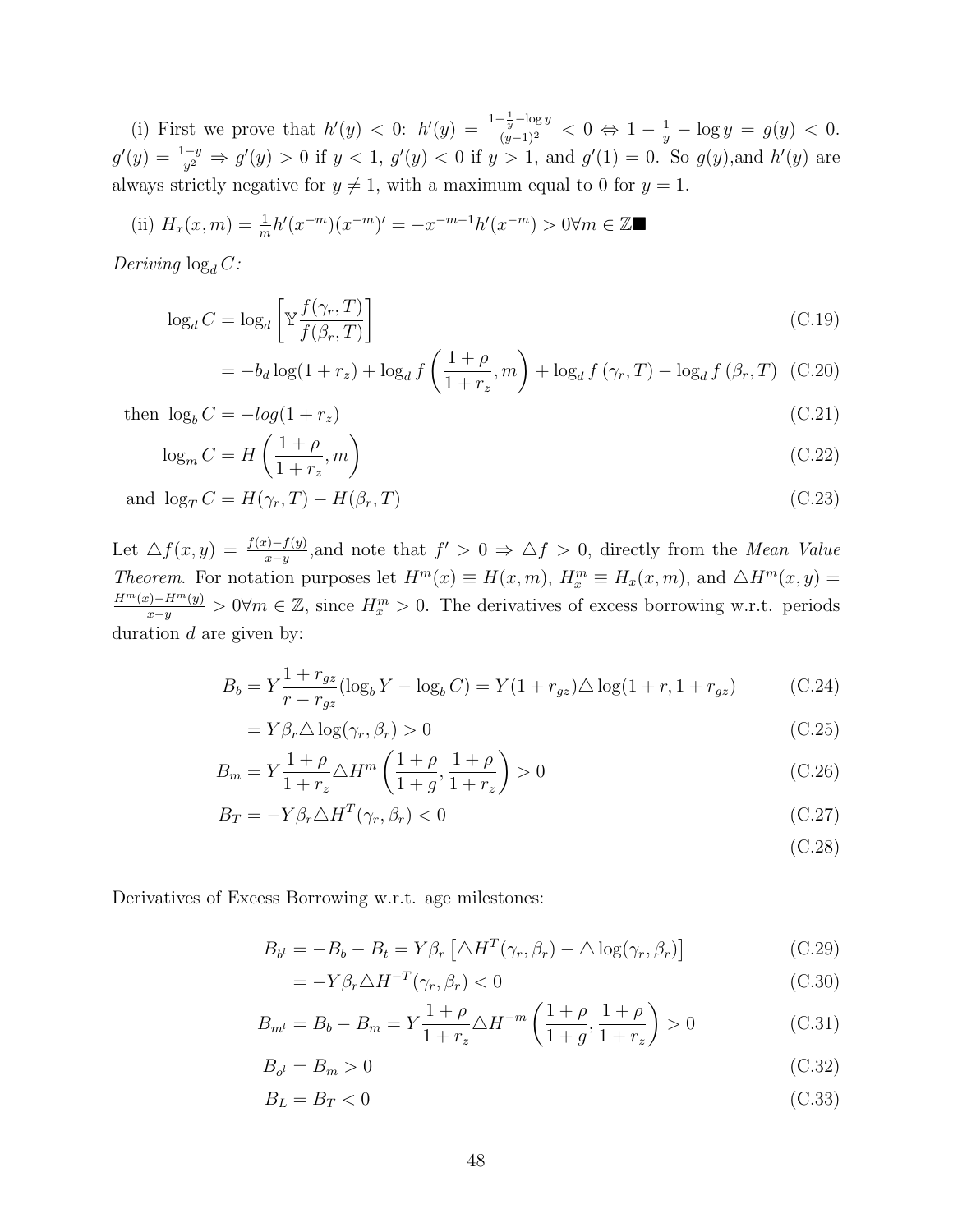Derivatives  $r$  with respect to durations:

$$
r_b = \frac{\log_b Y - \log_b C}{\log_r C} = \frac{1}{\log_r C} \log \left( \frac{1+r}{1+r_{gz}} \right) = \frac{1}{\log_r C} \left( \log(\gamma_r) - \log(\beta_r) \right) > 0 \tag{C.34}
$$

$$
r_m = \frac{\log_m Y - \log_m C}{\log_r C} = \frac{1}{\log_r C} \left[ H^T \left( \frac{1+\rho}{1+g} \right) - H^T \left( \frac{1+\rho}{1+r_z} \right) \right] > 0 \tag{C.35}
$$

$$
r_T = \frac{\log_T Y - \log_T C}{\log_r C} = -\frac{1}{\log_r C} \left[ H^T(\gamma_r) - H^T(\beta_r) \right] < 0 \tag{C.36}
$$

Derivatives of r with respect to age milestones, and their sign, assuming that  $B_r < 0$ :

$$
r_{b'} = -r_b - r_T = -\frac{1}{\log_r C} \left[ H^{-T}(\gamma_r) - H^{-T}(\beta_r) \right] < 0 \tag{C.37}
$$

$$
r_{m} = r_b - r_m = \frac{1}{\log_r C} \left[ H^{-m} \left( \frac{1+\rho}{1+g} \right) - H^{-m} \left( \frac{1+\rho}{1+r_z} \right) \right] > 0 \tag{C.38}
$$

$$
r_{o^l} = r_m = \frac{1}{\log_r C} \left[ H^m \left( \frac{1+\rho}{1+g} \right) - H^m \left( \frac{1+\rho}{1+r_z} \right) \right] > 0 \tag{C.39}
$$

$$
r_L = r_T = -\frac{1}{\log_r C} \left[ H^T(\gamma_r) - H^T(\beta_r) \right] < 0 \tag{C.40}
$$

# D OLG model with endogenous output and capital:

#### Household problem

The same household objective function, and the budget constraints where wages and capital are introduced have expressions given by:

$$
\max_{c_{t+i}^{b^l+i}} E_t \left\{ \sum_{i=0}^{T-1} \beta^i U(c_{t+i}^{b^l+i}) \right\} \tag{D.1}
$$

s.t. 
$$
c_t^{b^l} = w_t^{b^l} l_t^{b^l} - a_t^{b^l}
$$
 (D.2)

$$
c_{t+i}^{b^l+i} = w_{t+i}^{b^l+i} l_{t+i}^{b^l+i} + (1 + r_{t+i-1}) a_{t+i-1}^{b^l+i-1} - a_{t+i}^{b^l+i}
$$
 (D.3)

$$
c_{t+T-1}^{o^h} = w_{t+T-1}^{o^h} l_{t+T-1}^{o^h} + (1 + r_{t+T-2}) a_{t+T-2}^{o^h-1}
$$
 (D.4)

where utility of consumption  $U(c) = \frac{C^{\sigma}-1}{1-\sigma}$ , and elasticity of inter-temporal substitution  $EIS = \frac{1}{\sigma}$  $\frac{1}{\sigma}$ . Assets  $a_t = k_t - b_t$  are composed by capital  $k_t$  that households rent to firms, and loans to other households  $-b_t$ . The capital portion of assets is always positive but the loans to other households  $-b_t$  can be positive or negative. In any case, agents are called borrowers when  $a_t < 0$  and savers otherwise. While employed each household is given an exogenous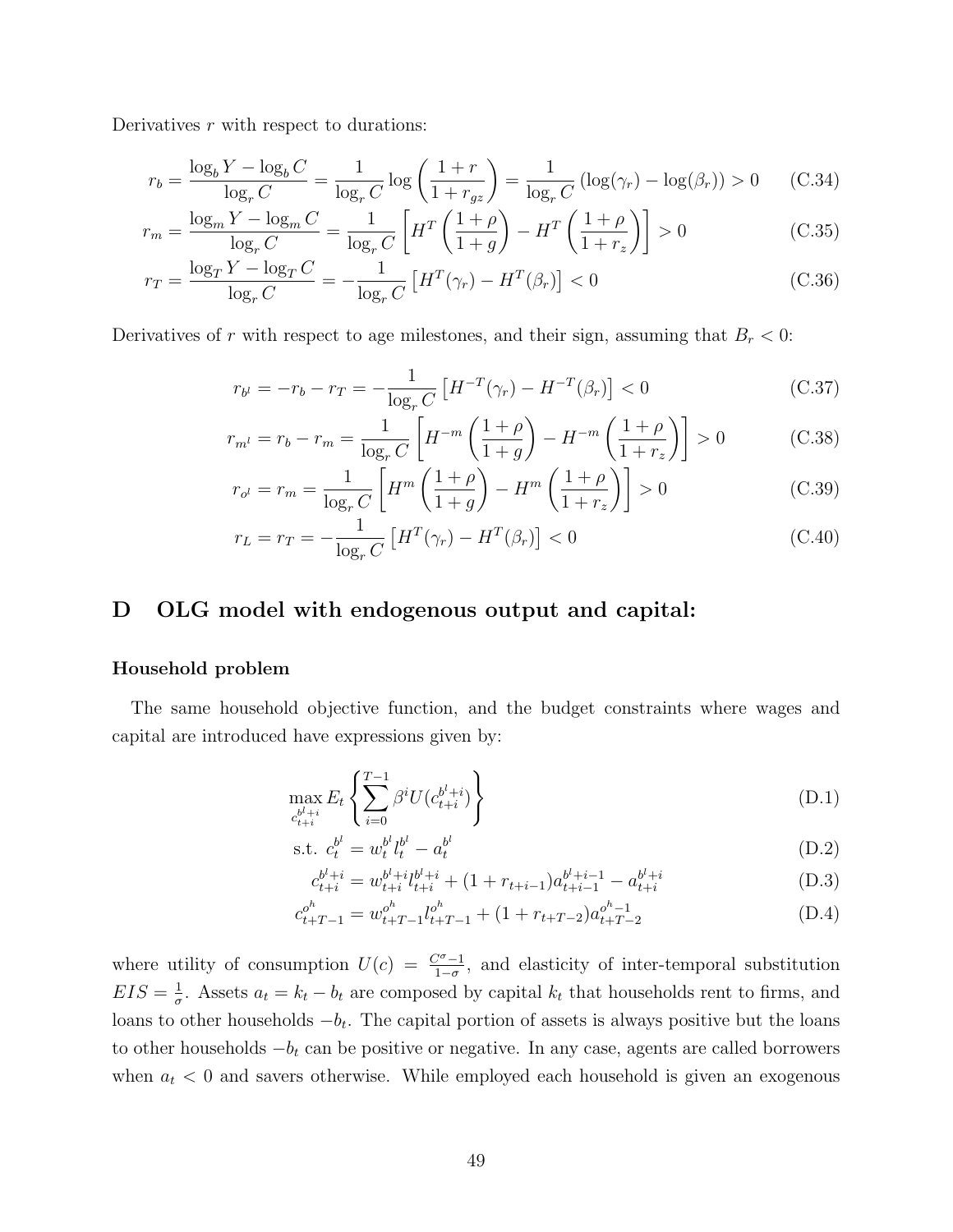annual labor endowment that is assumed to increase with work experience at a stable rate<sup>24</sup>. The expression for labor endowment at age  $i$  is given by:

$$
l_t^{m^l+i} = l_t^{m^l} (1+\rho)^i
$$
\n(D.5)

Without loss of generality we assume that the labor endowment in the beginning of the working period  $l^{m^l} = 1$ .

Regarding households' asset composition  $a_t = k_t - b_t$ , we can rewrite the budget constraints in terms of loans and capital:

$$
c_{t+i}^{b^l+i} = w_{t+i}^{b^l+i} l_{t+i}^{b^l+i} + \left[ (1-\delta)k_{t+i-1}^{b^l+i-1} + r_{t+i-1}^k k_{t+i-1}^{b^l+i-1} - (1+r_{t+i-1})b_{t+i-1}^{b^l+i-1} \right] - \left[ k_{t+i}^{b^l+i} - b_{t+i}^{b^l+i} \right] \tag{D.6}
$$

From the first order conditions of  $k_t$  and  $b_t$  the No-Arbitrage Condition (NAC) is given by:

$$
r_t^k = r_t + \delta \tag{D.7}
$$

Equilibrium expressions for consumption and asset supply are derived as in section 2. From households' budget constraints with capital we derive a present value household budget constraint, now given by:

$$
\mathbb{C}_t^{b^l+i} = \mathbb{W}_t^{b^l+i} + (1 + r_{t-1})a_{t-1}^{b^l+i-1}
$$
 (D.8)

where 
$$
\mathbb{W}_t^{b^l+i} = \mathbb{E}_t \sum_{j=0}^{m^h-i} \frac{w_{t+j} l_{t+j}^{b^l+j}}{\prod_{k=0}^{j-1} (1 + r_{t+k})}
$$
 (D.9)

which means that the present value of consumption from age i until life expectancy  $L^e$ is equal to the present value of labor income during the same period plus the assets and respective interests from the previous age  $i-1$ . In the model with capital endowment  $y_t^i$ is replaced by labor income  $w_t l_t^i$ . From the same Euler equation (D.10) we find also the same expression for consumption of an household at time t and age  $b^l + i$  as a function of its consumption present value until  $L^e$ :

$$
\mathbb{E}_t \frac{c_{t+1}^{b^l+i+1}}{1+r_t} = \beta_{r_t} c_t^{b^l+i} \Rightarrow \tag{D.10}
$$

$$
\Rightarrow \mathbb{C}_t^{b^l+i} = c_t^{b^l+i} f(\beta_{r_t}, T - i)
$$
\n(D.11)

where  $f(\beta_{r_t}, T - i) = \mathbb{E}_t \sum_{j=0}^{T-i-1} \prod_{k=1}^j \beta_{r_{t+k-1}}$ . The equilibrium expressions for household

<sup>24</sup>We use this assumption to ensure algebra tractability.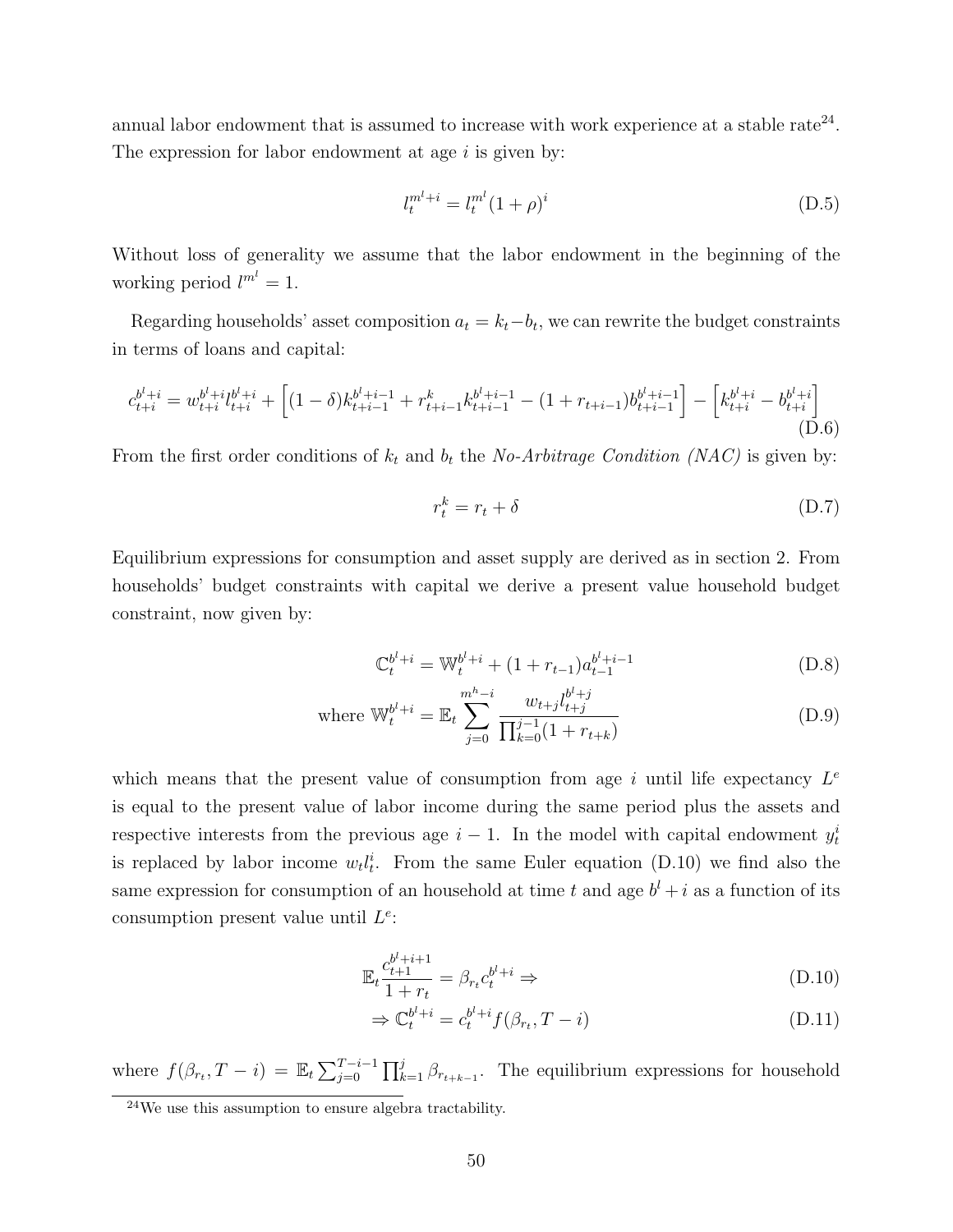consumption and assets have the same expressions as in section 2 where lending to other households  $-b_t^i$  that can be positive or negative is replaced by assets  $a_t^i$ . For  $i \neq 0$ :

$$
c_t^{b^l+i} = \frac{1}{f(\beta_{r_t}, T - i)} \left[ \mathbb{W}_t^i + (1 + r_{t-1}) a_{t-1}^{i-1} \right]
$$
 (D.12)

$$
a_t^{b^l+i} = w_t l_t^{b^l+i} - c_t^{b^l+i} + (1 + r_{t-1}) a_{t-1}^{b^l+i-1}
$$
 (D.13)

In the beginning of model's duration period, at age  $b^l$ , or for  $i = 0$ :

$$
c_t^{b^l} = \frac{\mathbb{W}_t^{b^l}}{f(\beta_r, T)}
$$
(D.14)

$$
a_t^{b^l} = w_t l_t^{b^l} - c_t^{b^l} \tag{D.15}
$$

### Firms problem:

Firms are perfectly competitive and take prices are given. They hire labor and rent capital to maximize profits. Their profit maximization problem is given by:

$$
\max_{y_t, k_t} y_t - w_t l_t - r_t^k k_t \tag{D.16}
$$

s.t. 
$$
y_t = Z_t l_t^{\alpha} k_t^{1-\alpha}
$$
, where  $Z_t = (1+z)Z_{t-1}$  (D.17)

Demand for labor and capital in equilibrium is respectively given by:

$$
l_t = \alpha \frac{y_t}{w_t} \tag{D.18}
$$

$$
k_t = (1 - \alpha) \frac{y_t}{r_t^k} \tag{D.19}
$$

By replacing the previous demand expressions in the production function we derive equilibrium expressions for output and wages at time t:

$$
y_t = Z_t l_t^{\alpha} k_t^{1-\alpha} = l_t Z_t^{\frac{1}{\alpha}} \left(\frac{1-\alpha}{r_t^k}\right)^{\frac{1-\alpha}{\alpha}}
$$
(D.20)

$$
w_t = \alpha \frac{y_t}{l_t} = \alpha Z_t^{\frac{1}{\alpha}} \left(\frac{1-\alpha}{r_t^k}\right)^{\frac{1-\alpha}{\alpha}}
$$
(D.21)

Equilibrium in the asset market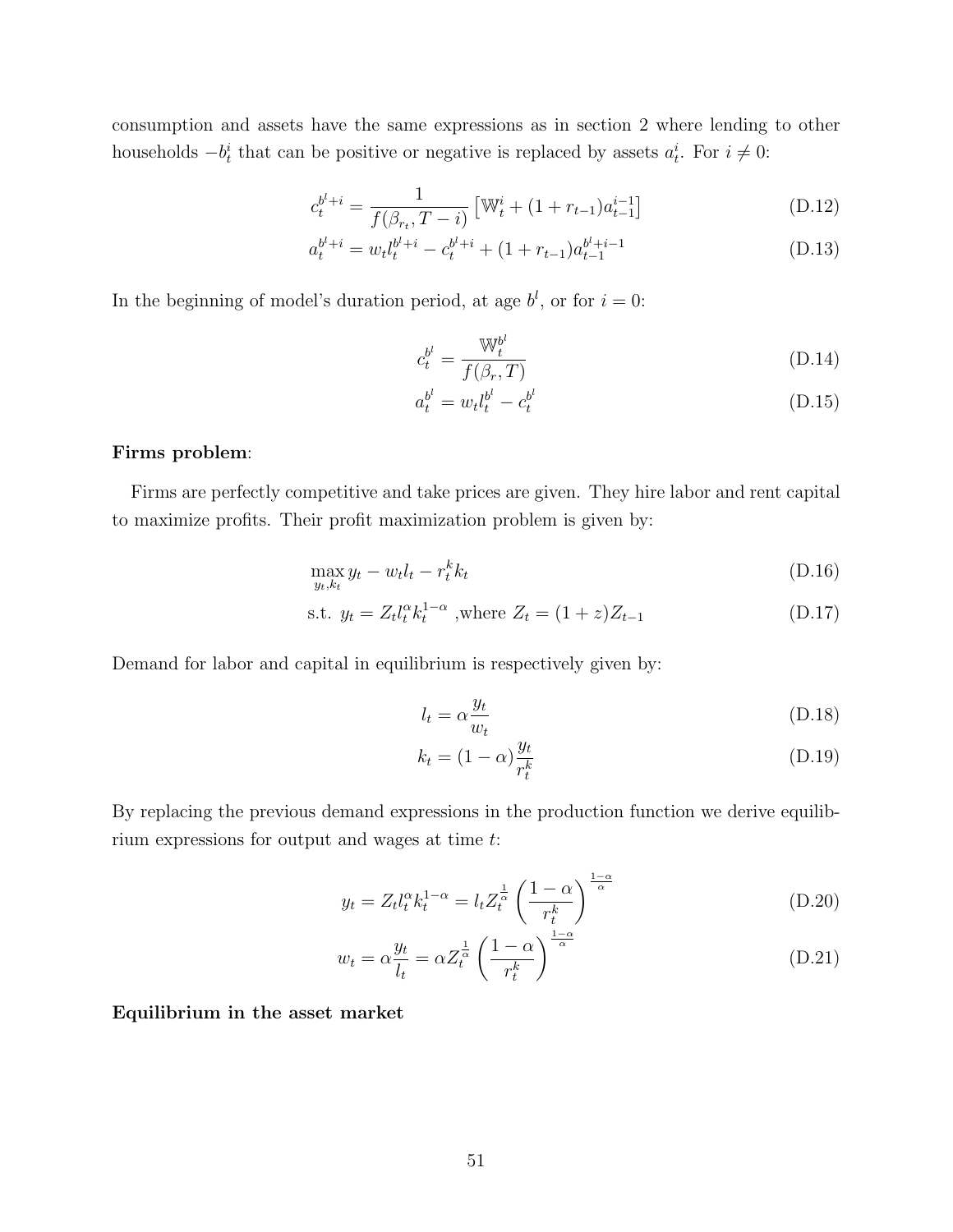Same loan market equilibrium condition:

$$
\forall t, L_t^T = B_t = 0 \Leftrightarrow A_t = K_t \tag{D.22}
$$

where 
$$
A_t^T = \frac{1}{N_t^{b^l}} \sum_{i=0}^{T-1} N_t^{b^l+i} a_t^{b^l+i} = \sum_{i=0}^{T-1} \frac{N_t^{b^l+i}}{N_t^{b^l}} a_t^{b^l+i} = \sum_{i=0}^{T-1} \frac{a_t^{b^l+i}}{\prod_{j=0}^{i-1} (1 + g_{t-j})}
$$
(D.23)

$$
K_t = (1 - \alpha) \frac{Y_t}{r_t^k} = \frac{1 - \alpha}{\alpha} \frac{W_t}{r_t + \delta}
$$
 (D.24)

$$
W_t = w_t L_t = \frac{w_t l_t^{m^l}}{\prod_{i=0}^{b-1} (1 + g_{t-i})} \sum_{i=0}^{m-1} \prod_{j=0}^{i-1} \frac{1 + \rho^{b^l + j}}{1 + g_{t-j}}
$$
(D.25)

An equilibrium is defined in the same way as in section 2, as a set of processes  $\{c_t^i, a_t^i, r_t\}$  that solve  $(D.2), (D.3), (D.4), (D.10),$  and  $(D.22)$   $\forall i$ , given an exogenous process for  $\{g_t, b_t^l, m_t^l, o_t^l, L_t\}$ .

#### Relevant expressions in steady state

Previous expressions for steady state equilibrium are algebraically more tractable. Aggregate borrowing is continuous and differentiable for  $r \in ]-\delta, +\infty[$ :

$$
B_t^{b^l} = \begin{cases} \frac{1+r_{gz}}{r-r_{gz}} (W_t^{b^l} - C_t^{b^l}) + K_t^{b^l} & \text{for } r \neq r_{gz} \\ \frac{1}{r-r_{gz}} (W_t^{b^l} - C_t^{b^l}) + K_t^{b^l} & \text{for } r = r_{gz} \end{cases}
$$
 (D.26)

Where  $1 + r_{gz} = (1 + g)(1 + z_\alpha)$ , and  $1 + z_\alpha = (1 + z)^\frac{1}{\alpha}$ . Aggregate steady state expressions of consumption , labor income and capital, normalized to the population size of the model's youngest generation and the total factor productivity at time  $t$  are given by:

$$
C_t^{b^l} = w_t l_t^{m^l} \left(\frac{1}{1+r_z}\right)^b f\left(\frac{1+\rho}{1+r_z}, m\right) \frac{f(\gamma, T)}{f(\beta_r, T)}
$$
(D.27)

$$
W_t^{b^l} = w_t l_t^{m^l} \left(\frac{1}{1+g}\right)^b f\left(\frac{1+\rho}{1+g}, m\right)
$$
 (D.28)

$$
K_t^{b^l} = \frac{1 - \alpha}{\alpha} \frac{W_t^{b^l}}{r + \delta} = w_t l_t^{m^l} \left(\frac{1}{1 + g}\right)^b f\left(\frac{1 + \rho}{1 + g}, m\right) \frac{1 - \alpha}{\alpha} \frac{1}{r + \delta}
$$
(D.29)

#### Deriving aggregate consumption with capital

Aggregate consumption with capital is derived in the same way as in section 3, only replacing the present value of the endowment path  $\mathbb{Y}^{b^l}_t$  by the present value of labor income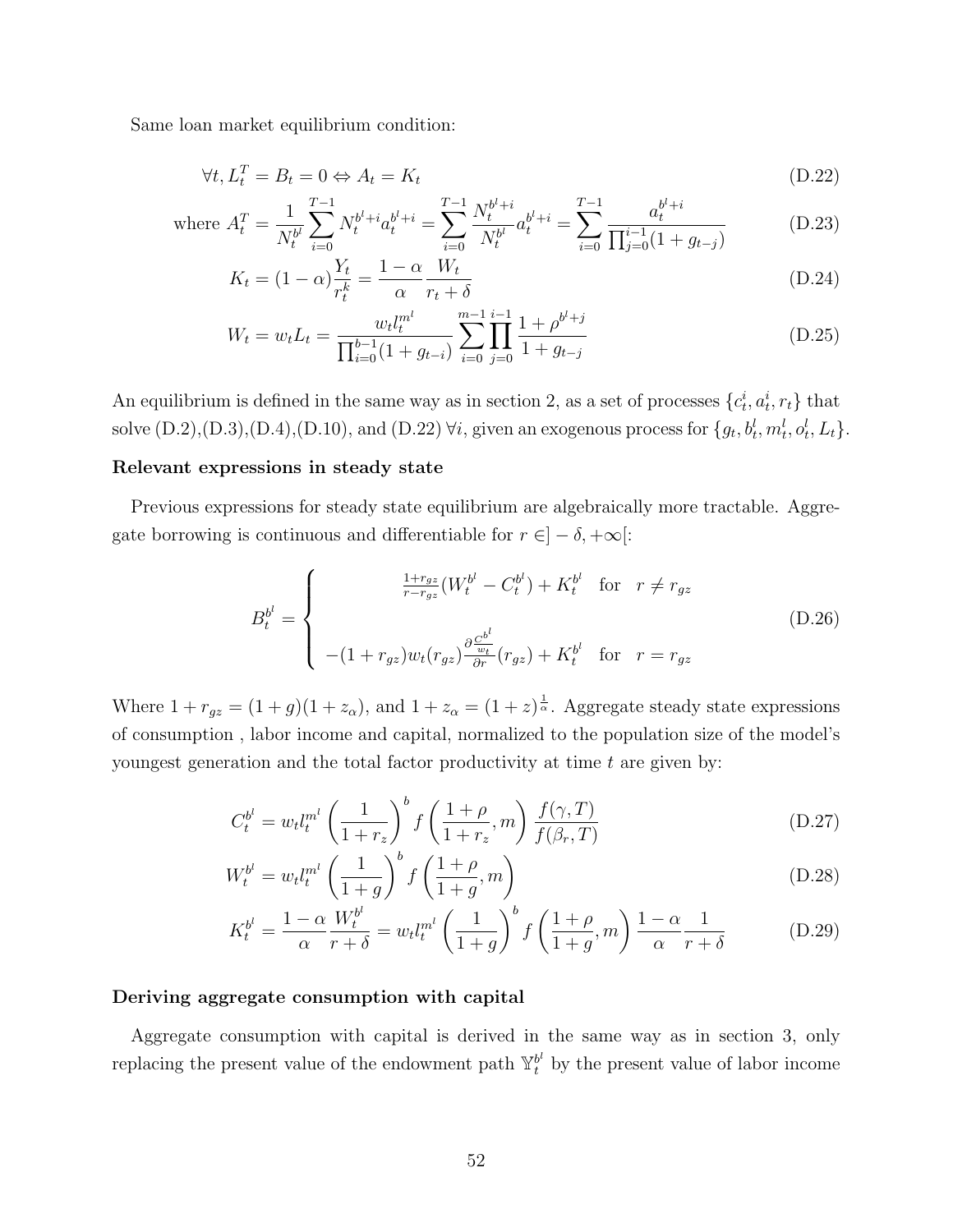path  $\mathbb{W}^{b^l}_t$  $_t^{b^t}$  :

$$
C_t^{b^l} = \sum_{i=0}^{T-1} \frac{c_t^{b^l+i}}{\prod_{j=0}^{i-1} (1 + g_{t-j})}
$$
(D.30)

Note that in steady state the consumption of and agent of age  $i$  at time  $t$  is given by the following expression:

$$
c_t^{b^l+i} = c_{t-i}^{b^l} \left[ \beta_r (1+r) \right]^i = c_t^{b^l} \left[ \frac{\beta_r (1+r)}{1+z_\alpha} \right]^i = c_t^{b^l} \gamma^i
$$
 (D.31)

Note that  $c_{t-i}^{b^l} = \frac{\mathbb{W}_{t-i}^{b^l}}{f(\beta_r,T)} = \frac{1}{(1+z)}$  $\overline{(1+z_\alpha)^i}$  $\frac{\mathbb{W}_t^{b^l}}{f(\beta_r,T)} = \frac{c_t^{b^l}}{(1+z_\alpha)^i}$ . Then:

$$
C_t^{b^l} = \sum_{i=0}^{T-1} \frac{c_t^{b^l+i}}{(1+g)^i} = c_t^{b^l} \sum_{i=0}^{T-1} \left[ \frac{\beta_r(1+r)}{(1+g)(1+z_\alpha)} \right]^i = c_t^{b^l} f(\gamma, T) = \mathbb{W}_t^{b^l} \frac{f(\gamma, T)}{f(\beta_r, T)}
$$
(D.32)

where  $\gamma = \frac{\beta_r(1+r)}{(1+a)(1+r)}$  $\frac{\beta_r(1+r)}{(1+g)(1+z_\alpha)}$ . And where  $\mathbb{W}_t^{b^l}$  $t<sup>b</sup>$  is the steady state expression for the present value of an household labor income path at time t:

$$
\mathbb{W}_t^{b^l} = \left(\frac{1+z_\alpha}{1+r}\right)^b \sum_{i=0}^{m-1} \frac{w_t^{m^l+i} l_t^{m^l+i}}{(1+r)^i} = w_t^{m^l} l_t^{m^l} \left(\frac{1}{1+r_z}\right)^b f\left(\frac{1+\rho}{1+r_z}, m\right) \tag{D.33}
$$

where  $1 + r_z = \frac{1+r}{1+z_z}$  $\frac{1+r}{1+z_{\alpha}}$ .

# Continuity of excess borrowing when  $r = r_{gz}$

If  $r = r_{gz}$  then  $\beta_r = \gamma$ , and  $1 + r_z = 1 + g$ . Consequently, and directly from expressions (D.27) and (D.28), if  $r = r_{gz}$  then  $C^{b^{l}}(r) = W^{b^{l}}(r)$ .  $\frac{C^{b^{l}}(r)}{m}$  $\frac{C^{b^l}}{w_t}(r_{gz}) = \frac{W^{b^l}}{w_t}$  $\frac{V^{\sigma}}{w_t}$ , where  $W^{b^l}$  $\frac{V^{b^l}}{w_t}=l_t^{m^l}\left(\frac{1}{1+t}\right)$  $\frac{1}{1+g}$ <sup>b</sup>  $f\left(\frac{1+\rho}{1+g}\right)$  $\left(\frac{1+\rho}{1+g},m\right)$  is independent of the real interest rate r. Aggregate borrowing can be alternatively expressed, for  $r \neq r_{gz}$  as:

$$
B_t^{b^l} = \frac{1 + r_{gz}}{r - r_{gz}} (W_t^{b^l} - C_t^{b^l}) + K_t^{b^l}
$$
 (D.34)

$$
= K_t^{b^l} - (1 + r_{gz}) w_t(r_{gz}) \frac{\frac{C^{b^l}}{w_t}(r) - \frac{C^{b^l}}{w_t}(r_{gz})}{r - r_{gz}}
$$
(D.35)

Since  $\frac{C^{b^l}}{w}$  $\frac{C^{b^l}}{w_t}(r)=l_t^{m^l}\left(\frac{1}{1+r}\right)$  $\frac{1}{1+r_z}\right)^b f\left(\frac{1+\rho}{1+r_z}\right)$  $\frac{1+\rho}{1+r_z}, m\right)\frac{f(\gamma,T)}{f(\beta_r,T)}$  $\frac{f(\gamma,T)}{f(\beta_r,T)}$  is differentiable in  $r \in ]-\delta,+\infty[$  the following